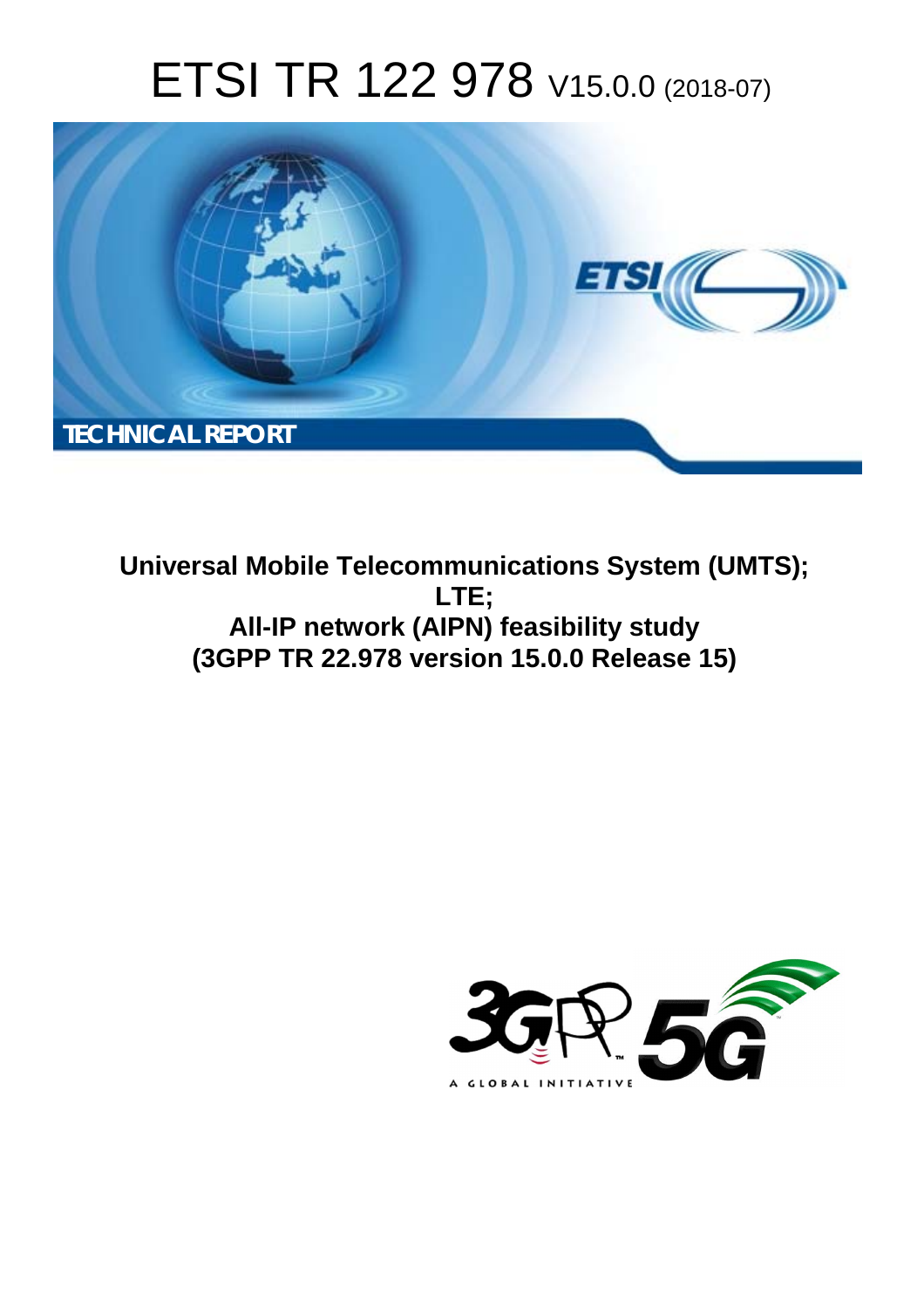Reference RTR/TSGS-0122978vf00

> Keywords LTE,UMTS

#### *ETSI*

#### 650 Route des Lucioles F-06921 Sophia Antipolis Cedex - FRANCE

Tel.: +33 4 92 94 42 00 Fax: +33 4 93 65 47 16

Siret N° 348 623 562 00017 - NAF 742 C Association à but non lucratif enregistrée à la Sous-Préfecture de Grasse (06) N° 7803/88

#### *Important notice*

The present document can be downloaded from: <http://www.etsi.org/standards-search>

The present document may be made available in electronic versions and/or in print. The content of any electronic and/or print versions of the present document shall not be modified without the prior written authorization of ETSI. In case of any existing or perceived difference in contents between such versions and/or in print, the only prevailing document is the print of the Portable Document Format (PDF) version kept on a specific network drive within ETSI Secretariat.

Users of the present document should be aware that the document may be subject to revision or change of status. Information on the current status of this and other ETSI documents is available at <https://portal.etsi.org/TB/ETSIDeliverableStatus.aspx>

If you find errors in the present document, please send your comment to one of the following services: <https://portal.etsi.org/People/CommiteeSupportStaff.aspx>

#### *Copyright Notification*

No part may be reproduced or utilized in any form or by any means, electronic or mechanical, including photocopying and microfilm except as authorized by written permission of ETSI. The content of the PDF version shall not be modified without the written authorization of ETSI. The copyright and the foregoing restriction extend to reproduction in all media.

> © ETSI 2018. All rights reserved.

**DECT**TM, **PLUGTESTS**TM, **UMTS**TM and the ETSI logo are trademarks of ETSI registered for the benefit of its Members. **3GPP**TM and **LTE**TM are trademarks of ETSI registered for the benefit of its Members and of the 3GPP Organizational Partners. **oneM2M** logo is protected for the benefit of its Members.

**GSM**® and the GSM logo are trademarks registered and owned by the GSM Association.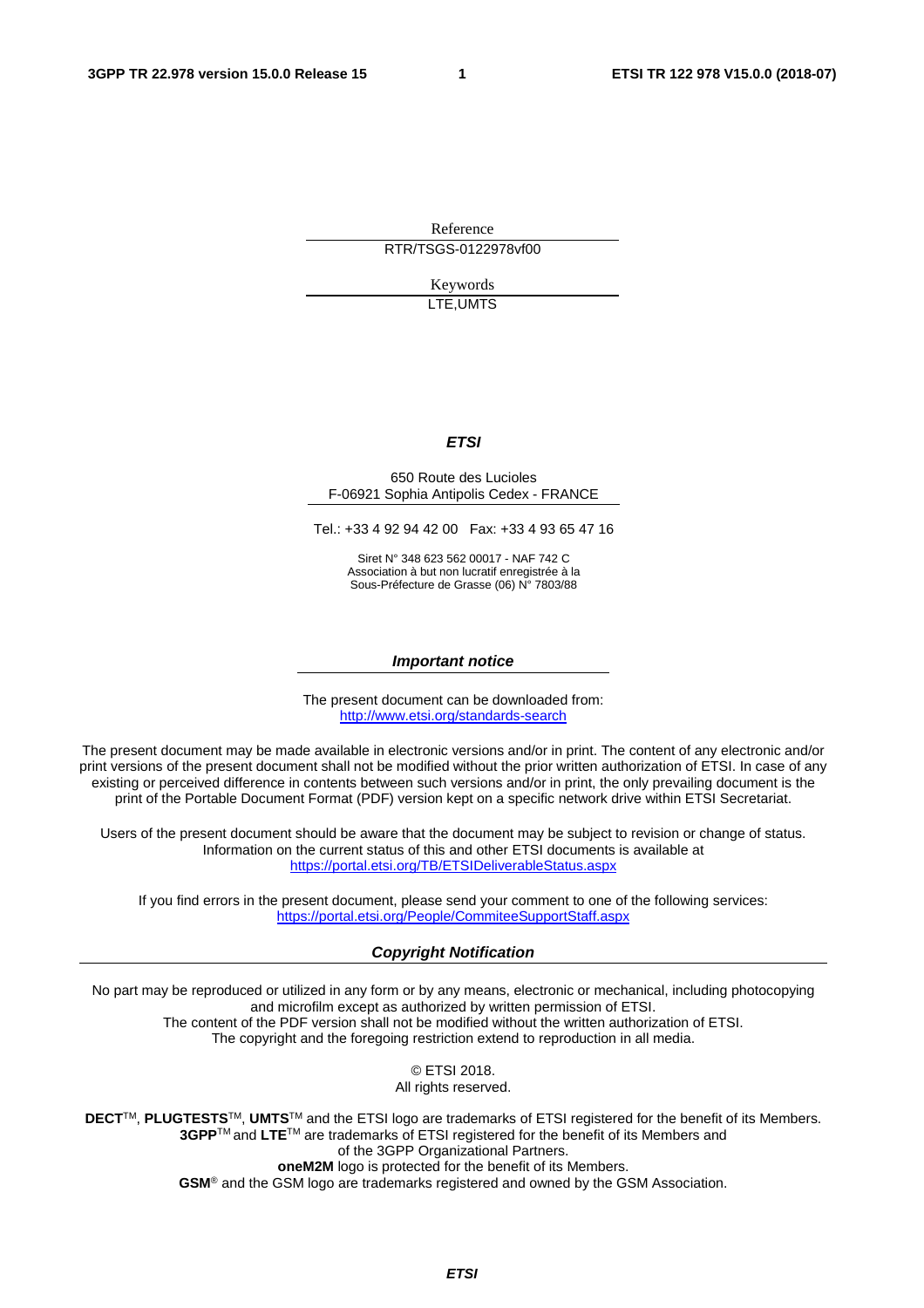# Intellectual Property Rights

#### Essential patents

IPRs essential or potentially essential to normative deliverables may have been declared to ETSI. The information pertaining to these essential IPRs, if any, is publicly available for **ETSI members and non-members**, and can be found in ETSI SR 000 314: *"Intellectual Property Rights (IPRs); Essential, or potentially Essential, IPRs notified to ETSI in respect of ETSI standards"*, which is available from the ETSI Secretariat. Latest updates are available on the ETSI Web server ([https://ipr.etsi.org/\)](https://ipr.etsi.org/).

Pursuant to the ETSI IPR Policy, no investigation, including IPR searches, has been carried out by ETSI. No guarantee can be given as to the existence of other IPRs not referenced in ETSI SR 000 314 (or the updates on the ETSI Web server) which are, or may be, or may become, essential to the present document.

#### **Trademarks**

The present document may include trademarks and/or tradenames which are asserted and/or registered by their owners. ETSI claims no ownership of these except for any which are indicated as being the property of ETSI, and conveys no right to use or reproduce any trademark and/or tradename. Mention of those trademarks in the present document does not constitute an endorsement by ETSI of products, services or organizations associated with those trademarks.

# Foreword

This Technical Report (TR) has been produced by ETSI 3rd Generation Partnership Project (3GPP).

The present document may refer to technical specifications or reports using their 3GPP identities, UMTS identities or GSM identities. These should be interpreted as being references to the corresponding ETSI deliverables.

The cross reference between GSM, UMTS, 3GPP and ETSI identities can be found under [http://webapp.etsi.org/key/queryform.asp.](http://webapp.etsi.org/key/queryform.asp)

# Modal verbs terminology

In the present document "**should**", "**should not**", "**may**", "**need not**", "**will**", "**will not**", "**can**" and "**cannot**" are to be interpreted as described in clause 3.2 of the [ETSI Drafting Rules](https://portal.etsi.org/Services/editHelp!/Howtostart/ETSIDraftingRules.aspx) (Verbal forms for the expression of provisions).

"**must**" and "**must not**" are **NOT** allowed in ETSI deliverables except when used in direct citation.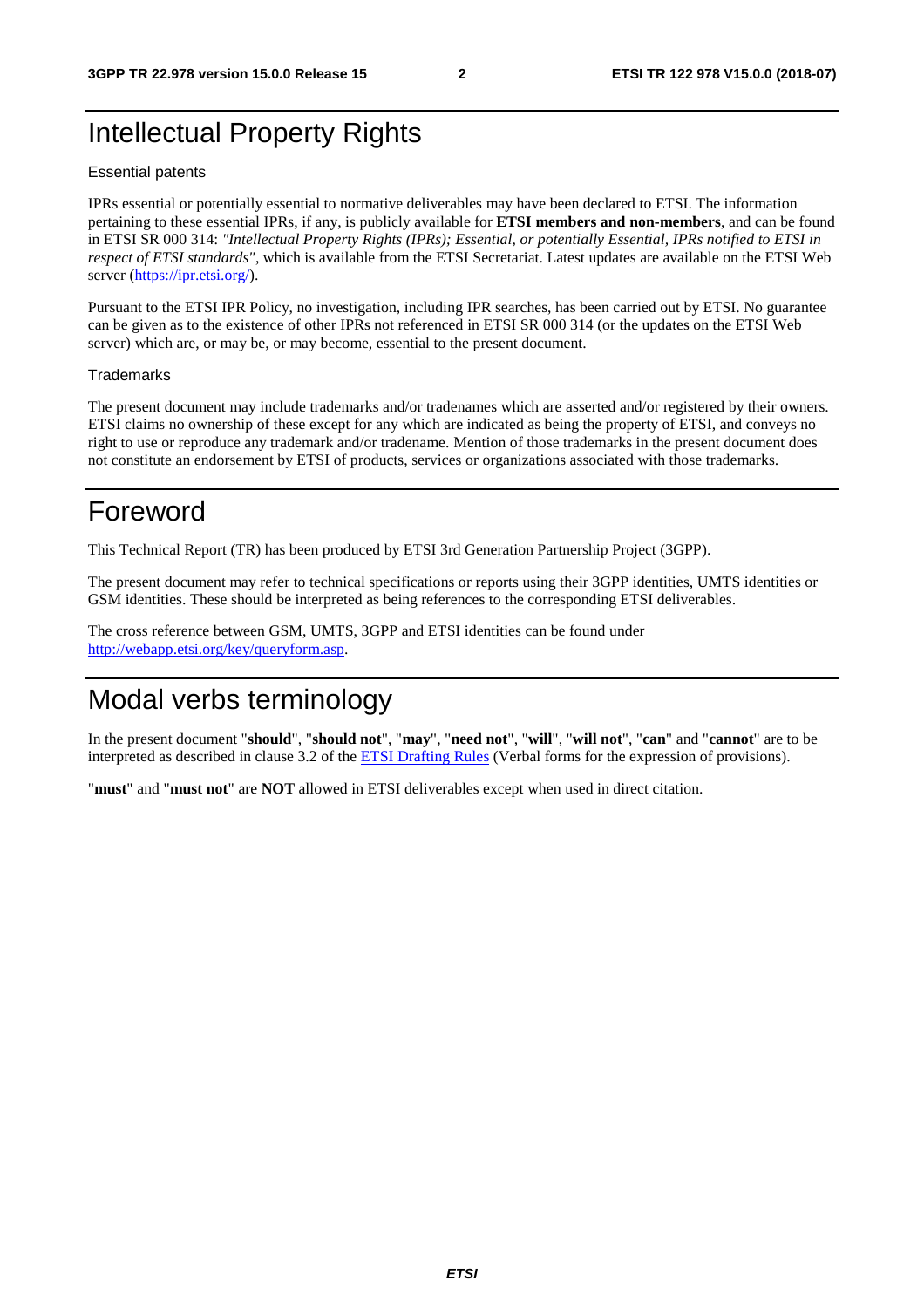$\mathbf{3}$ 

# Contents

| 1              |                                                                                                |  |  |  |  |  |  |  |
|----------------|------------------------------------------------------------------------------------------------|--|--|--|--|--|--|--|
| $\overline{2}$ |                                                                                                |  |  |  |  |  |  |  |
| 3              |                                                                                                |  |  |  |  |  |  |  |
| 3.1<br>3.2     |                                                                                                |  |  |  |  |  |  |  |
| 4              |                                                                                                |  |  |  |  |  |  |  |
| 4.1            |                                                                                                |  |  |  |  |  |  |  |
| 4.2            |                                                                                                |  |  |  |  |  |  |  |
| 4.2.1          |                                                                                                |  |  |  |  |  |  |  |
| 4.2.1.1        |                                                                                                |  |  |  |  |  |  |  |
| 4.2.1.2        |                                                                                                |  |  |  |  |  |  |  |
| 4.2.1.3        |                                                                                                |  |  |  |  |  |  |  |
| 4.2.1.4        |                                                                                                |  |  |  |  |  |  |  |
| 4.2.1.5        |                                                                                                |  |  |  |  |  |  |  |
| 4.2.2          |                                                                                                |  |  |  |  |  |  |  |
| 4.2.2.1        |                                                                                                |  |  |  |  |  |  |  |
| 4.2.2.2        | Desire of AIPN operators to encompass various access systems that are not specified by 3GPP12  |  |  |  |  |  |  |  |
| 4.2.2.3        |                                                                                                |  |  |  |  |  |  |  |
| 4.2.2.4        | Need for increased system efficiency leading to substantial cost reduction in terms of both    |  |  |  |  |  |  |  |
| 4.2.2.5        | Trend of the industry to align along the structure: access / transport / control / services14  |  |  |  |  |  |  |  |
| 4.2.2.6        |                                                                                                |  |  |  |  |  |  |  |
| 4.2.3          |                                                                                                |  |  |  |  |  |  |  |
| 4.2.3.1        |                                                                                                |  |  |  |  |  |  |  |
| 4.2.3.2        |                                                                                                |  |  |  |  |  |  |  |
| 4.2.3.3        |                                                                                                |  |  |  |  |  |  |  |
| 4.2.3.4        | Dawning of new, radio based services (e.g. Personal Networks, RFIDs, multi-hop access          |  |  |  |  |  |  |  |
|                |                                                                                                |  |  |  |  |  |  |  |
|                |                                                                                                |  |  |  |  |  |  |  |
| 4.2.3.5        |                                                                                                |  |  |  |  |  |  |  |
| 4.2.3.6        |                                                                                                |  |  |  |  |  |  |  |
| 4.2.3.7        |                                                                                                |  |  |  |  |  |  |  |
| 4.2.3.8        |                                                                                                |  |  |  |  |  |  |  |
| 4.3            |                                                                                                |  |  |  |  |  |  |  |
| 4.3.1          |                                                                                                |  |  |  |  |  |  |  |
| 4.3.2          |                                                                                                |  |  |  |  |  |  |  |
| 4.3.3          |                                                                                                |  |  |  |  |  |  |  |
| 5              |                                                                                                |  |  |  |  |  |  |  |
| 5.1            |                                                                                                |  |  |  |  |  |  |  |
| 5.1.1          |                                                                                                |  |  |  |  |  |  |  |
| 5.1.1.1        |                                                                                                |  |  |  |  |  |  |  |
| 5.1.1.2        |                                                                                                |  |  |  |  |  |  |  |
| 5.1.1.3        | Take advantage of convergence of telecommunications and IT industries towards IP technology 21 |  |  |  |  |  |  |  |
| 5.1.1.4        |                                                                                                |  |  |  |  |  |  |  |
| 5.1.1.5        |                                                                                                |  |  |  |  |  |  |  |
| 5.1.1.6        |                                                                                                |  |  |  |  |  |  |  |
| 5.1.1.7        |                                                                                                |  |  |  |  |  |  |  |
| 5.1.1.8        |                                                                                                |  |  |  |  |  |  |  |
| 5.1.1.9        |                                                                                                |  |  |  |  |  |  |  |
|                |                                                                                                |  |  |  |  |  |  |  |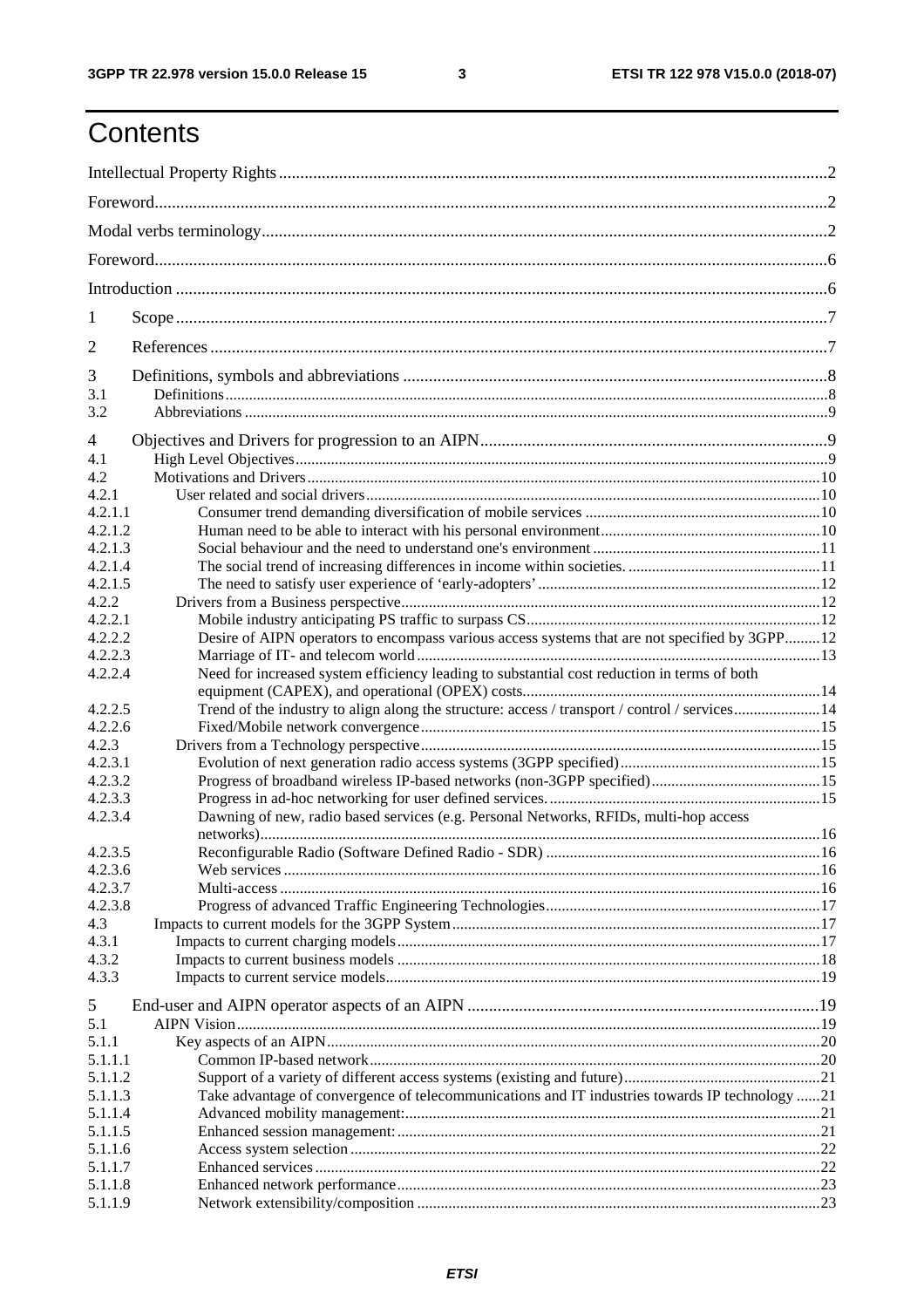| 5.1.1.10        |                                                                                                      |  |
|-----------------|------------------------------------------------------------------------------------------------------|--|
| 5.1.1.11        | Maintenance and improvement of the level of security and privacy functionality23                     |  |
| 5.1.1.12        |                                                                                                      |  |
| 5.1.1.13        |                                                                                                      |  |
| 5.1.1.14        |                                                                                                      |  |
| 5.1.1.15        |                                                                                                      |  |
| 5.1.2           |                                                                                                      |  |
| 5.1.2.1         |                                                                                                      |  |
| 5.1.2.2         |                                                                                                      |  |
| 5.1.2.3         |                                                                                                      |  |
| 5.2             |                                                                                                      |  |
| 5.2.1           |                                                                                                      |  |
| 5.2.1.1         |                                                                                                      |  |
| 5.2.1.2         |                                                                                                      |  |
| 5.2.1.3         |                                                                                                      |  |
| 5.2.1.4         |                                                                                                      |  |
| 5.2.1.5         |                                                                                                      |  |
| 5.2.1.6         |                                                                                                      |  |
| 5.2.2           |                                                                                                      |  |
| 5.2.2.1         |                                                                                                      |  |
| 5.2.2.2         |                                                                                                      |  |
| 5.3             |                                                                                                      |  |
| 5.4             |                                                                                                      |  |
| 5.4.1           |                                                                                                      |  |
| 5.4.1.1         |                                                                                                      |  |
| 5.4.1.2         |                                                                                                      |  |
| 5.4.2           |                                                                                                      |  |
|                 |                                                                                                      |  |
| 6               |                                                                                                      |  |
| 6.1             |                                                                                                      |  |
| 6.2             |                                                                                                      |  |
| 6.2.1           |                                                                                                      |  |
| 6.2.1.1         |                                                                                                      |  |
| 6.2.2           |                                                                                                      |  |
| 6.2.2.1         |                                                                                                      |  |
| 6.2.3           |                                                                                                      |  |
| 6.2.3.1         |                                                                                                      |  |
| 6.2.3.2         |                                                                                                      |  |
| 6.2.3.3         |                                                                                                      |  |
| 6.2.4           |                                                                                                      |  |
| 6.2.5           |                                                                                                      |  |
| 6.2.5.1         |                                                                                                      |  |
| 6.2.5.2         |                                                                                                      |  |
| 6.2.6           |                                                                                                      |  |
| 6.2.7           | Personal Network, Personal Area Network (PAN), Ad-hoc Network and Moving Network Support 35          |  |
| $\tau$          |                                                                                                      |  |
| 7.1             |                                                                                                      |  |
| 7.1.1           |                                                                                                      |  |
| 7.1.2           |                                                                                                      |  |
| 7.2             |                                                                                                      |  |
|                 |                                                                                                      |  |
| Annex A:        |                                                                                                      |  |
|                 |                                                                                                      |  |
| <b>Annex B:</b> |                                                                                                      |  |
| B.1             |                                                                                                      |  |
| B.2             |                                                                                                      |  |
| B.3             | Facilitate integration of networks with different administrative domains (e.g. handle negotiation of |  |
|                 |                                                                                                      |  |
|                 |                                                                                                      |  |
| Annex C:        |                                                                                                      |  |
| C.1             |                                                                                                      |  |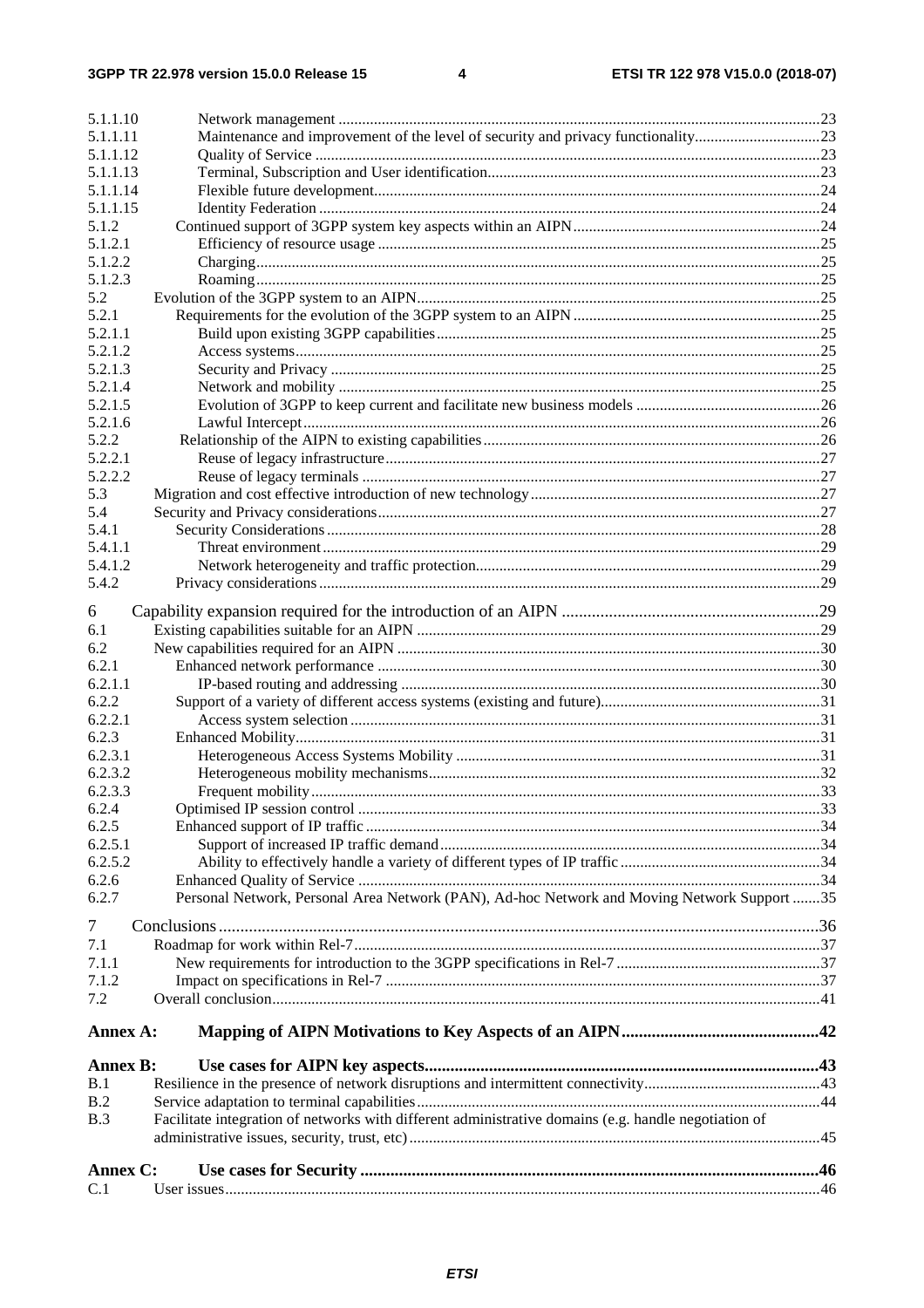| C.1.1           | Ensure privacy and authenticity so that the user can trust the information he is receiving. This should<br>cover private user to private user communications as well as private user to service provider |  |
|-----------------|----------------------------------------------------------------------------------------------------------------------------------------------------------------------------------------------------------|--|
|                 |                                                                                                                                                                                                          |  |
| C.1.2           | Multiple user identities: Users should be able to have multiple identities from different providers,                                                                                                     |  |
|                 | with the relationship between identities hidden to particular providers (thus supporting privacy)47                                                                                                      |  |
| C.2             |                                                                                                                                                                                                          |  |
| C.2.1           |                                                                                                                                                                                                          |  |
| <b>Annex D:</b> |                                                                                                                                                                                                          |  |
| D.1             |                                                                                                                                                                                                          |  |
| D.2             |                                                                                                                                                                                                          |  |
| D.3             |                                                                                                                                                                                                          |  |
| D.4             |                                                                                                                                                                                                          |  |
| <b>Annex E:</b> | Use cases for Personal Network (PN), Personal Area Network (PAN), Ad-hoc                                                                                                                                 |  |
|                 |                                                                                                                                                                                                          |  |
| E.1             |                                                                                                                                                                                                          |  |
| E.1.1           |                                                                                                                                                                                                          |  |
| E.2             |                                                                                                                                                                                                          |  |
| E.2.1           |                                                                                                                                                                                                          |  |
| E.2.1.1         |                                                                                                                                                                                                          |  |
| E.2.1.2         | Use case 2b: Relationship between Personal Network and Personal Area Network54                                                                                                                           |  |
| E.2.3           |                                                                                                                                                                                                          |  |
| E.3             |                                                                                                                                                                                                          |  |
| E.3.1           |                                                                                                                                                                                                          |  |
| E.3.2           |                                                                                                                                                                                                          |  |
| E.3.3           |                                                                                                                                                                                                          |  |
| E.3.4           |                                                                                                                                                                                                          |  |
| E.4             |                                                                                                                                                                                                          |  |
| E.4.1           |                                                                                                                                                                                                          |  |
| E.4.2           |                                                                                                                                                                                                          |  |
| E.4.3           |                                                                                                                                                                                                          |  |
| E.4.4           |                                                                                                                                                                                                          |  |
|                 | <b>Annex F (Informative):</b>                                                                                                                                                                            |  |
| F.1             |                                                                                                                                                                                                          |  |
| F <sub>.2</sub> |                                                                                                                                                                                                          |  |
| <b>Annex G:</b> |                                                                                                                                                                                                          |  |
|                 |                                                                                                                                                                                                          |  |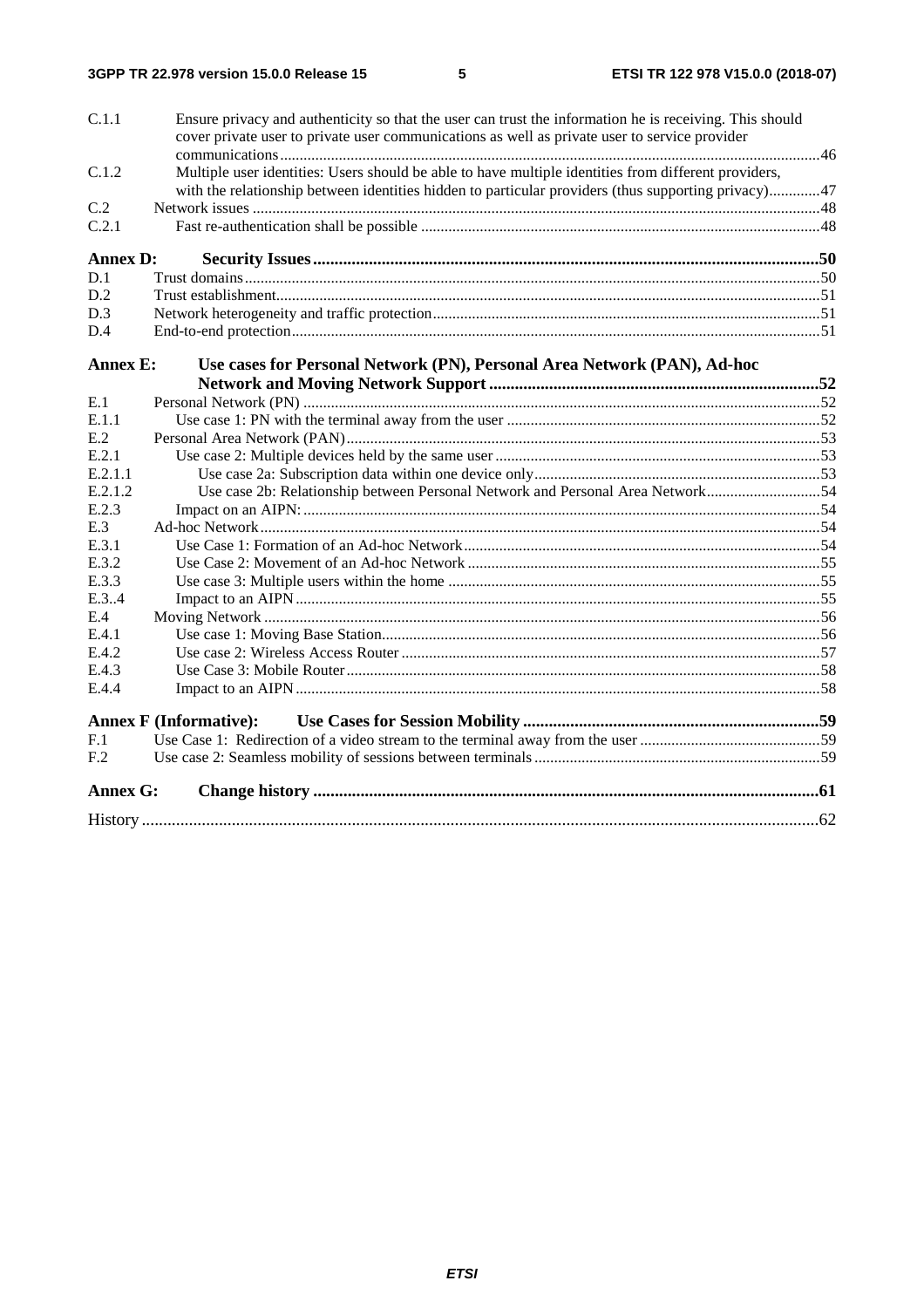# Foreword

This Technical Report has been produced by the 3rd Generation Partnership Project (3GPP).

The contents of the present document are subject to continuing work within the TSG and may change following formal TSG approval. Should the TSG modify the contents of the present document, it will be re-released by the TSG with an identifying change of release date and an increase in version number as follows:

Version x.y.z

where:

- x the first digit:
	- 1 presented to TSG for information;
	- 2 presented to TSG for approval;
	- 3 or greater indicates TSG approved document under change control.
- y the second digit is incremented for all changes of substance, i.e. technical enhancements, corrections, updates, etc.
- z the third digit is incremented when editorial only changes have been incorporated in the document.

# Introduction

The 3GPP system currently supports GERAN and UTRAN based Access Networks in conjunction with Circuit-Switched and Packet-Switched Core Network domains and IP Multimedia CN subsystem. The All-IP concept was initially introduced within 3GPP in Rel-4 with the standardisation of the MSC Server - MGW split core network architecture for the CS domain and extended from Rel-5 by the standardisation of the IP Multimedia CN sub-system. WLAN as an alternative access system to access services of the mobile core network is recognized from Rel-6 onwards.

In order for the 3GPP system to cope with the rapid growth in IP data traffic, the packet-switched technology utilised within 3G mobile networks requires further enhancement. A continued evolution and optimisation of the system concept is also necessary in order to maintain a competitive edge in terms of both performance and cost. It is anticipated that the progression towards an All-IP Network (AIPN) may enable leverage of information technology (IT) hardware and software with general-purpose, and mobile network specific software that should provide cost reduction (CAPEX and OPEX) for infrastructure equipment and applications of 3GPP based mobile networks. Moreover, it is important to ensure compliance with Internet protocols within future developments of the 3GPP system.

Additionally, the following aspects identified within TR 21.902 "Evolution of 3GPP System" [2] are considered relevant to the long-term evolution of the 3GPP system:

- *A seamless integrated network comprising a variety of networking access systems connected to a common IP based network supported by a centralised mobility manager*
- *A similarity of services and applications across the different systems is beneficial to users*
- *3GPP should focus on the inter-working between 3GPP Mobile Networks and other Networks considering mobility, high security, charging and QoS management*

Taking the above into consideration it is necessary to further define the All-IP Network (AIPN) concept, explore user, business and technological drivers and evaluate the feasibility of evolving the 3GPP system towards an All-IP Network (AIPN). Furthermore, aspects of the 3GPP system requiring enhancement need to be identified and developed in accordance with this common vision.

This report discusses the concept of an "All-IP" network. In the context of this report the term "All-IP" does not just refer to the transport protocol used within the 3GPP network. 3GPP Release 5 and Release 6 network can already be implemented just using IP transport and could in that sense be said to be "All-IP". In this report the term "All-IP" refers to the general concept of a network based on IP and associated technologies which provide an enhanced, integrated service set independent as far as possible to the access system used.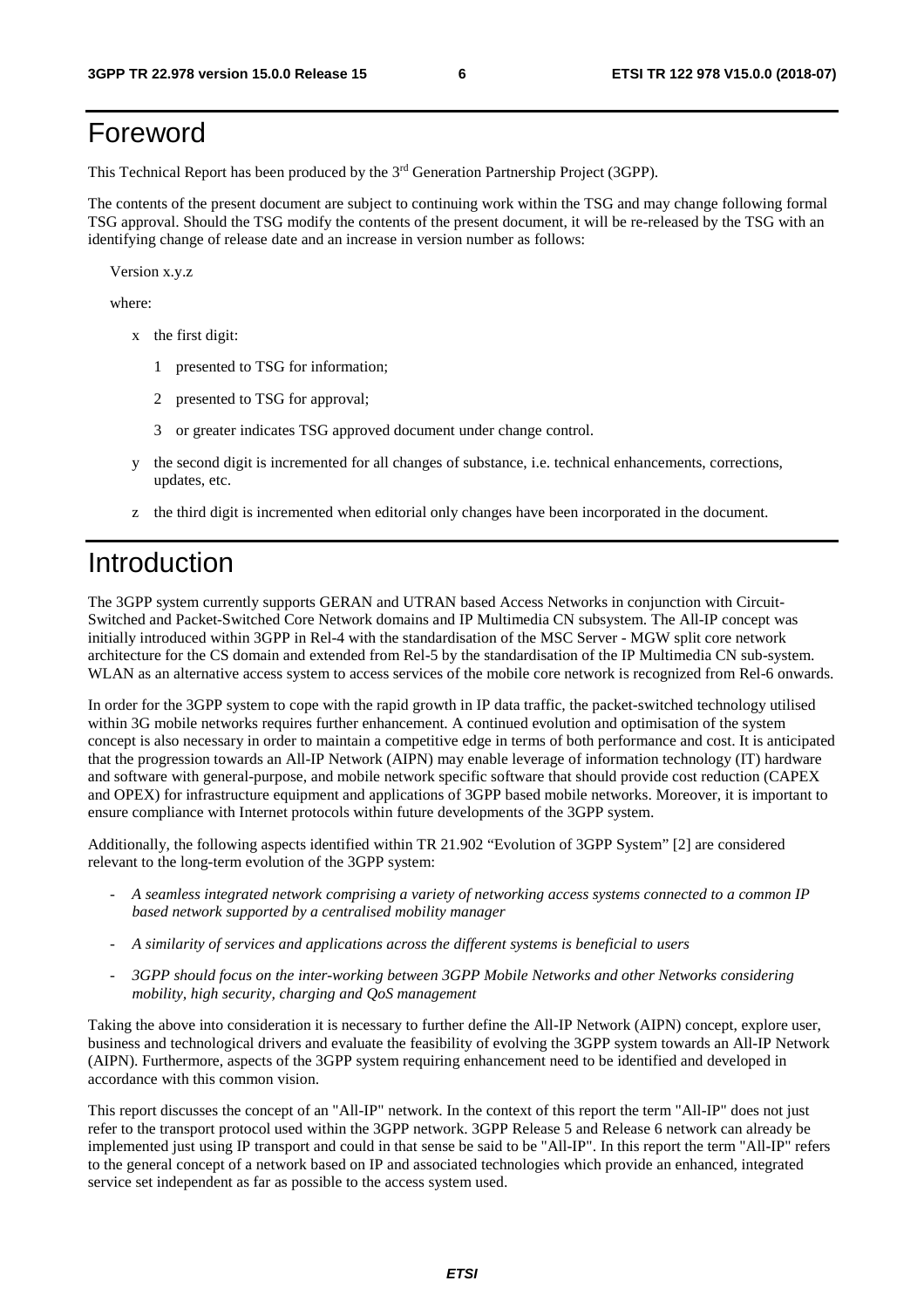# 1 Scope

The present document studies the feasibility of the progression of the 3GPP system to an AIPN. More specifically, this document:

a) Identifies and describes the objectives and user, business and technological drivers for progression of the 3GPP system to an AIPN:

- i) Investigates the High Level Objectives
- ii) Investigates Motivations and Drivers
- iii) Investigates impacts upon current models (e.g. business/charging/service models)
- b) Defines and develops the end-user and AIPN operator aspects of an AIPN:
	- i) Produces an AIPN vision, taking into account the special requirements for the mobile community e.g. carrier grade, optimisation for the radio environment, recognizing support of multiple access system scenarios.
	- ii) Investigates needs and requirements associated with the evolution of the 3GPP System to an AIPN.
	- iii) Investigates requirements associated with the reuse of legacy infrastructure and support of legacy terminals
	- iv) Investigates migration and cost effective introduction of new technology.
- c) Identifies the capability expansion required to introduce the AIPN concept into the 3GPP system (migration and co-existence)
- d) Evaluates whether an AIPN should be standardised within 3GPP, and in the case of a positive conclusion identifies the subsequent steps to be taken to achieve this by defining the scope, target, and roadmap for work to be undertaken within Rel-7 and future 3GPP releases.

# 2 References

The following documents contain provisions which, through reference in this text, constitute provisions of the present document.

- References are either specific (identified by date of publication, edition number, version number, etc.) or non-specific.
- For a specific reference, subsequent revisions do not apply.
- For a non-specific reference, the latest version applies. In the case of a reference to a 3GPP document (including a GSM document), a non-specific reference implicitly refers to the latest version of that document *in the same Release as the present document*.
- [1] 3GPP TR 21.905: "Vocabulary for 3GPP Specifications".
- [2] 3GPP TR 21.902: "Evolution of 3GPP system".
- [3] 3GPP TS 22.234: "Requirements on 3GPP system to Wireless Local Area Network (WLAN) interworking".
- [4] 3GPP TS 22.101: "Service aspects; Service principles".
- [5] 3GPP TS 22.105: "Services and service capabilities".
- [6] 3GPP TS 22.228: "Service requirements for the Internet Protocol (IP) multimedia core network subsystem; Stage 1".
- [7] 3GPP TS 23.125: "Overall high level functionality and architecture impacts of flow based charging"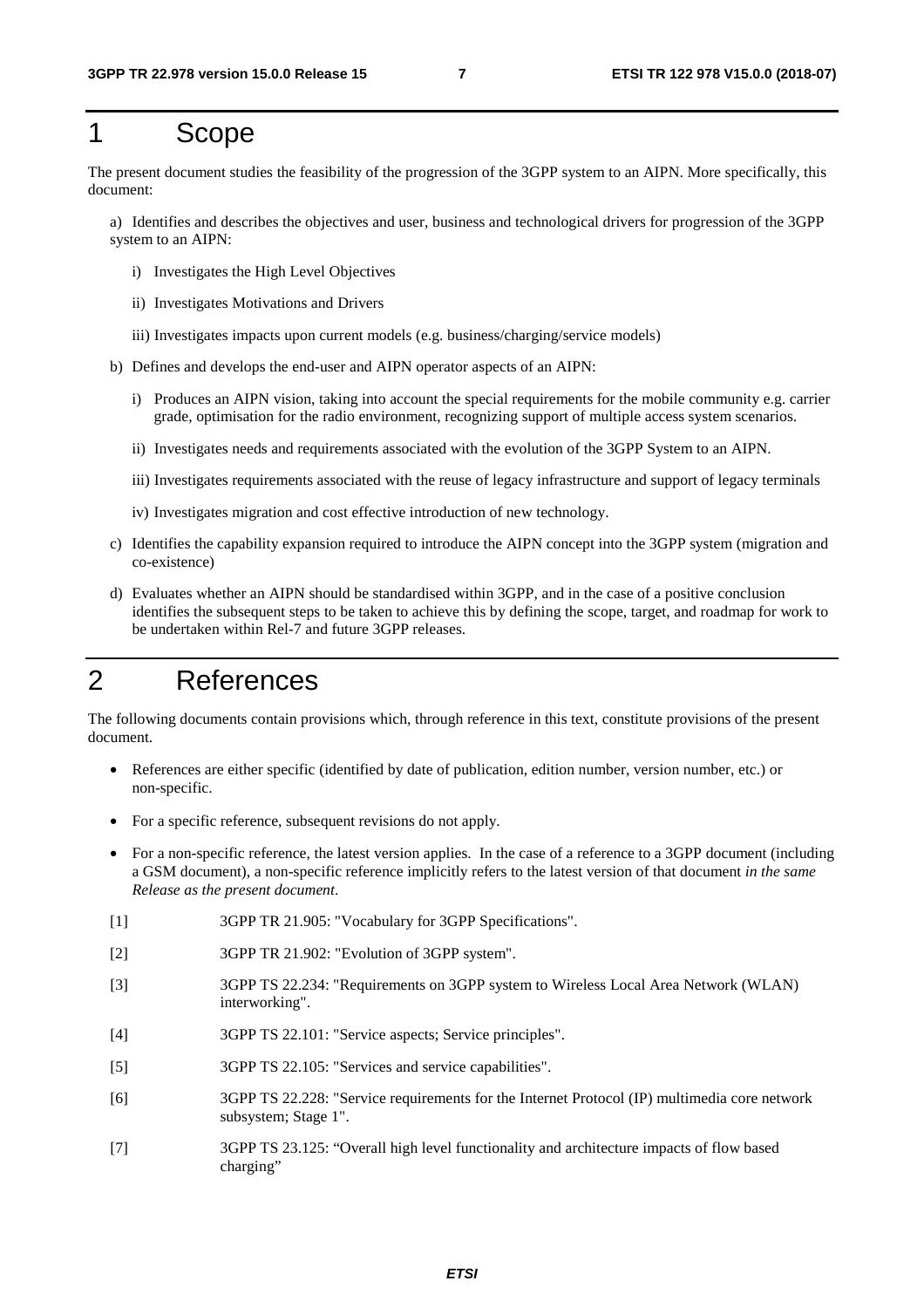# 3 Definitions, symbols and abbreviations

## 3.1 Definitions

For the purposes of the present document, the following terms and definitions apply.

**All-IP Network** (**AIPN):** A collection of entities that provide a set of capabilities for the provision of IP services to users based on IP technology where various access systems can be connected. The AIPN provides a set of common capabilities (including mobility, security, service provisioning, charging and QoS) which enable the provision of services to users and connectivity to other external networks. An AIPN requires one or more connected access systems to allow users to access the AIPN.

**Access system:** An entity or collection of entities that provides the user the capability to connect to the AIPN.

**AIPN operator:** An operator of an AIPN. It is assumed that the AIPN operator will also be a network/PLMN operator as defined within [1].

**Integrated Service:** A service, which is perceived by user as a single service, composed by a combination of different independent services.

**IP service:** A service using an IP bearer provided by an IP service provider. For IP services data traffic is routed according to the IP addresses of the sender and receiver(s).

**IP service provider:** A service provider that provides IP services. This may or may not be a network operator e.g. the operator of an IMS would be an IP service provider according to this definition.

**IP service subscriber:** A subscriber to an IP service provider that uses IP services.

**Seamless:** A user experience that is unaffected by changes in the mechanisms used to provide services to a user.

Note: The determination of whether something satisfies the requirement for being seamless or not is dependent on the user's (e.g., human end-user, protocol, application, etc.) perception of the service being received and not necessarily the technology used to provide the service.

**Seamless service:** Services provided across access systems and terminal capabilities. Provisioning of this service is continued between and within access systems and between terminals with minimal degradation in the service as seen by the user.

**Seamless session:** A session that is maintained during a change in access system, with no perceivable interruption from a user perspective, while adapting to the capabilities of each access system.

**End-user mobility:** The ability for the subscriber to communicate using the device or devices of his/her choice

**Terminal mobility:** The ability for the same UE to communicate whilst changing its point of attachment to the network. This includes both handovers within the same access system, and handover from one access system to another.

**Session mobility:** The ability for a communication session to be moved from one device to another under the control of the user.

**Ad-hoc Network:** A dynamically organized network of mobile terminals that are able to communicate with each other via some means (e.g. using IEEE 802.15 or WLAN in ad-hoc mode). An Ad-hoc Network may contain terminals that are capable of connection to a variety of access systems. In the context of AIPN, it is assumed that every terminal in the Ad-hoc Network is under the control of a separate user, each able to independently access the AIPN. The Ad-hoc Network routes their consolidated traffic towards the AIPN, to an access system through one or more terminals in the Ad-hoc Network. The Ad-hoc Network may change the terminal carrying the consolidated traffic dynamically according to rules set up by the users. The Ad-hoc Network may move throughout the geographic coverage area. (For further details see use cases in Annex E)

**Moving Network:** A group of user devices (terminals) that move together, e.g. as part of a vehicular network. The user devices (terminals) are interconnected in a way that their consolidated traffic towards the AIPN is routed through a well-defined system (gateway). The elements of the consolidated traffic may originate from PAN and Ad-hoc Networks within a Moving Network. (For further details see use cases in Annex E)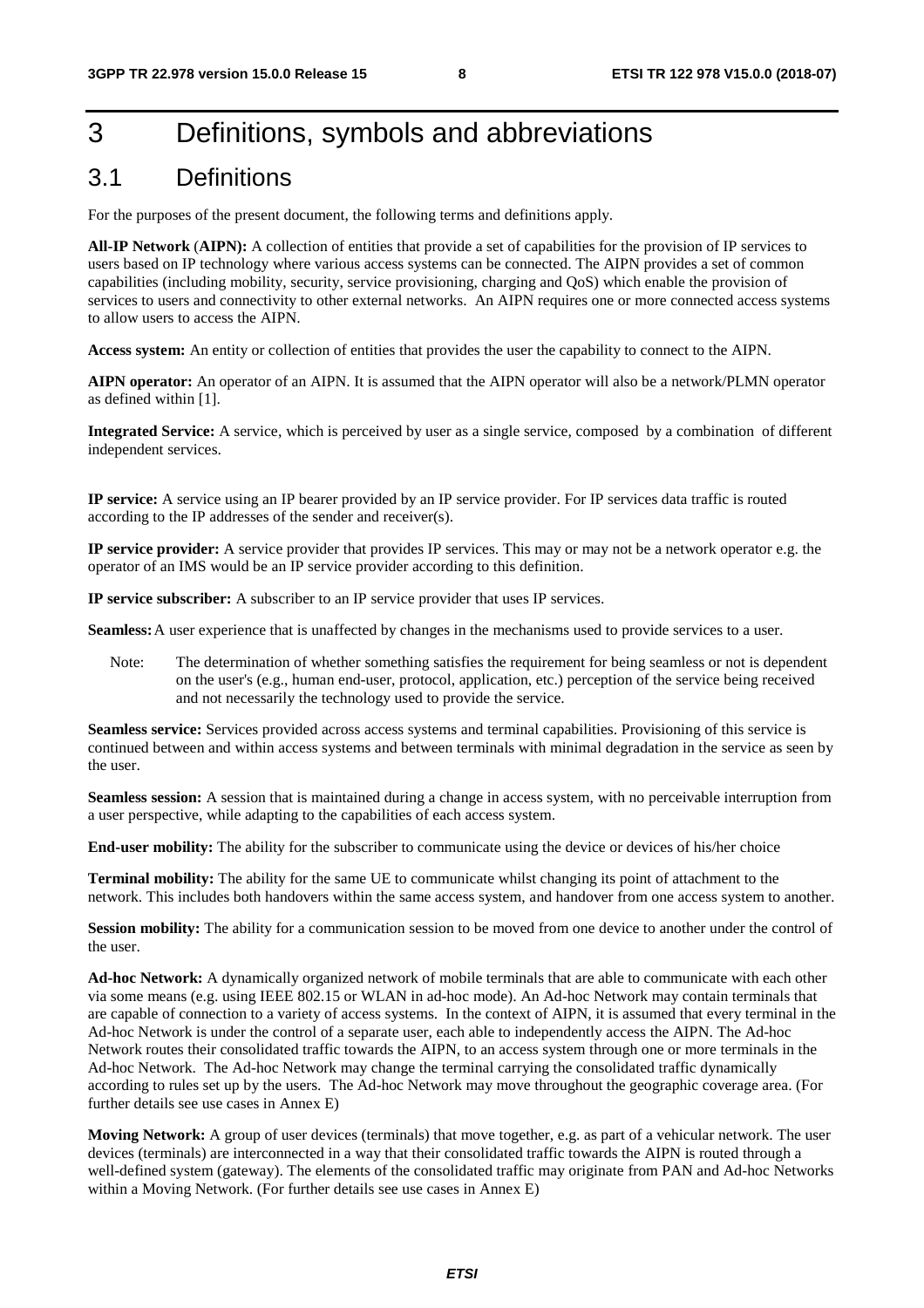**Personal Network:** In the context of an AIPN, a Personal Network (PN) consists of more than one device (terminal or server provided by the AIPN operator) under the control of one user providing access to the AIPN. These devices are interconnected by the AIPN such that the user perceives a continuous secure connection regardless of their relative locations. The user controls the PN using facilities provided by the AIPN. (For further details see use cases in Annex E)

**Personal Area Network:** In the context of an AIPN, a Personal Area Network (PAN) consists of more than one device (terminal) controlled by, and physically close to, the same user (person). All the devices within a PAN use the same USIM. These devices are connected together using internal PAN means. The user obtains services from the AIPN using his multiple devices which all access the users USIM through the PAN to gain access to the AIPN. The user controls the PAN directly. (For further details see use cases in Annex E)

For further definitions see [1].

## 3.2 Abbreviations

For the purposes of the present document, the following abbreviations apply:

| AAA          | Authentication, Authorisation and Accounting |
|--------------|----------------------------------------------|
| <b>AIPN</b>  | All-IP Network                               |
| <b>CAPEX</b> | <b>CAPital EXpenditure</b>                   |
| <b>OPEX</b>  | <b>OPerational Expenditures</b>              |
| <b>SSO</b>   | Single Sign-On                               |
| <b>HSDPA</b> | <b>High Speed Downlink Packet Access</b>     |
| <b>HSUPA</b> | <b>High Speed Uplink Packet Access</b>       |
| GAA          | <b>General Authentication Architecture</b>   |
| <b>GBA</b>   | General Bootstrapping Architecture           |
| <b>MR</b>    | Mobile Router                                |
| <b>PAN</b>   | Personal Area Network                        |
| <b>PN</b>    | <b>Personal Network</b>                      |
| SС           | <b>Session Control</b>                       |

For further abbreviations see [1].

# 4 Objectives and Drivers for progression to an AIPN

The high level objectives of the move to an AIPN and the drivers that are forcing this change are elaborated in the following sub-clauses.

# 4.1 High Level Objectives

The following are the high level objectives that the introduction of an AIPN should fulfil:

- **Universal seamless access** an AIPN should allow users to connect to services from a variety of device-types and access systems. This should come about through the use of common protocols, addressing schemes and mobility management mechanisms. The users may not need to know the access system used. Access systems may be selected and changed according to service needs and availability.
- **Improved User Experience**  an AIPN should provide users with better quality. This should include rapid network selection, rapid call or session set-up times, low voice-call delay and fast data transmission.
- **Reduction of cost** an AIPN should deliver a cost reduction in both the CAPEX and the OPEX for AIPN operators in relation to the cost of existing networks.
- **Flexibility of deployment** AIPN operators should be able to build and dimension their network according to the needs of their users. The AIPN design should be scaleable and should not preclude the option to use and inter-work with 3GPP defined Circuit Switched domains and legacy handsets as appropriate. Also, the AIPN design should provide an evolution path from previous releases of the 3GPP system. This will ensure that AIPN operators can introduce an AIPN and continue to make best use of existing network elements.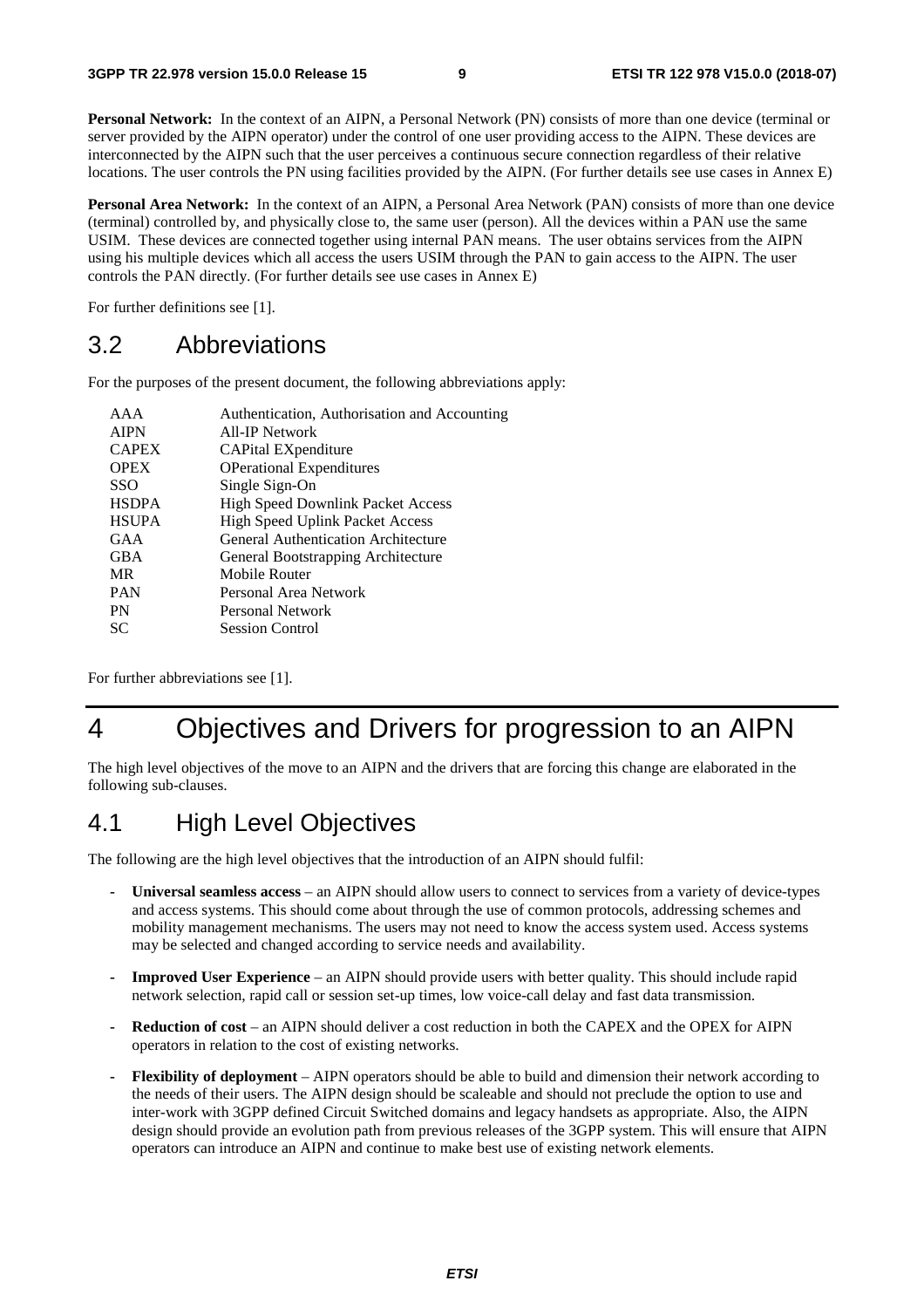# 4.2 Motivations and Drivers

The current feasibility study aims at clarifying the notion of an "All-IP Network" (AIPN) within the context of 3GPP and to define requirements for an AIPN within 3GPP. There seems to be a common understanding in the mobile communications industry that the technical and commercial evolution of this industry sector points towards an AIPN. The term "All-IP Network"(AIPN), however, is not (yet) clearly defined and – depending on one's view of the future – can mean many different aspects of anticipated communication systems that are based on IP.

It should be noted that the 3GPP system standardised up to and including Rel-6 already provides the basis for introduction of an AIPN in 3GPP. Building on the foundations provided in previous 3GPP releases it is possible to leverage and build upon existing capabilities to evolve the 3GPP system towards an AIPN.

In order to justify the development and evolution of the 3GPP system it is essential to have an understanding of the motivations for evolving the 3GPP system in a particular direction.

In doing so it seems worthwhile to collect and list trends and drivers of the mobile telecommunications industry that now or in the future can be expected to have significant impact on the industry. This is provided in the following subclauses. An assessment of these trends and drivers with respect to the evolution of IP-based network and access systems, terminals and service provisioning will make it easier to create a vision of what an AIPN will look like.

## 4.2.1 User related and social drivers

## 4.2.1.1 Consumer trend demanding diversification of mobile services

#### **Diversification as service specialisation:**

As the market for mobile services grows there is an increased need to be able to offer diversified and flexible services to satisfy the varied needs of users. As the service market becomes more diversified services will become more specialised in order to satisfy the specific needs of users. With this there is a need for AIPN operators to be able to offer flexible services quickly without a large amount of capital expenditure.

#### **Diversification in terms of usage patterns:**

In addition to the current pattern of mainly server-to-person services there will be a diversification of mobile services to include person-to-person, person-to-server, server-to-server service scenarios with a variety of different subdivisions and combinations. Users will also desire the ability to be able to integrate the various services to which they subscribe. In the future mobile networks will need to be able to provide these varied and integrated service environments and enable this to be achieved in a flexible and efficient manner.

#### **Diversification in terms of service quality:**

Different services will have different user expectations placed upon them e.g. in terms of service quality. The demands for the same service may also differ according to specific user of that service at a given time.

#### **Diversification regarding access to services:**

With the increase in the diversity of the access systems available, as well as the increase in the number of terminals that a single user possesses it will be desirable to have the ability to use services seamlessly across different access systems and different terminals. Users will also desire the ability to use services `anywhere` at `anytime`. This leads to the conclusion that the provision of `seamless` and `ubiquitous` services will gain great prominence within future mobile services.

#### **Deductions**

- An AIPN would provide the ability to offer enhanced and flexible mobile services, quickly and cost effectively. An AIPN can also support the diversification of mobile network services, support service integration and would enable the provision of seamless and ubiquitous services across a variety of different access systems and terminals.
- IP technology that enables advanced service control (e.g. QoS/session control) is already used within 3GPP and elsewhere and could be further utilised and enhanced within and between mobile networks in order to enhance service provision.

### 4.2.1.2 Human need to be able to interact with his personal environment

The mobile subscriber base has grown from a small number of high-end users to the mainstream in which the number of mobile phone subscribers exceeds 70% of the population in some countries. However, in the future mobile subscribers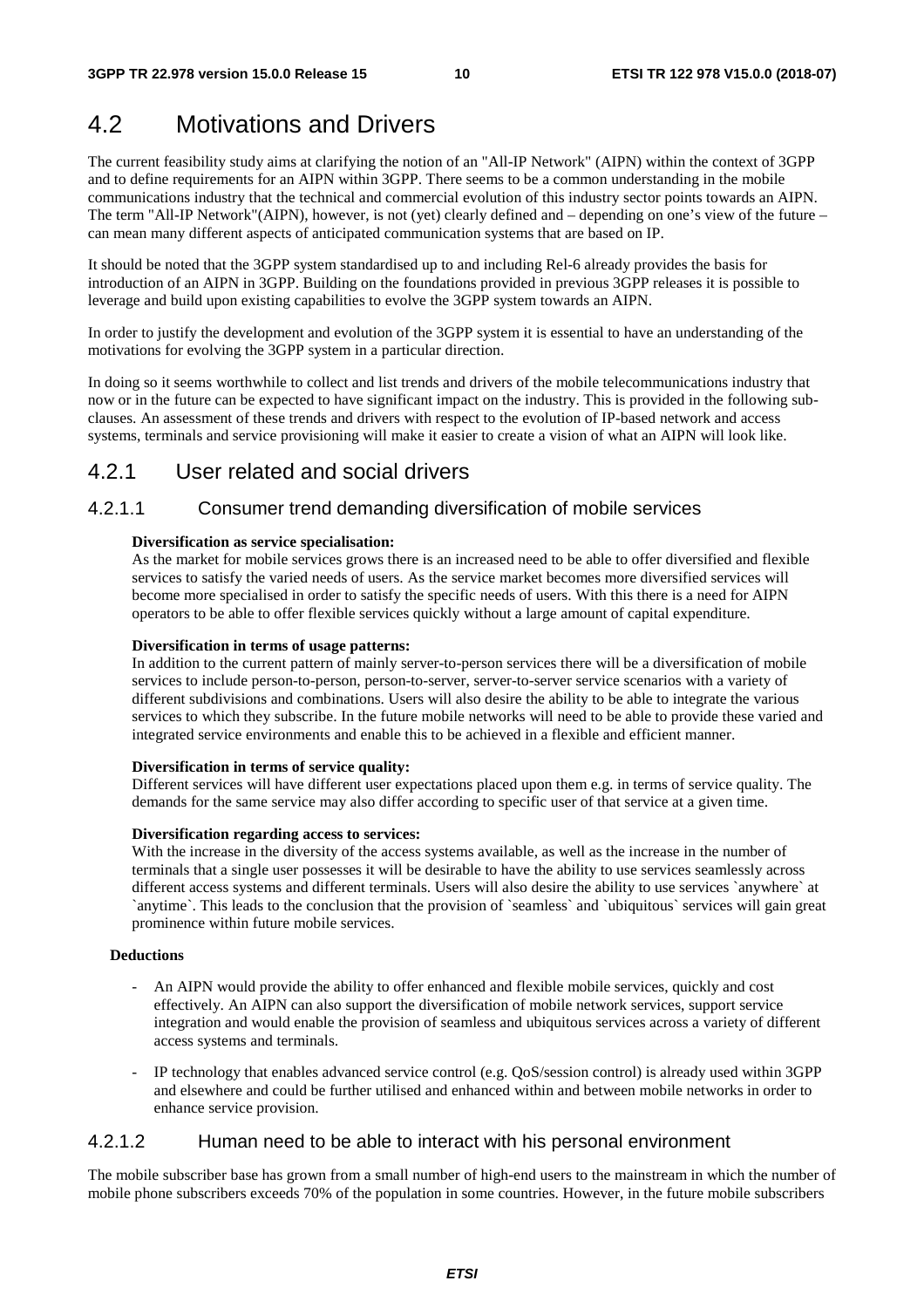will not be limited to just human beings and the association with mobile devices will spread to other living things, such as pets, as well as machinery and household electronics. It can be foreseen that in the future there will be a ubiquitous mobile communication environment in which very many objects within a particular area may be associated with a mobile terminal and hence require the ability to connect to a mobile network. This will result in a substantial increase in the number of users and terminals that need to be accommodated by mobile networks. However, in this scenario a large number of terminals will be data-only and hence not require the ability for traditional speech communication from person-to-person. Due to the limited amount of available MSISDN numbering capacity it would be desirable to be able to accommodate new users and terminals without the need to associate an MSISDN with each terminal.

#### **Deductions**

An AIPN would enable the accommodation of a vast number of users and terminals.

### 4.2.1.3 Social behaviour and the need to understand one's environment

Futurologists have identified some basic human behaviour patterns that have become increasingly important in modern societies. Two of them have been named "cocooning" and "clanning". "Cocooning" describes a behaviour in which an individual tries to isolate itself for a while from the surrounding society. It essentially expresses the wish for privacy with respect to permanent over-stimulation. "Clanning" describes the opposite phenomenon. It is the need of an individual to become integrated into a "clan", a group of similar minded people. This is mainly observed with young people and is a well known finding in group dynamics.

A third social factor that becomes strongly apparent is the need for the individual to better understand their environment. While an ever growing data stream permanently pours over the individual it becomes increasingly difficult to filter out the relevant information content. This results in disorientation, the difficulty of self-organisation and the feeling of uneasiness about one's environment. Also, the capability to quickly filter out important information from that which is unimportant is a competitive advantage of the individual.

A fourth social factor is that individuals spend their days and nights in many different roles (e.g. family person (me@personal.net), worker (me@company.com), sports club official (official@sportsclub.com)). Depending on their roles, time of day, and location, they may wish to be reachable via these different publicly known user IDs on certain specific systems or devices. By arrangement with the AIPN operator for terminating calls to the Public ID, the recipient of calls directed towards a Public Identity may change on a temporary basis (e.g. a sports club official is temporarily unavailable and wishes calls to that Public Identity to be answered by an alternate individual).

#### **Deductions**

- An AIPN will need to provide means that respect and ensure a user's need for privacy.
- The basic human wish to become integrated within social groups could be a good basis for services in an AIPN. Good examples are chat-rooms and the like.
- An All-IP system that offers services which allow an individual to gain a better orientation within their environment (geographic, social, business) will provide significant added value to its users.
- An AIPN system should offer the users the ability to be reachable by several different publicly known IDs in a flexible manner.

### 4.2.1.4 The social trend of increasing differences in income within societies.

As a result of economic liberalism and globalisation societies in the western world undergo slow but significant changes. An important aspect of these changes is that differences in individual income increase. Any industry needs to take this kind of social trend into account when formulating their business strategies.

This implies that the market split into an (expensive) high end market and an (inexpensive) low end market will become even more pronounced than today.

#### **Deductions**

- An AIPN will need to provide at the same time very cheap low-end services and high priced high-end services for different customer types. For the same kind of service (e.g. voice) the respective QoS may be the differentiating criterion.
- Quality of Service needs to be regarded as a chargeable feature.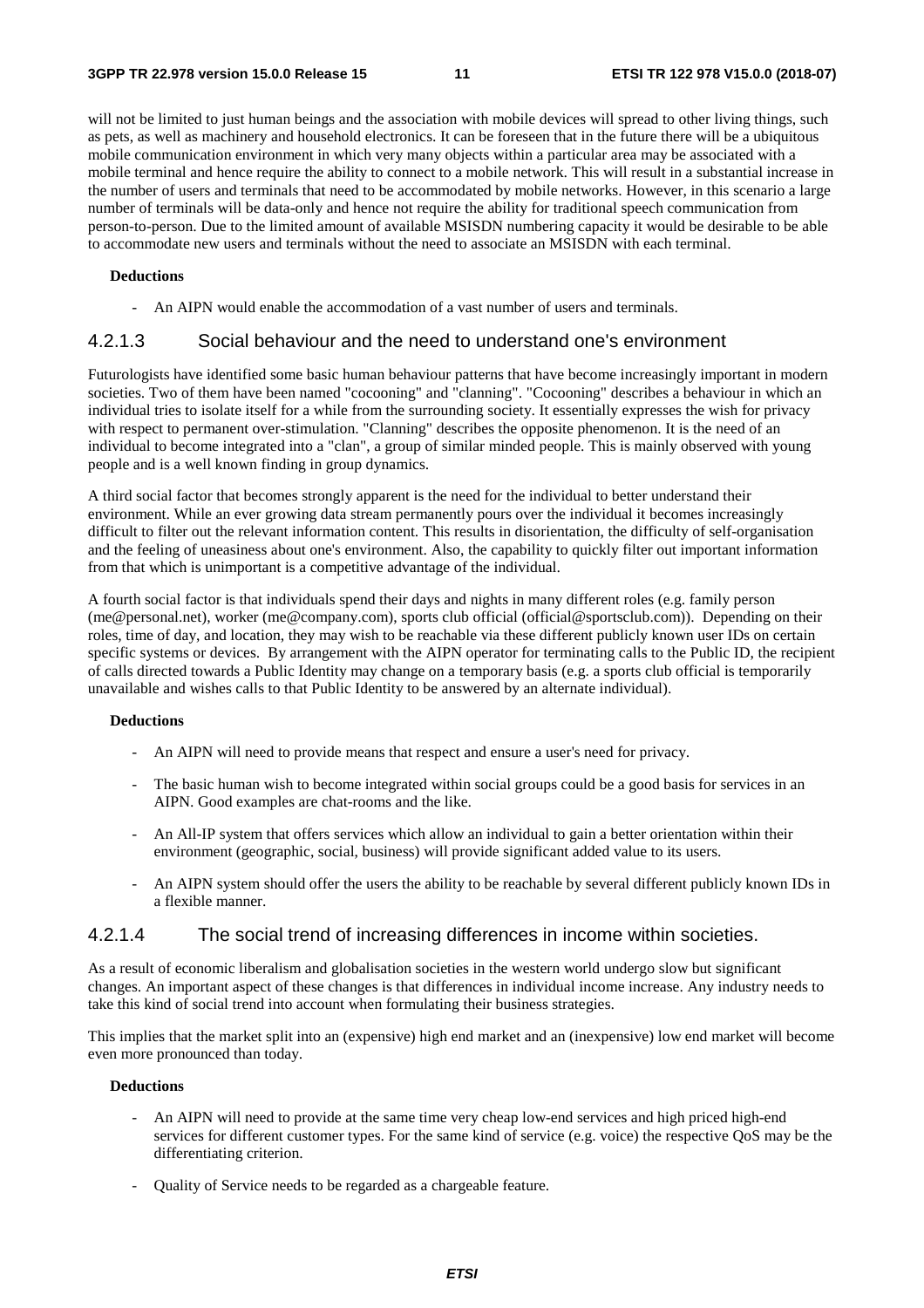## 4.2.1.5 The need to satisfy user experience of 'early-adopters'

The adoption of new technology is heavily dependent upon the experience of this technology, through the services that are delivered over it, by its users as well as the general public that comprise the potential market for this new technology. Therefore, it is important that new technologies clearly demonstrate advantages over those that are already prevalent. The perception of users toward a new technology at its early phase of introduction is mainly determined by the experience of initial users, sometimes termed 'early-adopters', when using this new technology. In terms of mobile telecommunications, in addition to the general ability to utilise more advanced functionalities and feature-rich services using a mobile phone, factors such as perceived communication delay, communication quality, connection set-up time and data transmission speed are highly visible to users experiencing new technology. Hence, factors that demonstrate the basic performance of the new system play an important role in demonstrating the benefits of new technology compared to those already available. Consideration of these factors clearly indicates that it is essential for future developments of the 3GPP system to clearly demonstrate to users the benefits of the enhanced capabilities compared to those already available.

#### **Deductions**

- An AIPN shall not degrade user experience. Additionally, it would be desirable for an AIPN to demonstrate to users improvements in basic system performance compared to the pre-existent capabilities of the 3GPP system.
- Factors such as perceived communication delay, communication quality and connection set-up time are important considerations for users when experiencing an AIPN as a new technology.

## 4.2.2 Drivers from a Business perspective

### 4.2.2.1 Mobile industry anticipating PS traffic to surpass CS

In the future it is thought that the amount of non-voice traffic, i.e. IP traffic within the PS domain, carried by mobile networks will equal and then surpass that of traditional CS voice traffic. Therefore, in the future mobile networks will need to be able to handle substantially increased volumes of IP traffic in a cost effective manner.

Additionally, in the future it is very likely that the there will be a variety of different traffic patterns for IP traffic including user-to-user and user-to-multicast, that needs to be optimally routed within mobile networks.

#### **Deductions**

- An AIPN will need to handle substantially increased volumes of IP traffic in a cost effective manner,.
- An AIPN will need to support optimised transport for user-to-user and user-to-multicast traffic.

### 4.2.2.2 Desire of AIPN operators to encompass various access systems that are not specified by 3GPP

Although 3GPP is primarily concerned with the UTRAN and GERAN-based access systems other access systems can be utilised by the 3GPP system and used to provide mobile services. This has been recognised from 3GPP Rel-6 with the standardisation of 3GPP-WLAN Inter-working [3]. In the future network operators will desire the ability to provide services to their subscribers optimised to the user's environment using a variety of diversified access systems. Although the access system utilised at a particular time within this environment may vary, it is likely that the services provided will have significant commonalities. Hence, in order to realise a multiple access system environment in an efficient and cost effective manner it is desirable that the replication of network functionality be minimised. This clearly indicates that there is a need for a common network to be able to accommodate a variety of access systems.

When accommodating various access systems it is desirable that this is achieved with a minimum impact upon the access systems themselves. It is assumed that most new access systems that are developed will incorporate IP technology and be optimised to carry IP traffic. Hence, in order to maintain a high level of compatibility it is necessary for the network accommodating these access systems to also be based upon IP technology and be optimised to carry IP traffic.

Based on the reasoning presented above it can be concluded that in order to design a future proof system that is able to efficiently accommodate a variety of different access systems it is necessary that the 3GPP system be designed as a common network that is based upon IP technology and optimised to carry IP traffic.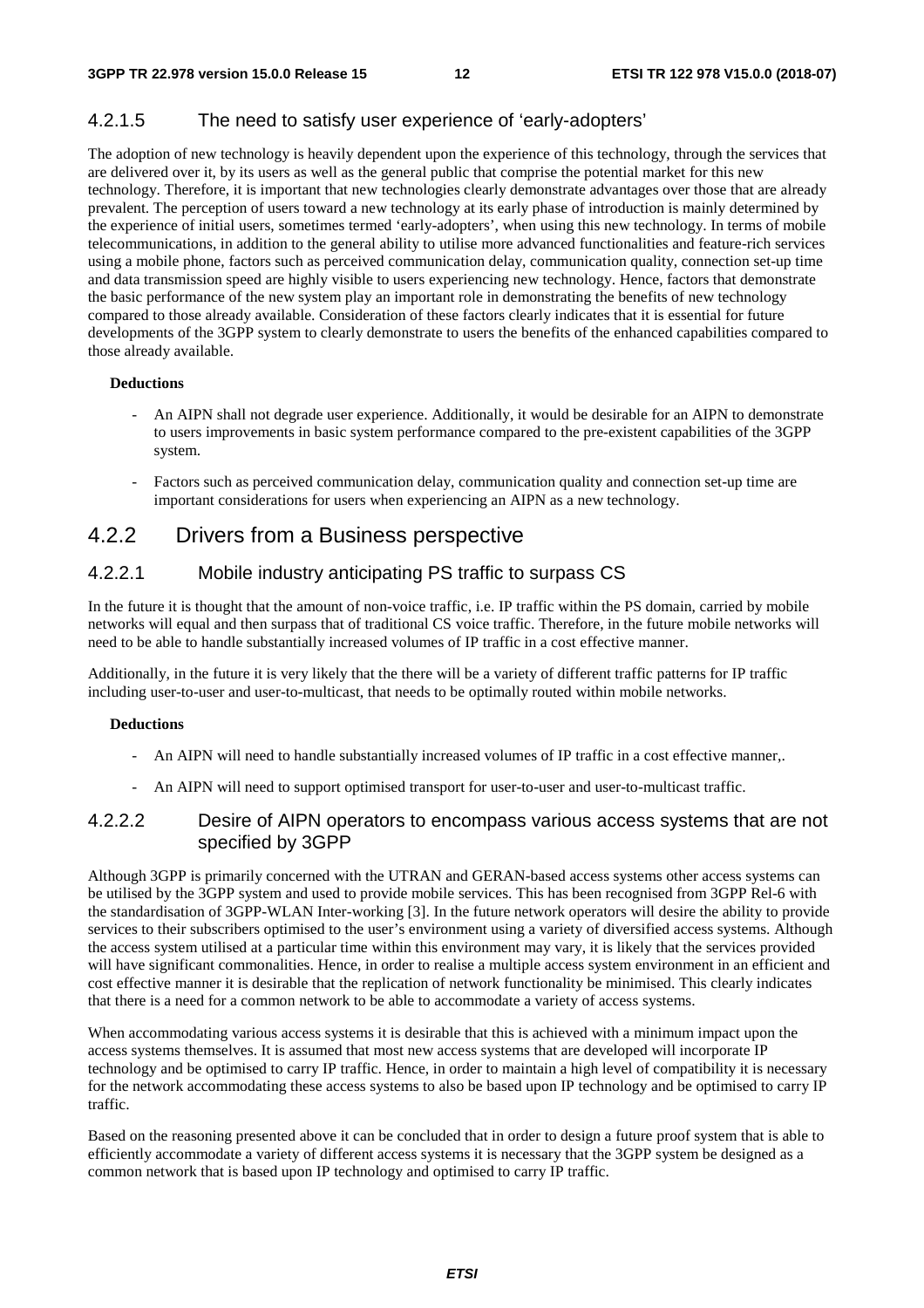Furthermore, the development of new access systems will not necessarily be in line with the development of the network, therefore there is a need to be able to develop different areas of the network independently, e.g. develop the network independently to the development of the access systems.

In addition, it is desirable that a common IP network supports a centralised and common network control to enable the AIPN operator to control how the AIPN is accessed and how the resources of the AIPN are used whilst accommodating these access systems. This will enable the AIPN operator to be the focus for the provision of mobile services and ensure that the user's expectations regarding the quality of the services provided by the AIPN are fulfilled. Additionally, the provision of control over the usage of the AIPN at a common point within the AIPN will enable the AIPN operator to protect and leverage their investment in AIPN infrastructure as much as possible.

#### **Deductions**

- An AIPN would provide the ability to incorporate a variety of different access systems with a minimum impact upon the non 3GPP specified access systems to be accommodated.
- Using IP as the basis for a common network enables prevalent and low cost IP technology to be utilised. This allows the network to be deployed cost-effectively with the ability to provide common services using a common IP bearer throughout all the diversified access system environments.
- An AIPN should support a centralised and common network control to enable the AIPN operator to control how the AIPN is accessed and how the resources of the AIPN are used whilst accommodating a variety of different access systems.

## 4.2.2.3 Marriage of IT- and telecom world

#### The influence of broadband Internet

With the emergence of broadband internet services there has been a rapid increase in the number of subscribers to IP services in recent years. Most notable is the growth in the number of subscribers to IP telephony services. This is expected to grow further and at an increasing pace as the broadband internet services of ISPs become more prevalent. This presents 2 points of major interest.

Competition with broadband Internet

The first is the need for network operators deploying the 3GPP system to offer competing services and so match this emerging trend.

Inter-working with broadband Internet

The second is that as the number of IP service providers and hence IP service subscribers become more prevalent the need to interwork with these IP service providers will emerge in order to offer services between 3GPP subscribers and IP service subscribers of other networks. This must include easy mechanisms for roaming and settlement operations, so end-users can leverage the benefits of each network without incurring the high overhead of setting up separate subscriptions with each service provider.

#### Service creation with the support of the IT industry

While in 2G systems the IT world played only a minor role - everything was standardised by GSM. 3GPP - and even more so OMA - allowed more diversity by defining service enablers (e.g. "Presence") instead of standardized services, enabling the IT world to create services that can rely on these capabilities.

The main reason to do so was speed of service introduction. The IT industry is capable to provide IP-based services based on defacto standards in a much shorter time than it can be done by standardisation. Also, the mechanisms of the market - adopting these services according to market need and user acceptance - are more effective.

#### **Deductions**

- An AIPN would enable AIPN operators to offer IP-based services and provide appropriate inter-working methods with IP service providers.
- The AIPN should be able to support applications designed based on the capabilities of the AIPN without the need for explicit standardisation of the applications themselves.
- Note: The standardisation of AIPN capabilities should allow non-standardised applications to be created whilst maintaining interoperability. However, care should be taken within the standardisation of AIPN capabilities to ensure that interoperability is maintained.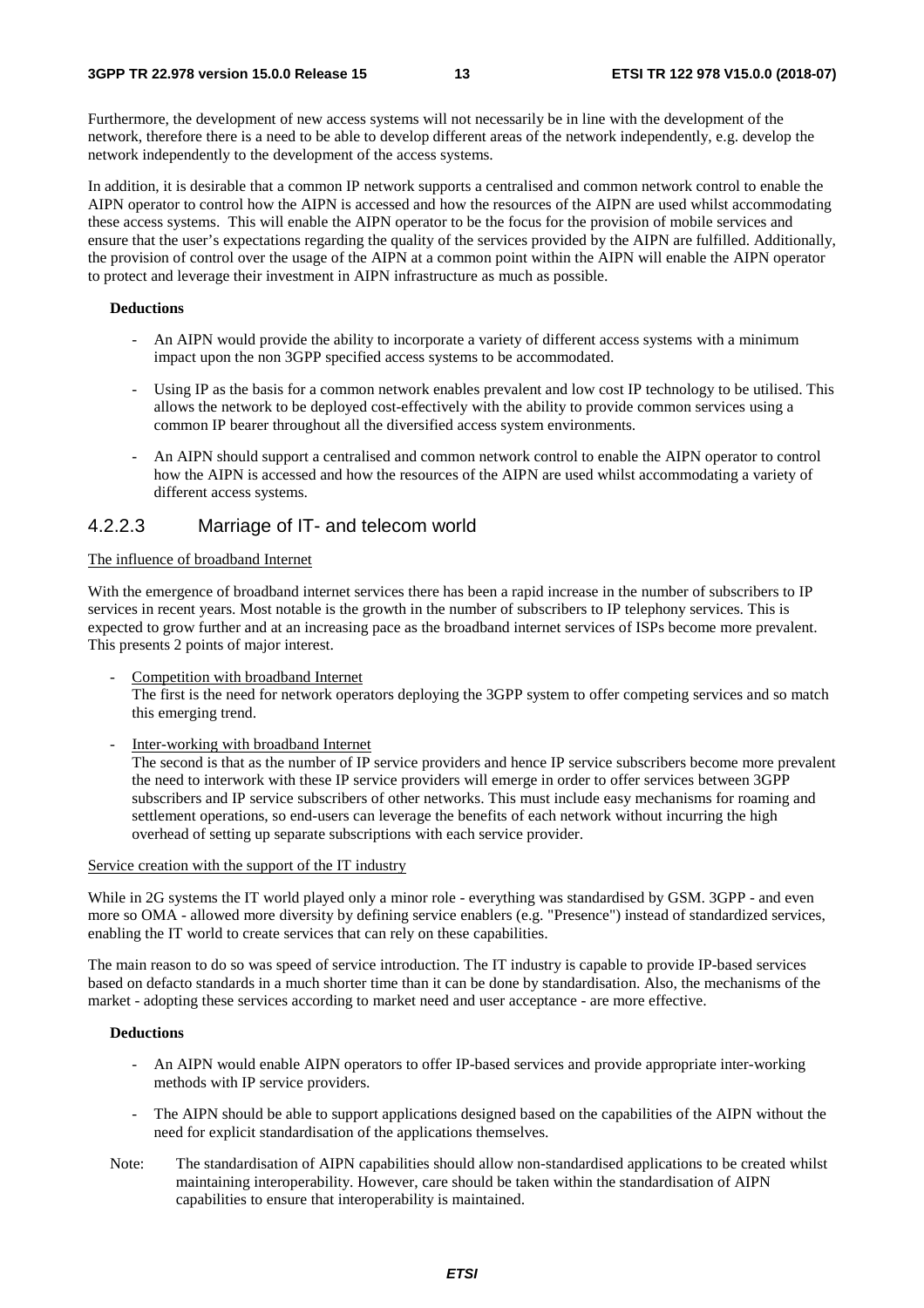## 4.2.2.4 Need for increased system efficiency leading to substantial cost reduction in terms of both equipment (CAPEX), and operational (OPEX) costs.

In the future it is foreseen that there will be increasing pressure to decrease the investment costs for mobile network equipment and the cost per bit for traffic carried by mobile networks. The reasons for this are twofold. Firstly, the increase in IP traffic carried by mobile networks will lead to a general need to further decrease the cost of handling this traffic both in terms of equipment and transmission costs. Secondly, in the future there will be increased competition for AIPN operators not only from mobile network operators using different radio access systems, but also from IP service providers providing broadband IP services using access and transmission technologies other than those of traditional mobile network operators, e.g. ISPs providing services using xDSL, Cable and/or WLAN without 3GPP inter-working. The business and charging models, e.g. flat-rate charging, deployed by these IP service providers are not those common to traditional network operators implementing the 3GPP system and will probably not be applied by AIPN operators. However, they do encourage heavy usage of IP services and as such AIPN operators need to be able to deploy a cost effective network for IP services in order to compete in the wider market place.

The cost of general-purpose equipment targeted for a wide-ranging general market is in general much less than that of specialised technology whose market is limited by specific criteria. An AIPN would enable the use of general-purpose IP technology with some modifications to tailor functionalities to the needs of network operators to provide mobile services. The ability to undertake large-scale deployment of general-purpose IP technology provided by an AIPN is foreseen to enable significant improvements in system efficiency and overall reduction in the equipment (CAPEX) and operational (OPEX) costs for future mobile networks designed to handle a large amount of IP traffic.

#### **CAPEX point of view:**

- The adoption of a common network system enables capital investment to be made independent to the number of access systems supported. Also, when a new access is added, the equipment costs are suppressed to a necessary minimum.
- Over capacity can be avoided by sharing the system, and the equipment costs are reduced (including redundant equipment costs).
- The development and the equipment costs of mass produced general-purpose devices are generally lower compared to dedicated devices.

#### **OPEX point of view**

- The variety of maintained devices can be reduced by introducing a common system, hence maintenance costs are reduced.
	- The training costs of maintenance engineers are reduced.
	- Due to the availability of general purpose platforms the cost of replacement hardware can be suppressed.

#### **Deductions**

The AIPN should be designed to enable AIPN operators to take advantage of the increased efficiency and OPEX/CAPEX reductions offered by IP technology.

### 4.2.2.5 Trend of the industry to align along the structure: access / transport / control / services

There seems to be a tendency in the industry for mobile telecommunication to adopt a horizontal structure into business units, which are mainly concerned with access, transport, control and services. This reflects the view of parts of the industry that these areas can be viewed as - more or less - economically independent fields. This view applies to AIPN operators as well as to manufacturers.

#### **Deductions**

- An AIPN should provide an architectural structure that allows a decomposition of the added value according to access, transport, control and services. In particular charging capabilities will need to take this into account.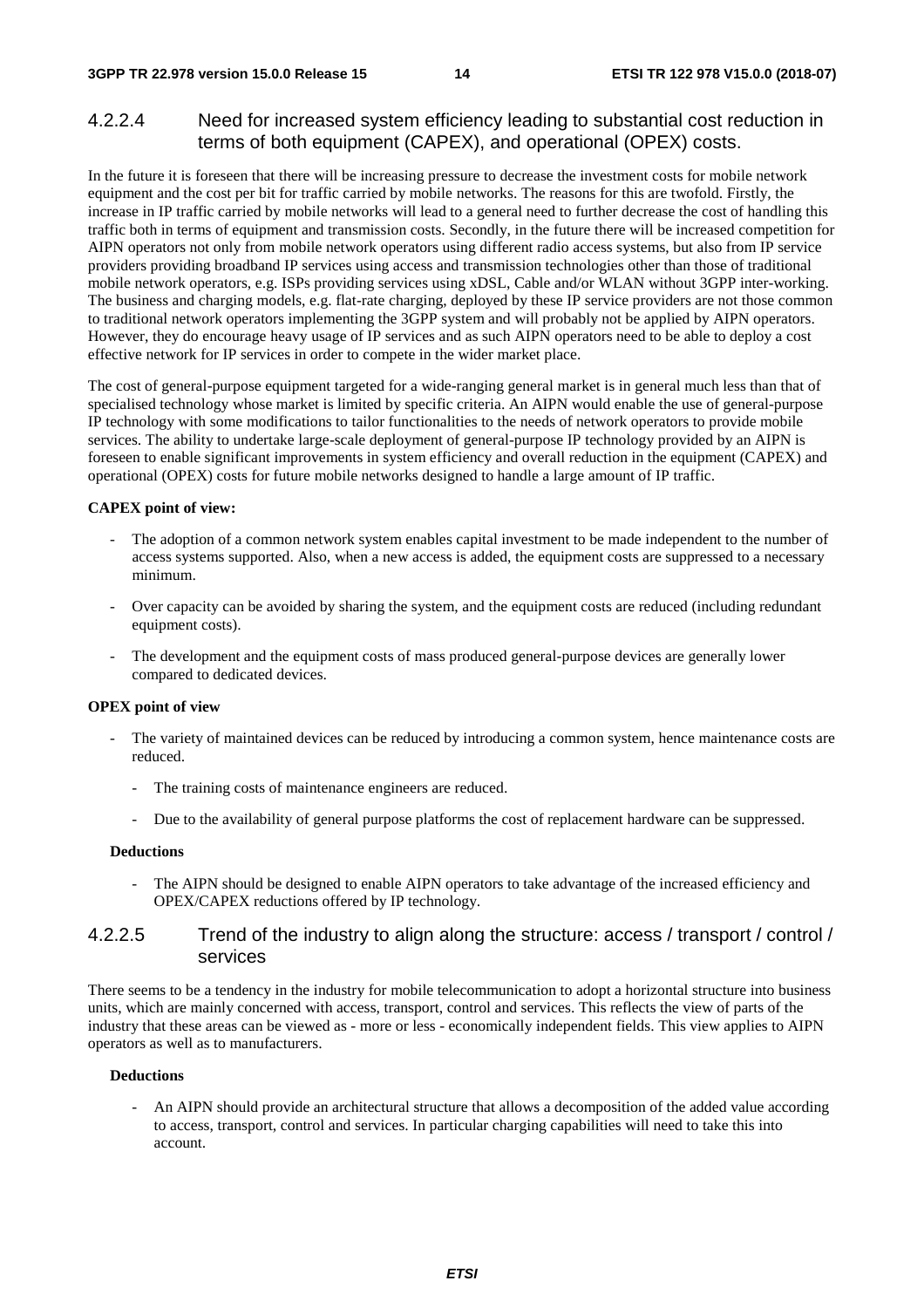## 4.2.2.6 Fixed/Mobile network convergence

Some service providers are enabling fixed/mobile converged services for their subscribers. This is being driven by a number of factors, including (but not limited to) company mergers/demergers, the maturity of available VoIP solutions and the proliferation of service bundling (e.g. mixture of voice, video, data and mobility services) by service providers to reduce churn and increase ARPU. An AIPN should ensure that AIPN operators wanting to provide fixed/mobile converged services can do so within the IMS framework.

#### **Deductions:**

- An AIPN needs to take into account Fixed/Mobile network convergence issues.
- An AIPN should ensure that new/enhanced services follow the IMS framework, so the service will be applicable to fixed/mobile converged networks.

## 4.2.3 Drivers from a Technology perspective

## 4.2.3.1 Evolution of next generation radio access systems (3GPP specified)

Similar to the transition from 2G (GSM) to 3G (UMTS) it is expected that future radio access systems will allow for a significant higher data rate of user traffic than today. However, there is a trade-off between data rate and user mobility. In other words, a user, who is moving at a high speed, cannot expect the same high data rate as a user that is standing still. In addition it may be envisaged that radio access systems can be optimised to particular user requirements (e.g. in terms of data rate, mobility, QoS) such that multiple different radio access systems could be used by the same network operator simultaneously, even within the same geographical area.

#### **Deductions**

- An AIPN shall take into account the capability of next generation radio access systems to provide significantly higher data rates to the user
- An AIPN shall allow for multiple radio access systems, optimised to particular user requirements.

## 4.2.3.2 Progress of broadband wireless IP-based networks (non-3GPP specified)

Recently IP-based wireless technology has received a strong technological and economical boost. This has been fostered by industry alliances as well as standards development organizations (e.g. Bluetooth, IEEE 802.11x, 802.16x, 802.20x). Partially these technologies have already found their use in commercially available off-the-shelf products (WLAN cards, access points), which provide relatively high data rates at low prices. These technologies are currently evolving towards higher – broadband – data rates and/or support of continuous mobility in wide service areas. Currently there are competing standards at different stages of their hype cycles in this field. These systems generally provide only part of the functionality of full-blown mobile networks (e.g. they do not allow sophisticated charging models). However, the need to provide 3GPP inter-working with these technologies / networks has been shown already for 3GPP Rel-6 with the work item for 3GPP - WLAN inter-working.

#### **Deductions**

- An AIPN shall be able to provide means to ease inter-working with a multitude of broadband wireless IPbased networks.

## 4.2.3.3 Progress in ad-hoc networking for user defined services.

Ad-hoc Networks denote particular kinds of networks that may establish themselves automatically - "ad-hoc" - (i.e. without explicit administration) between mobile terminals. From today's perspective, generally all the activity concerning development in the field of Ad-hoc Networks (radio spectra, terminal communication and mechanisms to create Ad-hoc Networks) is happening outside 3GPP. However, AIPN operators may benefit from letting Ad-hoc Networks interact with the AIPN, thereby creating traffic in the AIPN; e.g. there could be Ad-hoc Network access to public networks via AIPN by at least one of the Ad-hoc Network members serving as a kind of wireless connectivity gateway.

Examples for such Ad-hoc Networks could be Personal Networks, as described later in the present document, or CBtype radio communications amongst listeners to a pop concert. In the case of Personal Networks an AIPN may provide connectivity to a server in an AIPN operator's network, in the pop concert example an AIPN may provide the capability for remote listeners to join.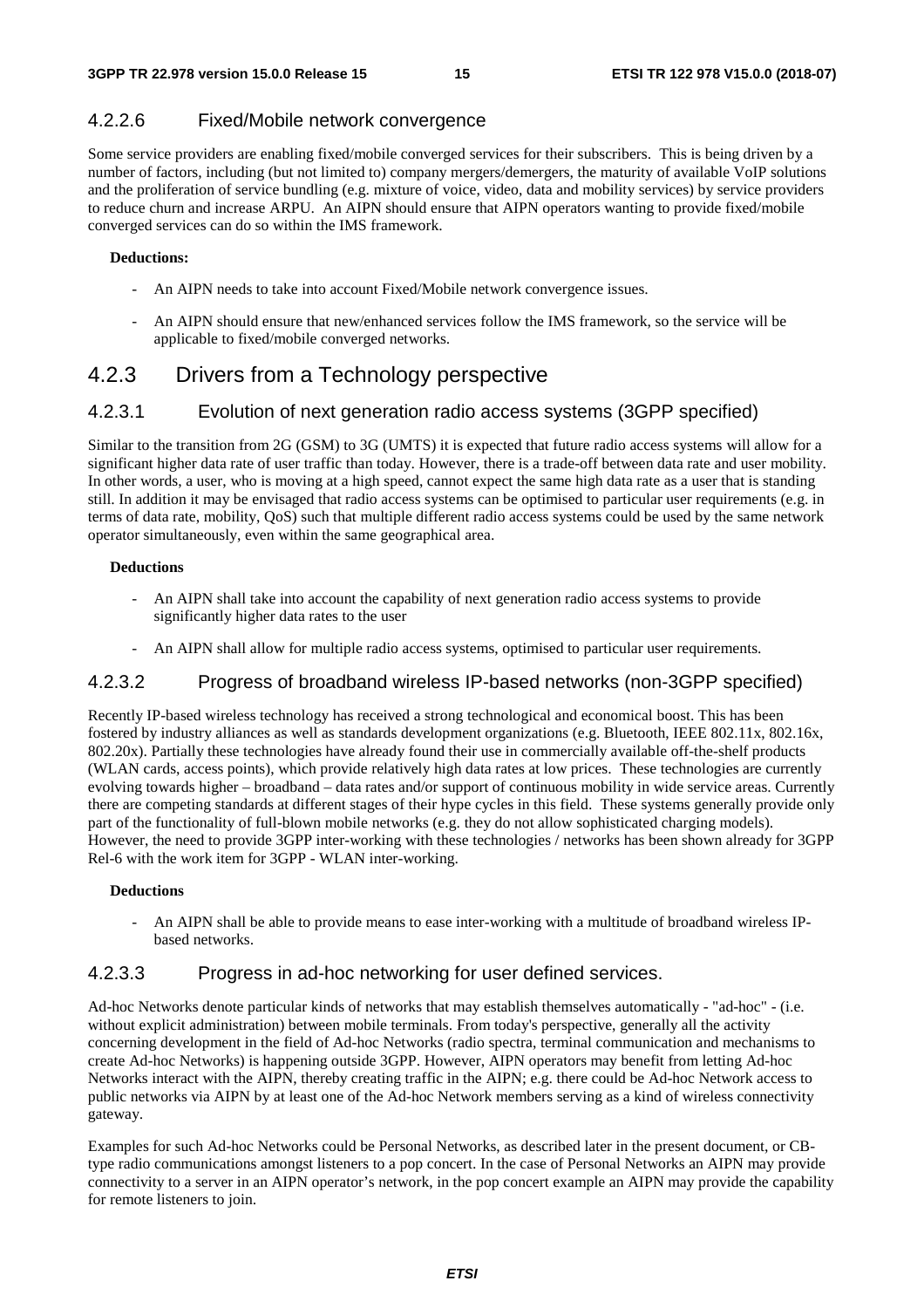Technically, an Ad-hoc Network is defined as a self-organizing and self-managing network of autonomous mobile terminals *without any infrastructure support*. In fact, it is this property which essentially characterizes Ad-hoc Networks, and as a consequence, no centralized radio resource management for ad-hoc networking necessarily exist.

Important aspects of Ad-hoc Networks which may impact an AIPN are:

- Identification, addressing and routing: If an Ad-hoc Network interacts with the AIPN, the AIPN may need to know about identities of individual members of the Ad-hoc Network (not only the "connectivity gateway"), be able to address them and route traffic to them.
- Authentication, security: in an Ad-hoc Network neither SIM resp. USIM/ISIM based identification and authentication nor ciphering on the air interface derived from authentication parameters can be assumed. In the case of at least one Ad-hoc Network member serving as a wireless connectivity gateway to the AIPN it should be ensured that this node can not compromise AIPN security.

#### **Deductions**

- Appropriate mechanisms for identification, authentication, addressing, ciphering and charging of members of an Ad-hoc Network inter-working with an AIPN have to be established.

#### 4.2.3.4 Dawning of new, radio based services (e.g. Personal Networks, RFIDs, multihop access networks)

Currently there is a lot of activity (research projects) on new services that are utilizing different kinds of IP-based radio networks. Examples of such services could be:

- Personal (portable) Networks, that allow inter-working of different personal sensors/terminals
- RFIDs, that allow goods, to which a RFID is attached, to broadcast information about themselves,
- Multi-hop access networks, that allows a user's terminal to act as a radio relay station for another user

Many of these new services are capable to create revenue for an AIPN operator if they can easily inter-work with (or be integrated into) an AIPN

#### **Deductions**

- An AIPN would benefit from a capability to facilitate inter-working with (or integration of) these new radio based services.

#### 4.2.3.5 Reconfigurable Radio (Software Defined Radio - SDR)

Reconfigurable radio interfaces allow terminals to adapt/optimise its radio properties to the currently available radio network. This could allow an increase of spectrum efficiency. However, the network would need to support such a functionality of the terminal.

#### **Deductions**

- An AIPN would benefit from a support of reconfigurable radio interfaces in the terminal.

### 4.2.3.6 Web services

While not being specific to mobile networks Web Services are becoming increasingly important as a standardised interface to provide IP-based services. There is a general trend towards Web services within the industry. For example, in OMA a working group is dedicated to the evolution of web services in mobile networks and in many respects they are seen as a replacement (rather than an addition) of traditional service enabler interfaces such as CAMEL and the CORBA version of OSA/PARLAY.

#### **Deductions**

- An AIPN will need to support Web Service interfaces for service provisioning.

#### 4.2.3.7 Multi-access

The introduction of multiple access systems within the same coverage area raises new AIPN operator and user requirements; the user may wish to influence the selection of the access system for use based on such aspects as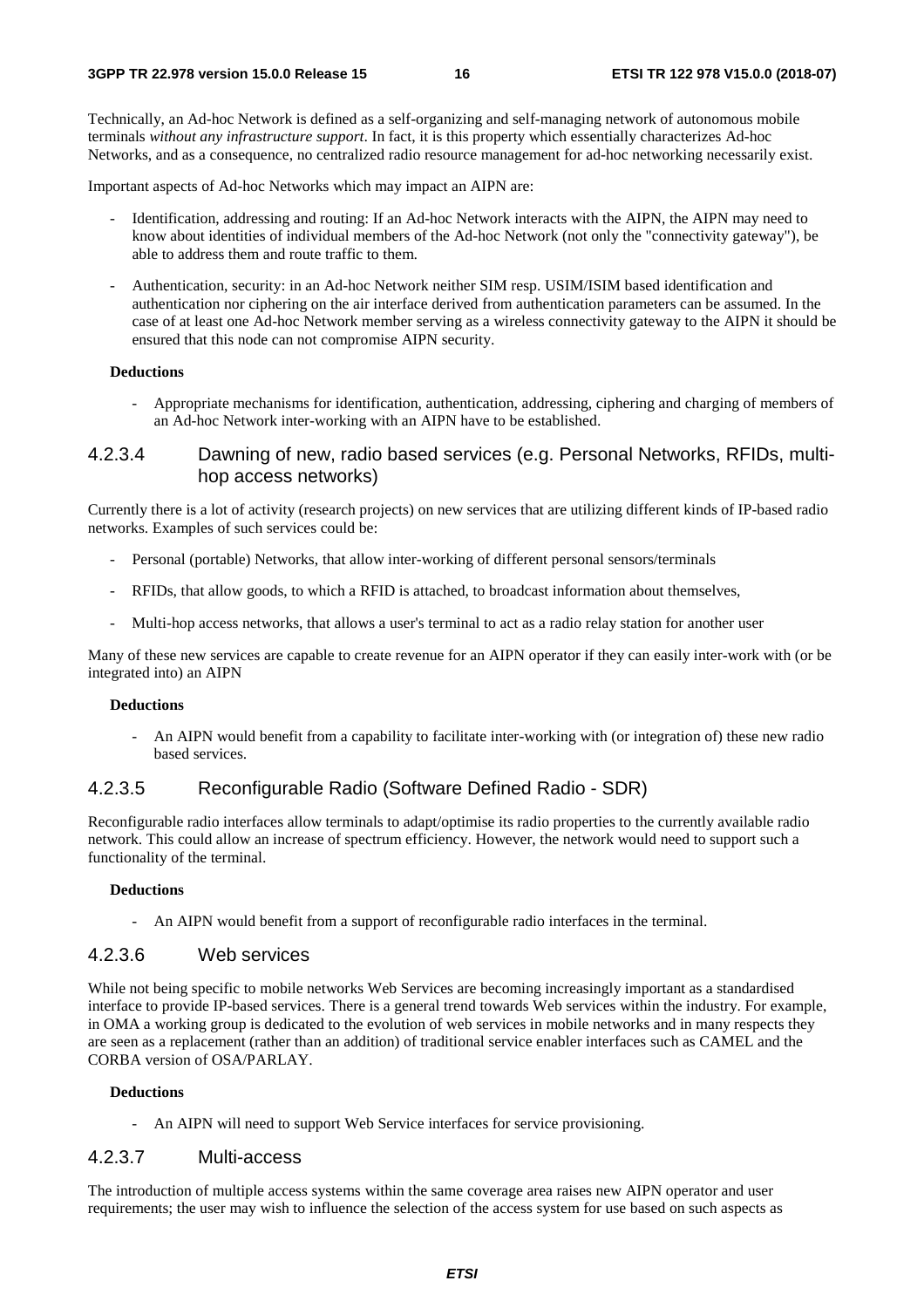supported QoS, mobility, pricing, coverage, etc. and the AIPN operator may wish to influence the access system selection by setting policies. Optionally, a user may even wish to use simultaneous multi-access as well.

Note that the selection of the access system must be easy for the end-user, e.g. it could be based on some preferences and the actual process can be partly or completely hidden.

It is expected that users using multiple access systems will require an appropriate service continuity experience as they switch from one access system to another. This means that their sessions remain in operation, with minimal interruption. In addition, the services provided should be made access aware (e.g. choose video quality based on the available bandwidth).

#### **Deductions**

- An AIPN shall make use of the multiple access systems by providing support for appropriate handover between access systems, reachability over multiple access systems, access system-aware services, and optionally simultaneous multi-access.
- An AIPN shall provide support for access system selection based on combinations of AIPN operator policies, user preferences and access system conditions.

## 4.2.3.8 Progress of advanced Traffic Engineering Technologies

As the number of users accessing multimedia and data services from 3G networks will continue to increase, huge amounts of IP traffic are expected to be handled by AIPN operators. Due to the increase of the IP traffic, network bottlenecks may also appear in an AIPN operator's IP backbone, therefore, new challenges will be faced by the AIPN to provide guaranteed QoS to end-users for different types of services (real-time, non real-time) and also ensure that the transport network resource is used efficiently. This would enable e.g. over-provisioning in IP transport network to be avoided in order to save CAPEX for AIPN operators.

Traffic engineering technologies, e.g. MPLS, advanced QoS routing algorithms, and dynamical load balancing among network entities are potential solutions to achieve this within an AIPN.

#### **Deductions**

- An AIPN will need to be able to guarantee QoS for different types of services (real-time, non real-time) and ensure efficient use of network resources. Traffic engineering technologies within the IP transport network may provide appropriate methods to achieve this within an AIPN.

# 4.3 Impacts to current models for the 3GPP System

The introduction of an AIPN will impact the current models upon which the design of the 3GPP system has been based. However, there is a legacy of success within the models that have been utilised up to now. Therefore, it is necessary that some consistency is maintained between the past and future aspects of the 3GPP system with the addition of the ability to adapt to the future environment in which system enhancements will be introduced.

Whilst there is a need to maintain current models, future enhancements in the 3GPP system, specifically the introduction of an AIPN should also enable introduction of new models and the creation of new opportunities for development of new functionalities and the provision of new services.

## 4.3.1 Impacts to current charging models

Users are aware and understand the current charging models such as flow based charging and event based charging where a user pays for each time he/she uses a specific service, hence the possibility to provide these with an AIPN should be maintained. However, as the environment in which the 3GPP system is utilised adapts an AIPN should also provide the capabilities for and provide the necessary improvements in efficiency and cost reduction to enable new charging models to be introduced.

An AIPN should be flexible enough to support the different pricing models that are needed. Many Internet users expect that services such as email, news and search engines are free of charge and that they should pay only for the access via a flat rate pricing model. Other users will instead have to pay an additional amount according to the "calling party pays" principle. Therefore AIPN operators will need to use sophisticated pricing models, including event based charging. AIPNs should support those models. What pricing model to utilize at a given time is dependant on the circumstance of the AIPN operator e.g. based on different strategies such as Cost Leadership or Differentiation. An AIPN needs to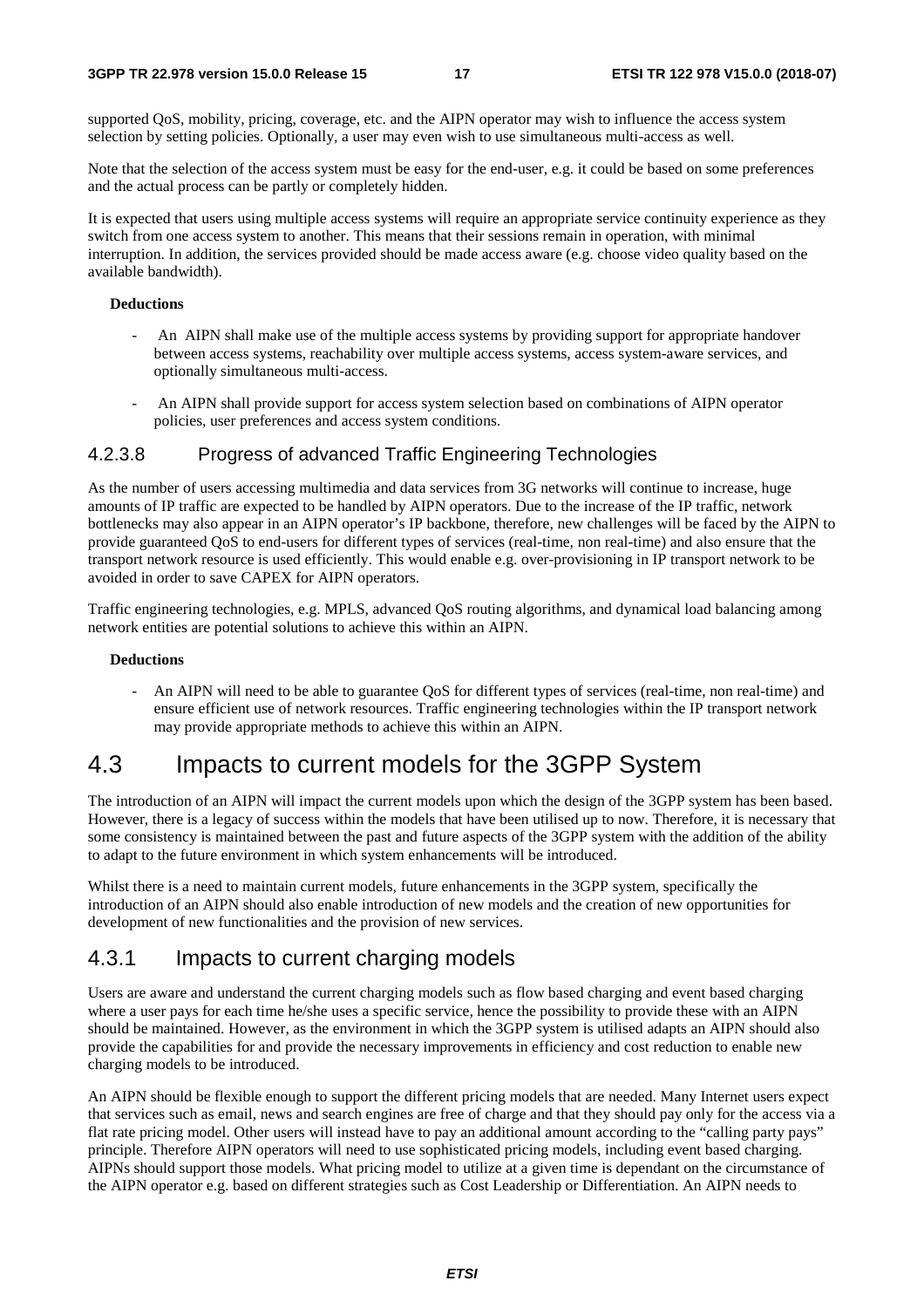support a cost effective charging system in order to be able to quickly launch new services but yet be as flexible such that an AIPN operator can use price models such as:

- Charge extra for guaranteeing a QoS
- Charge extra for "Calling Party Pays"
- Charge for the transport
- Charge for the event
- Additional charge (positive or negative) for the simultaneous use (combination) of services
- Adjust the price for different reasons e.g. to reward certain users, enable subscription bands (e.g. gold, silver, bronze)
- Charge for the content

Further the charging system for an AIPN shall contribute to minimizing the credit risks for the AIPN operator. The charging system in an AIPN shall in a cost efficient manner support various access systems with minimal impact on the terminal from a charging point of view. Further the AIPN shall from a control and charging point of view support different type of services e.g. RealTime and Bursty traffic such as PoC. Both real-time and none real-time schemes must be supported by an AIPN

In a multi-access system environment the current charging and policy control architecture needs to be enhanced in order to allow for the business models defined in 4.3.2 e.g.

- The service provider having a relationship with the AIPN operator provides rating information and minimal QoS he assessed (as well as other content related polices) that apply for different access systems a service should have.
- For seamless handover between access systems in a multi-access system environment the subscription class/credit availability may allow service continuity or may not allow it. Hence based on subscription class different redirection points are applied e.g. for top up or to initiate a subscription such that credit are given for a service in a new access system.

There is a need to support flexible charging models between operators so that it is possible to charge roaming subscribers according to the different charging models identified above.

## 4.3.2 Impacts to current business models

The current business model for network operators and manufacturers implementing the 3GPP system is comprised of a value chain of users to network operators to equipment manufacturers. This current business model is the foundation for the success of the 3GPP community. Hence, the essence of this model should be maintained. This includes the need to maintain the focus upon network operator considerations and the need to maintain the core "mobile" aspects of the system. This requires maintenance of factors such as the provision of network operator control at a common point within the network and the ability to utilise the wireless interface as efficiently as possible.

With the cost reductions provided by an AIPN there will be greater freedom for AIPN operators to apply varied business models within various environments.

#### **Support for business models with distinct AIPN/access/service separation**

More than today an AIPN will need to support business models that allow operation of AIPN, access systems and services by the different stakeholders. Often, a network operator will be the only stakeholder operating all three, AIPN, access systems and services, or these stakeholders will be individual business parts of a single network operator company, e.g. one company branch operating the AIPN, another one the access systems, while a third branch is concerned with end-user services, irrespective of the connectivity.

However, it should also not be precluded, that individual companies are able to operate AIPN, access systems and services in cooperation, but separately. An example of such a situation could be an AIPN operator, who has a business agreement with the operator of a particular access system (e.g. WLAN or shared UTRAN-based access system)) and allowing a third party service provider to offer services to their own customers.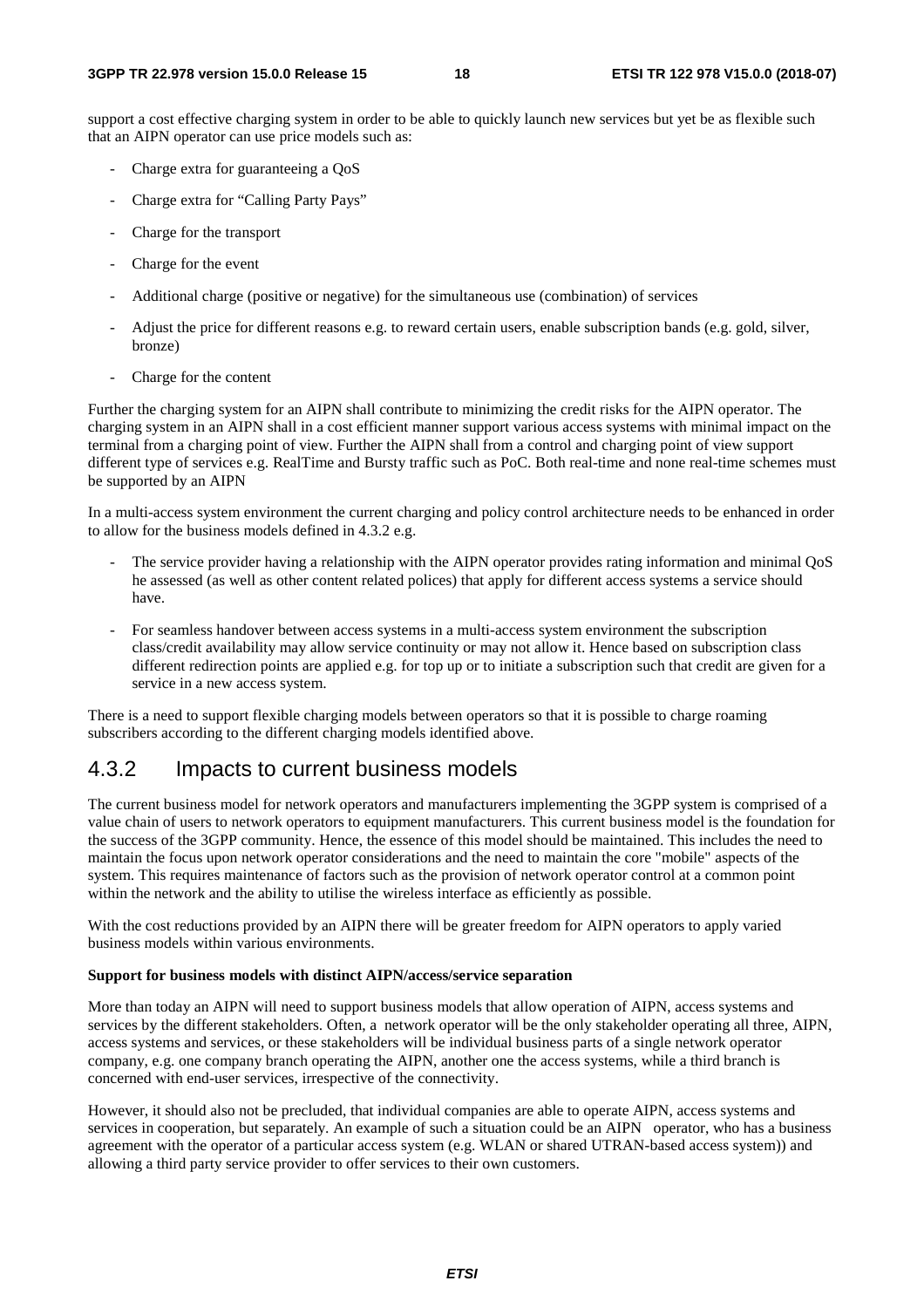It is understood, that the user is "owned" by the AIPN operator in the sense that the AIPN operator controls access of the user to the public network and has the prime commercial relationship with the user.

Therefore, an AIPN will need to follow architectural principles that facilitate operation of AIPN, access system and services by separate stakeholders. However this should not preclude the capability to efficiently operate all three domains by a single stakeholder, i.e. a network operator.

## 4.3.3 Impacts to current service models

#### **Impact on models for development and provisioning of services**

Even if the 3GPP system already allows the flexibility of IP based services through the PS domain today, the introduction of AIPN may bring the model for the development and provisioning of services one step further. The current model for the introduction of new services into 3GPP systems, often comprising standardisation of capabilities within 3GPP, followed by development by vendors and deployment by network operators, is rather cumbersome and has difficulties in quickly responding to changing market trends. Whilst also maintaining the traditional aspects of the 3GPP service model, it should be important to leverage new possibilities for service provisioning which may be enabled by the introduction of an AIPN. There is a potential demand for an extremely wide variety of mobile services. To meet this demand new models for service provisioning are essential.

Historical side note: An interesting comparison is the evolution of software applications within the computer industry. Only two decades ago software applications were limited in variety and cost was high. The emergence of a few de facto standards for software application environment propelled an unparalleled explosion of all foreseeable and unforeseen kinds of software applications. The economy of scale has also made it possible for them to be provided at a much lower cost level.

#### **Outlook on potential new models for development and provisioning of services**

The introduction of AIPN can similarly be an enabling factor for developing new models for easier, more flexible and more cost efficient introduction of mobile services. Today there exist several good examples where simplified service models have brought forward a wide variety of mobile services. But to meet the potential demand of mobile services, models must continue to be developed that allow services to be jointly provided by multiple stakeholders. Most likely the broadest range of mobile services will be possible when responsibility for service provisioning is opened for third party service providers e.g. via web services. Using policy and control frameworks, applying flow based charging concepts, establishing the IMS framework, and providing different sorts of open interfaces, will be important tools for AIPN operators to control how third party providers can provide their services. Changed business models must go hand in hand with this to give all parties incentive to put efforts into it. As in the software application domain, it is by releasing the innovative force of a larger group of creative people and companies that we can meet the demand for mobile services in the coming decades.

#### **New usage- and traffic patterns for mobile services**

Different service models also need to exist for different categories of mobile services. Person-to-content, person-toperson, and machine-to-machine type of services should for example require different service models to enable faster, more flexible and more cost efficient service provisioning.

The work within 3GPP will allow an evolution of the 3GPP system to enable these more advanced service models and to keep AIPN operators in control at their selected level.

# 5 End-user and AIPN operator aspects of an AIPN

# 5.1 AIPN Vision

An AIPN would enable the convergence of access systems and services onto a common network. In this emerging area users will demand more from their services and interaction with their technologies. Instead of the islands of capabilities that currently exist it is desirable to bring these capabilities under one umbrella whilst offering session continuity across multiple access systems. This seamless offering will be characterised by the provision of an effective management of mobility that consists of offering users a telecommunication service, continuously and transparently when the user's terminal moves between various access systems or various services, whatever type of communication and wherever communication has been initiated. One of the key enablers within an AIPN will be the seamless mobility across terminals and access systems supported by a mobility manager that unobtrusively manages these interactions.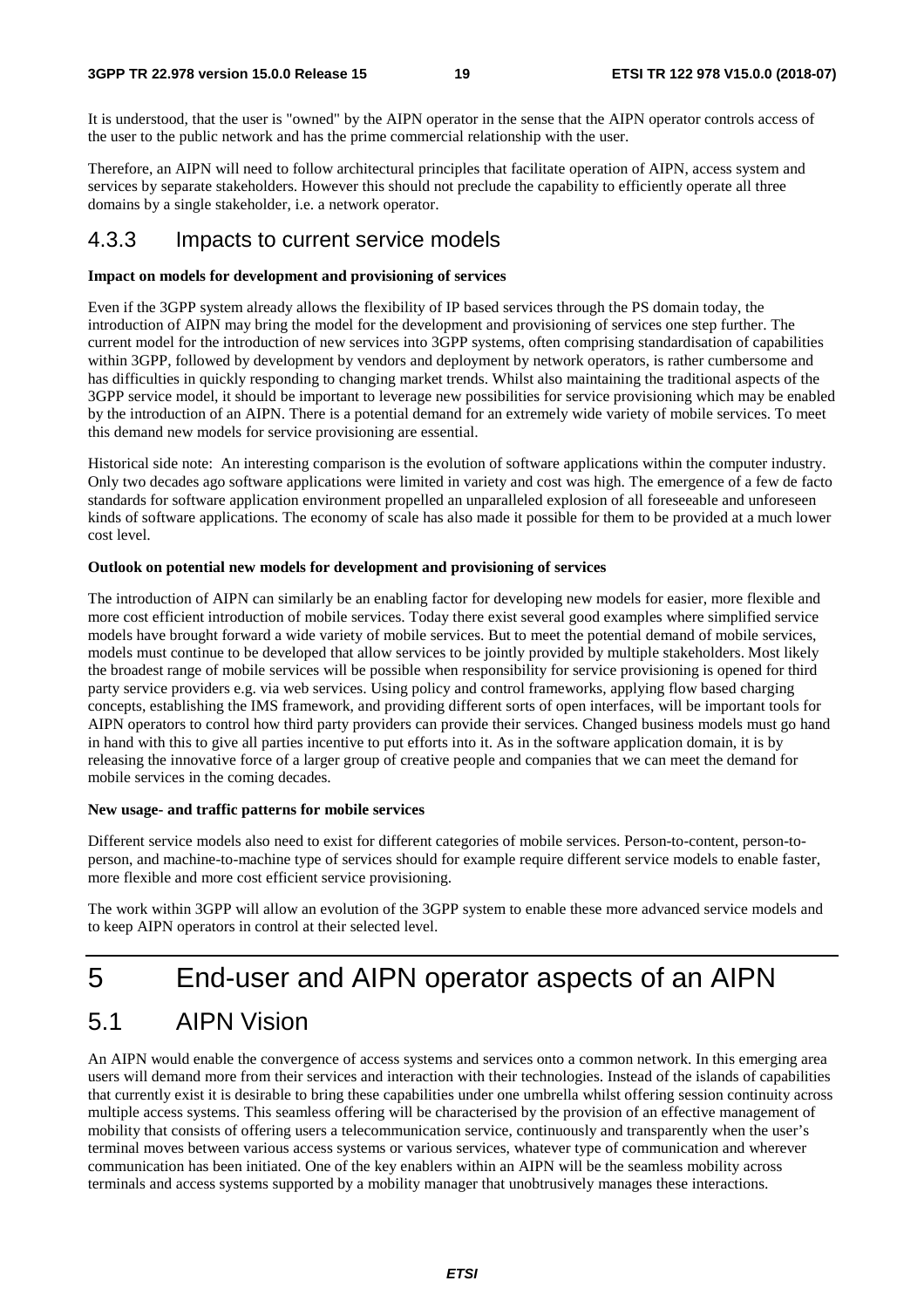Delivering an AIPN will address these needs, extend the reach of 3G technologies and maintain a relationship with the user in each context. Multiple connected devices will enjoy interactivity, adopting principles including single sign on, seamless mobility, context sensing and the unobtrusive device management.

## 5.1.1 Key aspects of an AIPN

The following are the key aspects of an AIPN:

### 5.1.1.1 Common IP-based network

- IP-based network control
	- Non-access system specific mobility control equivalent to that provided by cellular networks i.e. mobility control within the AIPN under the control of the AIPN operator, across the same and different access systems, that is not dependent upon specific access or transport technologies or IP version.
	- IP-based routing and addressing
- IP transport
- Communication quality, i.e. QoS, equivalent to or greater than already provided
- Inter-working with IP networks
- Inter-working with legacy networks
- Functionality at the edge of the network to support different access systems, legacy equipment.



**Figure 1: Visual representation of the key aspects of an AIPN**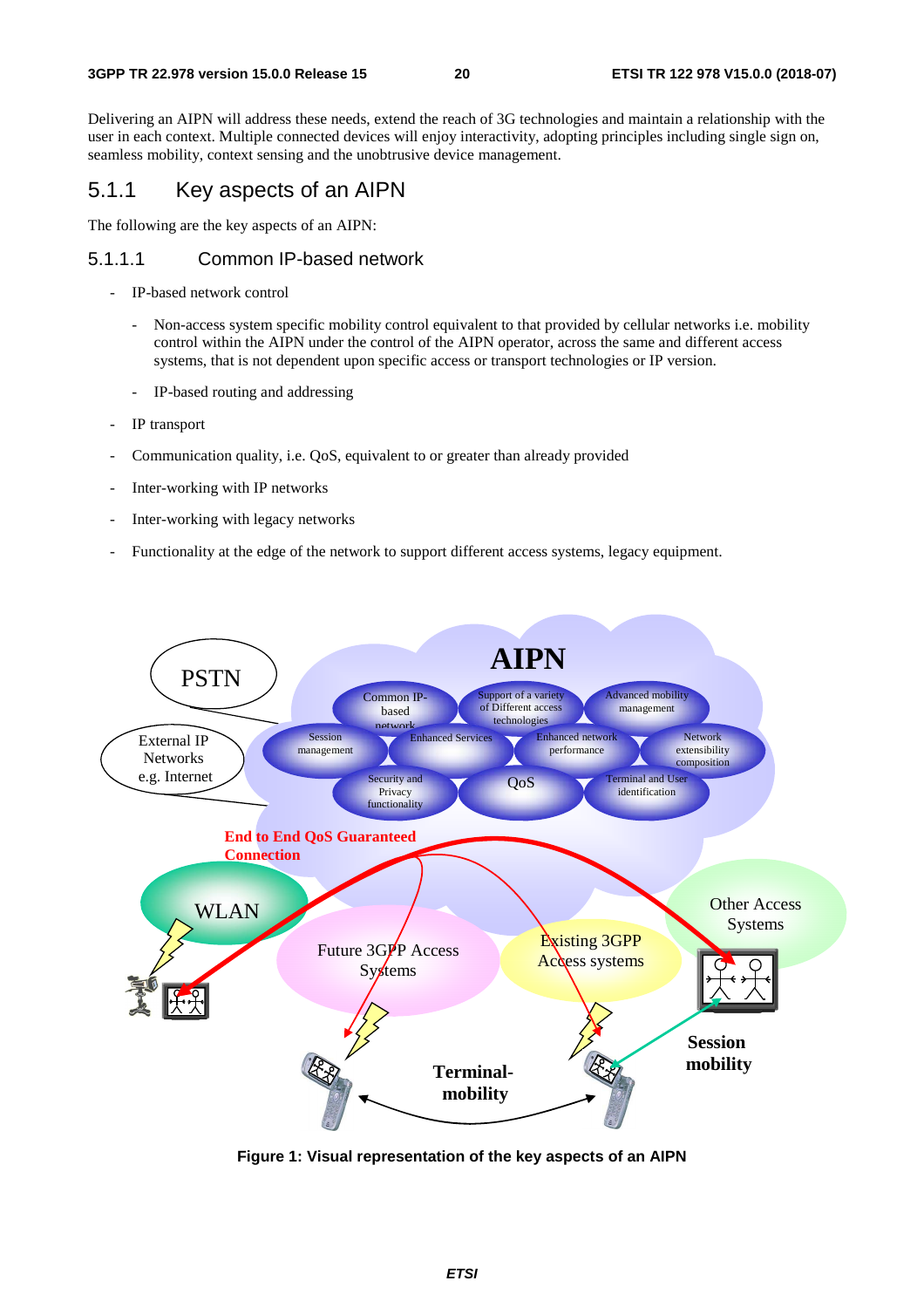### 5.1.1.2 Support of a variety of different access systems (existing and future)

Service provision across different access systems

### 5.1.1.3 Take advantage of convergence of telecommunications and IT industries towards IP technology

- An AIPN should aim to provide common capabilities independent to the type of service being provided (i.e. independent of whether it is a "traditional" telecomm service or a "traditional" data service).
- Convergence with IP technology should be considered within the AIPN system design from the perspective of the system as a whole (i.e. network and mobile terminals) to ensure that complexity is avoided within specific elements e.g. avoidance of complexity in mobile terminals due to a misalignment between technology convergence in the network and mobile terminals.

#### 5.1.1.4 Advanced mobility management:

- Mobility across access systems.
	- Support fast handover and/or lossless handover across different access systems
	- Provision of Seamless services and handover across different access systems.
	- Support the capability to apply handover mechanisms based on quality of service requirements of applications and capabilities of the access systems involved.
- Multiple dimensions of mobility

The AIPN shall support several dimensions to provide mobility:

- An end-user shall be able to use different devices ("end-user mobility").
- The terminal shall be able to communicate while moving. This includes both handover from one radio cell to another in the same access system, or switching from one access system to another in a multi-access system environment. ("terminal mobility").
- The user may be able to move some or all of his active communication sessions from one of his devices to another. ("session mobility") E.g., a user may wish to move a video streaming session from the handset to a car mounted TV screen.

Note that certain aspects of services may change as a result of mobility, but they must remain useful to the end-user.

To address these needs, advanced naming and addressing schemes are necessary that provide reachability for a given user or particular session.

Recommended requirements:

- An AIPN shall incorporate naming and addressing schemes that address a given user or session.
- The AIPN shall support end-user mobility.
- The AIPN shall support terminal mobility.
- The AIPN shall support session mobility.

#### 5.1.1.5 Enhanced session management:

- Service adaptation to terminal capabilities, user preferences, subscriber priorities, network conditions or other operator-defined criteria. Service adaption shall be under the control of the operator.

The services provided to users should be, as much as possible, independent of the terminal used and the condition of the network. An AIPN should be able to adapt the service (e.g. information rendering) to the capabilities of the terminal being used and the condition of the network with minimum or no user interaction.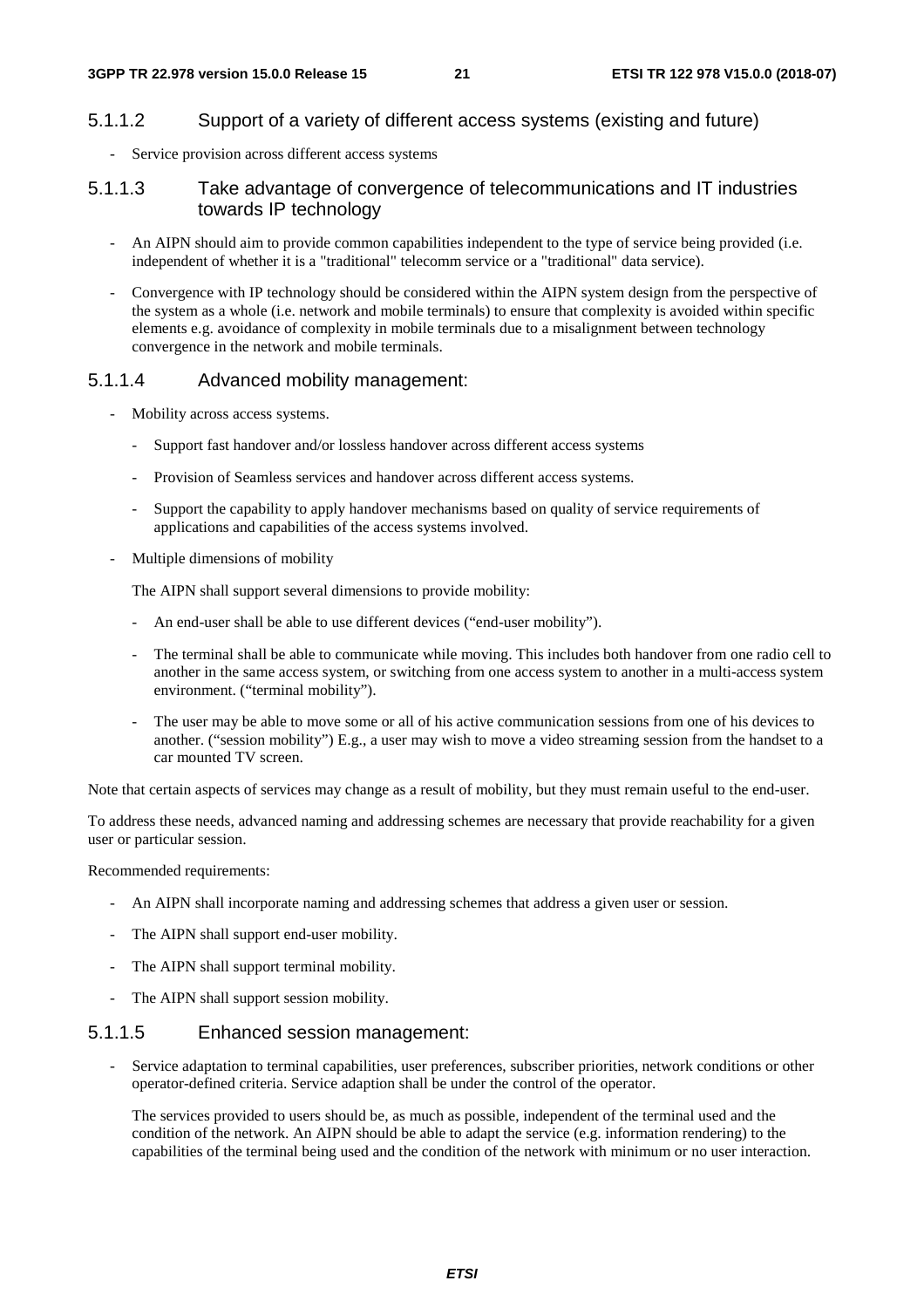- Note: this may not be feasible in all cases (e.g. some services will require "minimum terminal capabilities" to be able to be accessed, with these "minimum capabilities" being service dependent), but an AIPN will be designed to enable this property in as many cases as possible.
- Session mobility: seamless mobility of sessions between terminals.

It should be possible to move sessions from one terminal (or a set of terminals) to another according to the preferences of the user e.g. automatically with minimum user involvement or based upon a specific user request/pre-determined user preference settings.

- An end-user shall be able to select how calls and services directed towards her through each of her public IDs will be treated. For example, for a given public ID, she may set which of her terminal device(s) is used and with what priority, through which access system(s), and whether calls are automatically answered by the network at certain times of day.

Care needs to be taken to ensure there is no burden on the user to interact in a complex way.

### 5.1.1.6 Access system selection

In an AIPN the applications are based on IP and will evolve towards access system independence. An AIPN is expected to support multiple access systems.

The selection of the access system may need to take into account several aspects of an AIPN, e.g. service requirements of an application, load balance of the network, and charging & billing.

### 5.1.1.7 Enhanced services

- Support for advanced application services
- Support for group communication services, e.g. voice group call, instant group messaging, and multicast delivery. In some cases, a group may include a large number of participants.
- Support for integrated services, e.g. a service including a mixture of services among SMS/MMS/Instant Message, or a service including voice call/video call/voice mail.
- Provision of seamless services (e.g. transparent to access systems, adaptable to terminal capabilities, etc)

 Users should be able to move transparently and seamlessly between access systems and to move communication sessions between terminals.

Support ubiquitous services (e.g. associations with huge number of sensors, RF tags, etc.)



PAN, Moving Network

#### **Figure 2: Support of ubiquitous services**

Improve disruption-prone situations when network connectivity is intermittent.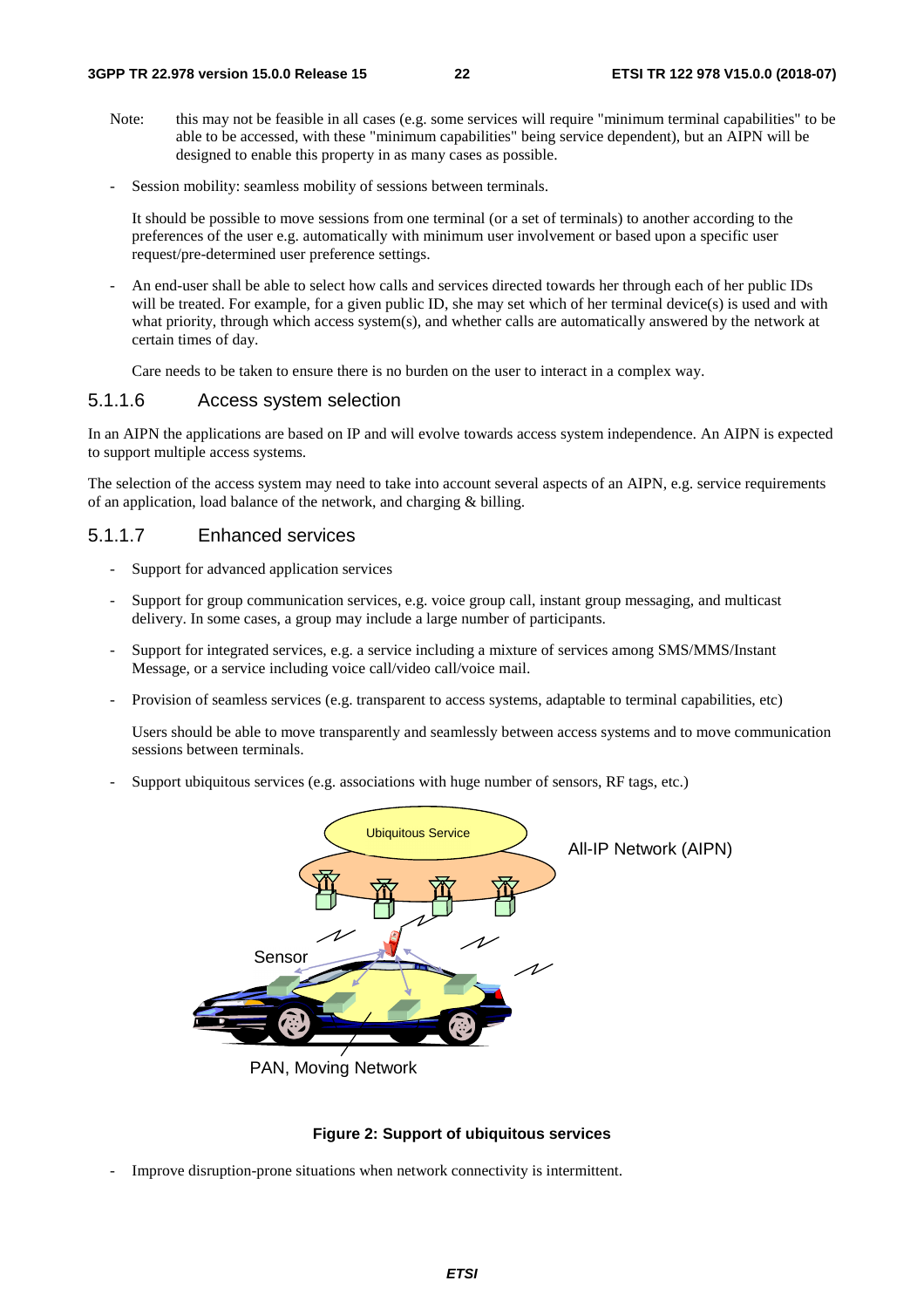Disruption-free network connectivity may not be cost effective, or even feasible, in all cases (e.g. cell planning for full radio coverage for all services, disruption-free inter-access system handovers, disruption-free IP connectivity in all network links). An AIPN should consider solutions for making services as resilient to temporary lack of connectivity as possible.

### 5.1.1.8 Enhanced network performance

- Ability to efficiently handle a variety of different types of IP traffic including user-to-user and user-to-multicast traffic models
- Optimized routing of IP traffic

## 5.1.1.9 Network extensibility/composition

- Facilitate integration of networks with different administrative domains (e.g. handle negotiation of administrative issues, security, trust, etc).
- Solutions should be studied for facilitating the integration of different networks of the same or different AIPN operators in order to enhance the services provided to their customers, and enable the introduction of new services. This includes, but it is not limited to, the sharing of some parts of the network.
- Allow dynamic and flexible integration of "Ad-hoc Networks at the edge (e.g. Personal Area Networks, sensor networks, etc).

#### 5.1.1.10 Network management

Introduction of self-managing technologies (e.g. Plug-and-Play) should be considered for faster deployment and reduction of operational cost. In particular, an AIPN should be designed from an early phase to include:

- Plug-and-play components to ease the setup and operation of the AIPN.

### 5.1.1.11 Maintenance and improvement of the level of security and privacy functionality

- Security equivalent to or greater than that already provided including the hiding of internal network elements
- Support for user privacy, e.g. location privacy, identity privacy

### 5.1.1.12 Quality of Service

- AIPN operators should be able to guarantee OoS within their networks.
- The QoS mechanisms used by an AIPN should be able to guarantee end to end QoS for a unicast and multicast traffic when all network segments (including access, core network and inter-connecting networks) are able to provide the requested QoS.
- Note: Business agreements for QoS guarantees between the parties (e.g. operators, national- and international carriers, corporate customers) are today regularly based on static agreements. These types of agreements may need to be re-considered in order to reflect the advanced means to guarantee QoS between AIPNs.

#### 5.1.1.13 Terminal, Subscription and User identification

Terminal identification in an AIPN should be scalable enough to cover a very large population of diverse terminals (e.g. huge number of mobile terminals which main purpose is to include a sensor or an RF tag, as well as more conventional mobile terminals).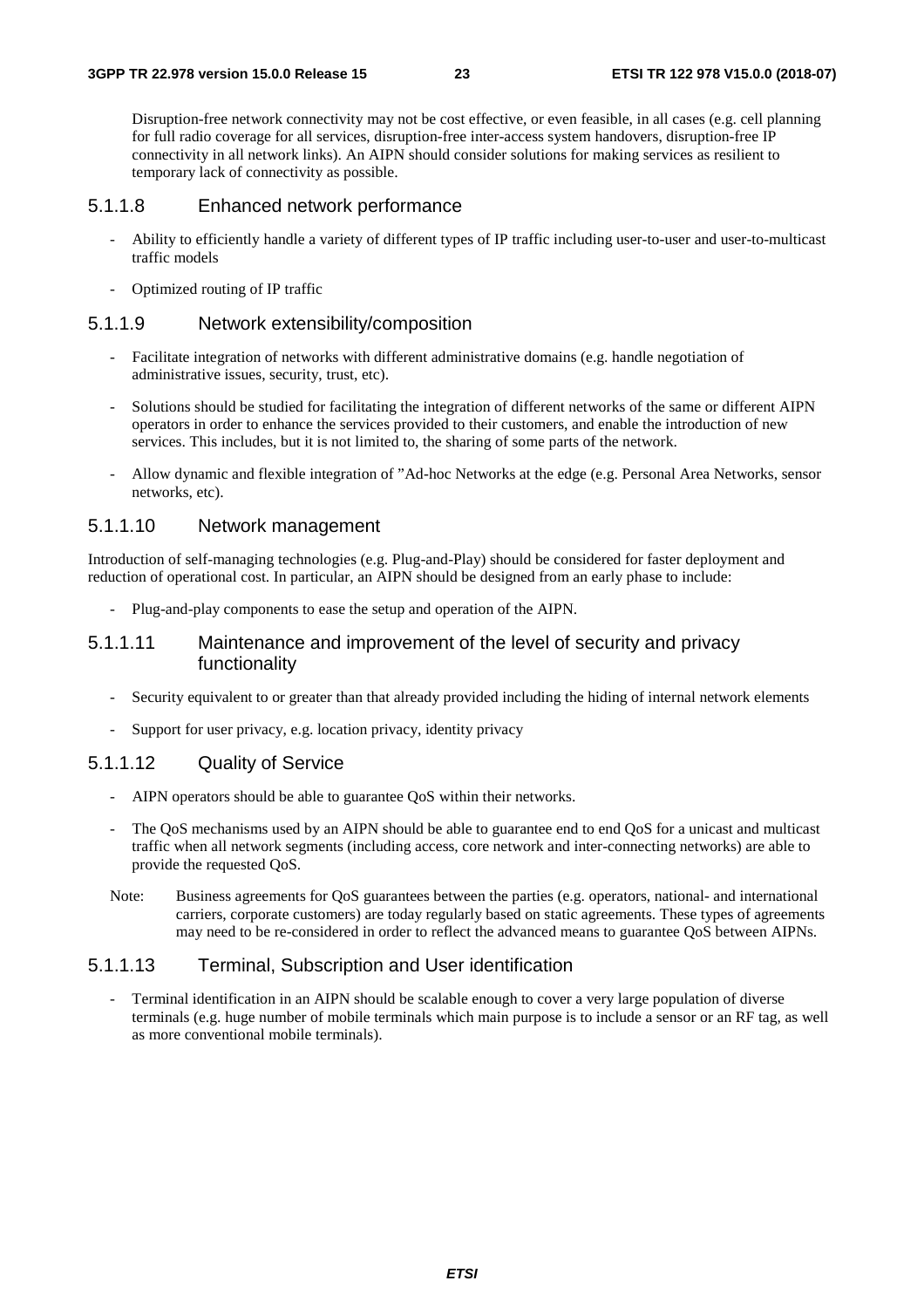

#### **Figure 3: Terminal and User identification within an AIPN**

- It should be possible to identify and address terminals, subscriptions, and users.
- It should be possible that more than one user can have active sessions on a single terminal at the same time (e.g. in the case of an Ad-hoc Network, several users may use a single terminal to gain access to the AIPN).

Note: It is for further study which of these identities are routable identities.

### 5.1.1.14 Flexible future development

- Extensibility
- Modularity of AIPN functions and commoditization of AIPN components. Open interfaces between appropriate network layers
- Ability to evolve individual AIPN entities independently
- Evolution path from previous releases of 3GPP specifications i.e. Rel-6

### 5.1.1.15 Identity Federation

In an AIPN a user may subscribe to services of many service providers. Accordingly he may hold several accounts (i.e. business agreements) with these service providers, some of these accounts providing the user with new identities. These identities are the means to authenticate the user to the service provider. Examples for identities could be the (U)SIM, username/password combinations, a credit/debit card number in combination with the PIN etc. Identity federation denotes the binding of two or more identities for a given user.

Identity federation for example enables a user, once he has been authenticated to a service provider through one identity, to be automatically authenticated to another service provider through a different identity if this different identity is federated to the first one. The latter process, the automatic authentication to several service providers through a single identity by means of identity federation, is often referred to as "Single Sign On".

Recommended requirement:

- An AIPN should support Identity Federation and Single Sign On for the end user. This would allow automatic authentication of the user to a multitude of service providers once the user has been authenticated by the AIPN.

## 5.1.2 Continued support of 3GPP system key aspects within an AIPN

Together with the introduction of new functionalities to realise an AIPN several key aspects of the existing 3GPP system need to be maintained in order to ensure that an AIPN is developed in accordance with the needs of the 3GPP community.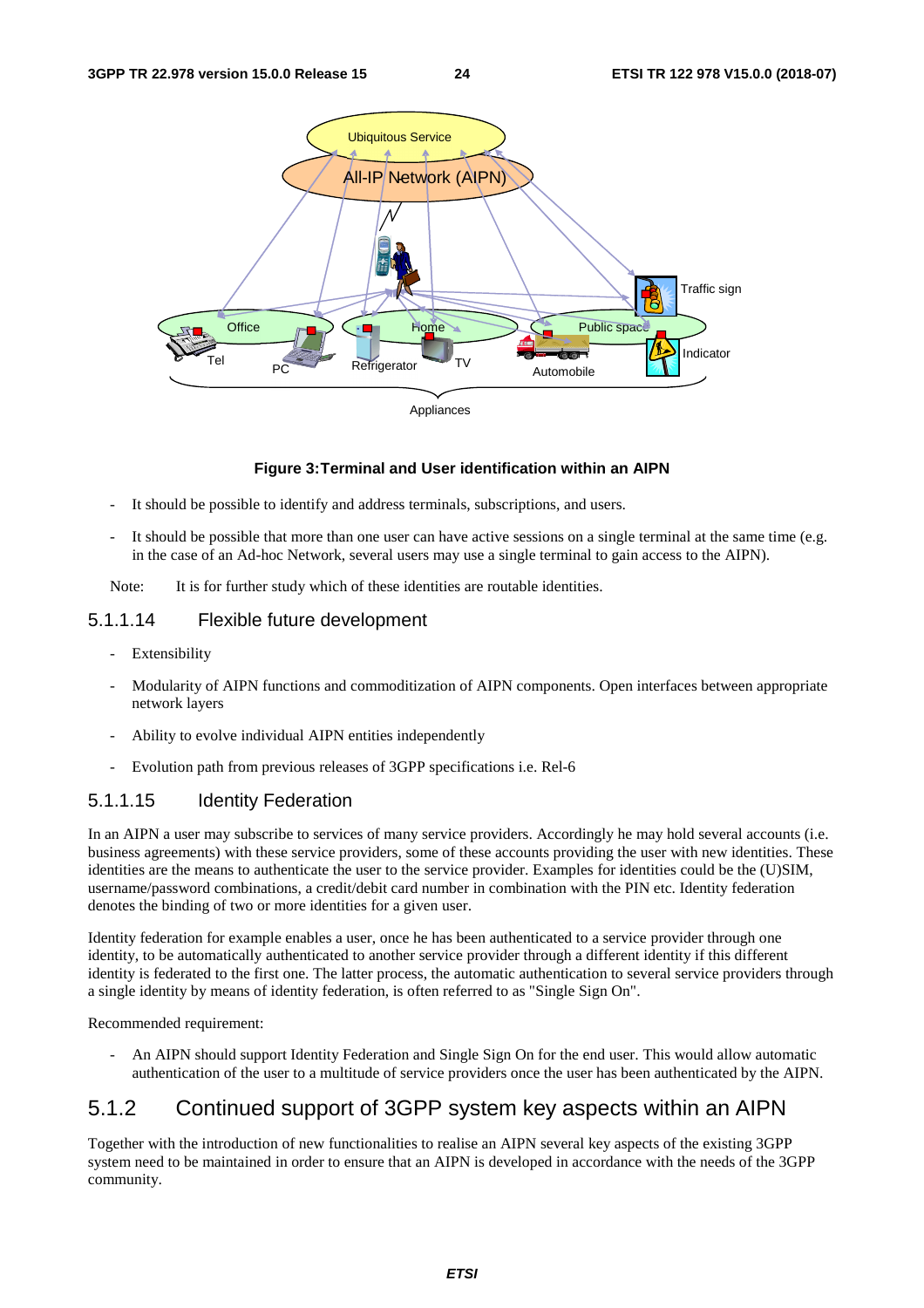The following represent key aspects of the existing 3GPP system that are to be continually supported within an AIPN.

### 5.1.2.1 Efficiency of resource usage

- Effective usage of power resources within mobile terminals shall be maintained within an AIPN i.e. evolution to an AIPN should not have adverse effects on the battery life of mobile terminals.
- The scarcity of the radio resource shall be respected within an AIPN by ensuring that radio resources are utilised as efficiently as possible.

#### 5.1.2.2 Charging

The capability to maintain support of existing charging models shall be provided within an AIPN.

### 5.1.2.3 Roaming

- An AIPN shall provide functionality as appropriate to enable continued support of international roaming with other AIPNs and legacy 3GPP systems.

## 5.2 Evolution of the 3GPP system to an AIPN

## 5.2.1 Requirements for the evolution of the 3GPP system to an AIPN

The following represent requirements for the evolution of the 3GPP system to an AIPN:

Note: The term "3GPP system" used within this section refers to the 3GPP system as specified up to and including Rel-6.

## 5.2.1.1 Build upon existing 3GPP capabilities

- Evolution of the 3GPP system to an AIPN shall leverage and build upon the existing capabilities of the 3GPP system wherever possible. System performance shall also be maintained and improved.
- The primary focus of evolution to an AIPN shall be the realisation of scenarios for a mobile network, including associated access systems, operated by a network operator (which is also the AIPN operator) e.g. by maintaining the provision of network control at a common point within the AIPN under the control of the network operator.
- In order for users to enjoy the full capabilities of an AIPN, enhancements to GERAN and/or UTRAN may be required. End users may only receive a subset of the available services or not be able to enjoy the full performance enhancements provided by an AIPN if the access system belongs to a 3GPP release that does not fully support AIPN.

### 5.2.1.2 Access systems

- Evolution of the 3GPP system to an AIPN shall not be limited to consideration of only those access systems currently defined by 3GPP.
- Extensibility to enable step-by-step implementation of the system without adversely affecting basic system performance shall be provided within evolution of the 3GPP system to an AIPN. Evolution of the 3GPP system to an AIPN shall enable modularisation of the system as appropriate and provide an architectural structure that allows decomposition of common layers of functionality with open interfaces provided as appropriate.
- Evolution of the 3GPP system to an AIPN shall enable the accommodation of diverse devices.

### 5.2.1.3 Security and Privacy

- Evolution of the 3GPP system to an AIPN shall maintain and improve upon existing security and privacy features of the 3GPP system.

## 5.2.1.4 Network and mobility

An AIPN shall be designed as a common IP-based network system, hence evolution of the 3GPP system to an AIPN shall be realised with minimum duplication of network functionality wherever possible.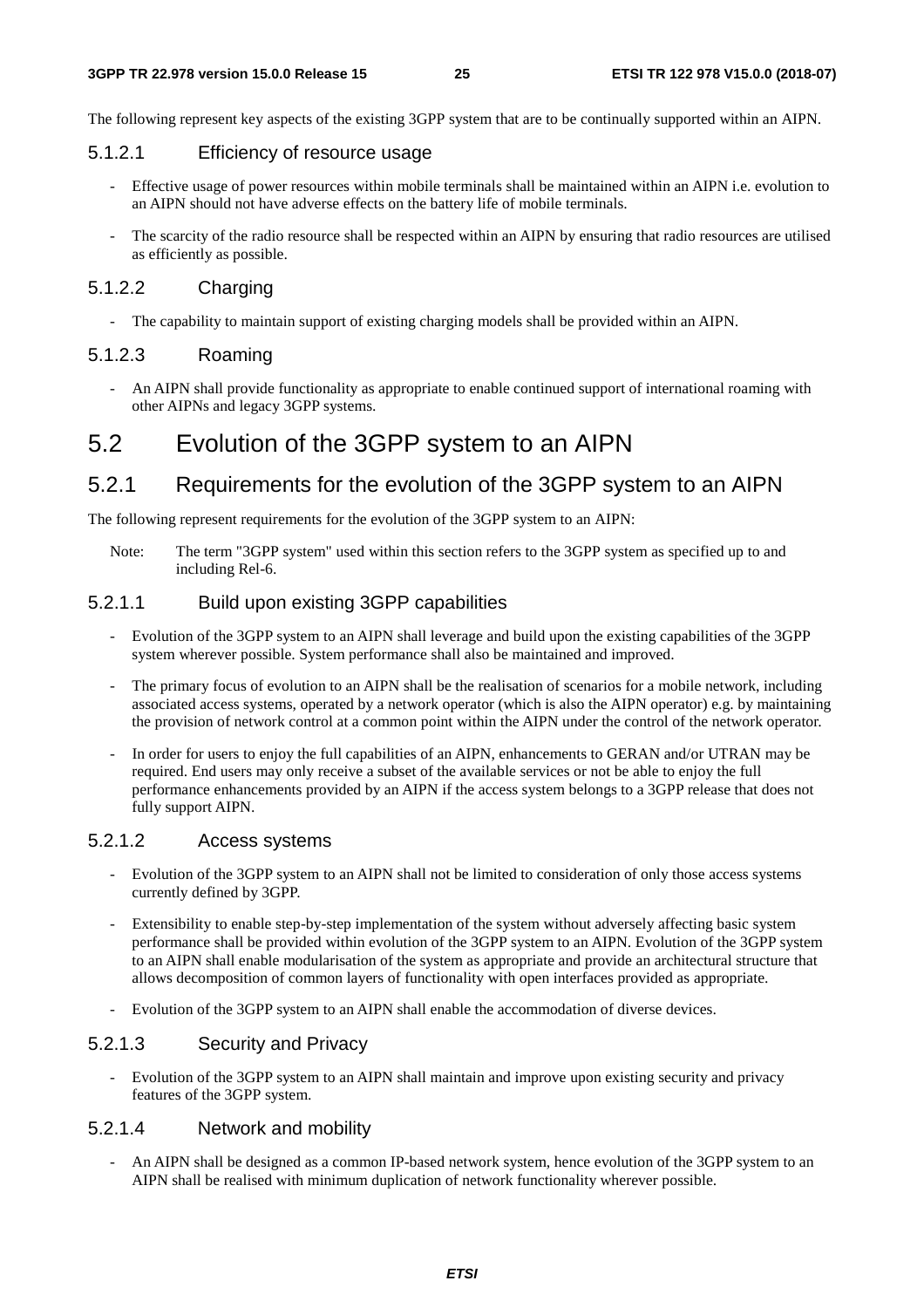- Evolution of mobility mechanisms
	- In the evolution towards an AIPN, the integration of the telecom and datacom worlds, which has been discussed for a long time, materializes. The integration of WLAN into 3GPP systems is already a good example of this. As part of this trend, the mobility mechanisms must be evolved.
	- Nevertheless, new mobility mechanisms of AIPN must be introduced in such a way that there is a migration path from current 3GPP systems (i.e., Rel-6). New features, nodes or protocols should be introduced such that an incremental introduction is facilitated.
	- Specifically, the large installed base of UTRAN and GERAN based access systems must continue to be supported. In the AIPN, mobility mechanisms must be able to co-exist with current PS core network mobility mechanisms in a cost-efficient way.

#### **Recommended requirements:**

- An AIPN mobility solution must support UTRAN and GERAN based systems as possible access systems besides supporting alternative existing accesses such as WLAN and other emerging new technologies.
- An AIPN mobility solution must be able to co-exist with the current 3GPP PS core network in a cost-efficient way.
- An AIPN mobility solution should support seamless terminal mobility across various access systems.
- AIPN should support services handover between 3GPP CS services (e.g. CS telephony) and AIPN equivalent services (e.g. Voice over IP).

### 5.2.1.5 Evolution of 3GPP to keep current and facilitate new business models

- Requirements for support of business models with distinct AIPN/access system/service separation
	- Standardised functional interface between the AIPN and access systems: To support business models with a distinct AIPN/access system separation a standardised functional interface between AIPN and access systems is required.
	- Evolution of IMS to control IP traffic of a user To support business models, that allow separate handling of IP based user services from the underlying transport system it could become necessary, that IMS is able to control and create charging information for IP flows to and from the user's terminal, that are currently not handled by IMS. An example would be FTP or TELNET.

### 5.2.1.6 Lawful Intercept

Even if the 3GPP system already today allows the capability to intercept IP based services through the IMS/PS domains, it should be investigated whether the introduction of AIPN requires further enhancements to lawful interception capabilities already existing in the 3GPP system.

## 5.2.2 Relationship of the AIPN to existing capabilities

By the time AIPN deployment starts, a significant amount of R99/Rel-4/5/6 infrastructure will already be rolled out in many different networks. All major areas will be covered, most of them with high-speed HSDPA / HSUPA connectivity, and there will be many millions of subscribers with terminals compliant to such releases. Therefore, AIPN can only be introduced in a non-disruptive way by reuse of existing equipment as much as possible.

A way to maximize the amount of existing equipment that can be reused by AIPN is to take 3GPP Rel-6 as the starting point for AIPN for stages 1, 2 and 3. This does come with requirements on backward compatibility, which do put restrictions on which solutions are possible for each given AIPN requirement that needs to be fulfilled. However, it also sets the starting point as a well known system, which is the only realistic way to proceed with AIPN.

Reuse of equipment is, however, not a well defined term, so it should not be understood as a requirement for AIPN but more as a working assumption.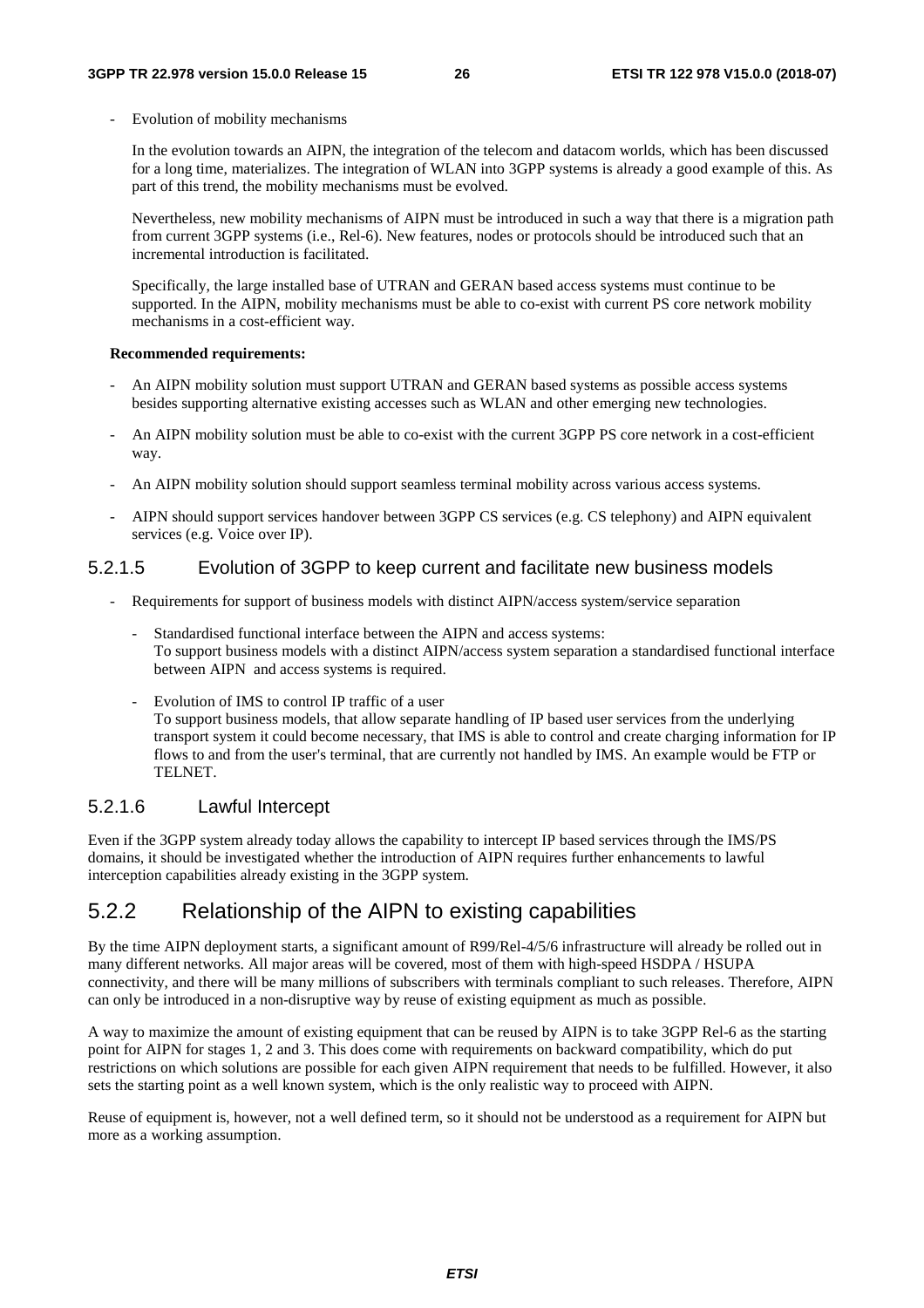## 5.2.2.1 Reuse of legacy infrastructure

The current R99/Rel-4/5/6 3GPP system includes two domains, CS and PS. The focus for evolution for AIPN is the PS domain, including IMS, together with areas such as I-WLAN. AIPN does not consider evolution of the CS domain but should still be able to interwork with the CS domain (e.g. 3GPP CS domain, PSTN). CS infrastructure will still be used in networks well after AIPN is rolled out. As the AIPN becomes more and more widespread, the conditions for the phasing out of the CS domain may be met. This could lead to an overall simplification of the core network architecture as well as to a reduction of OPEX costs. However, since this process will not happen overnight, the AIPN should still be capable of handling access systems based on CS and the necessary interworking with CS domains.

## 5.2.2.2 Reuse of legacy terminals

AIPN will be backward compatible on all existing Rel-6 3GPP UNI interfaces and, therefore, it will support all R99/Rel-4/5/6 terminals for all services that these terminals get under Rel-6.

Compatibility with legacy terminals for all new services enabled by AIPN should be considered on a case-by-case basis (e.g. it may be possible to provide session mobility even to existing terminals), but it is not a requirement for AIPN.

# 5.3 Migration and cost effective introduction of new technology

One of the primary motivations for the introduction of an AIPN is the ability to realise significant cost reduction when deploying the 3GPP system. This clause will describe how this can be achieved.

The introduction of an AIPN will enable further utilisation of general-purpose equipment with some enhancements to tailor it to the needs of the mobile community. This will further enable the commoditisation of mobile network components and will not only make it possible for considerable portions of mobile networks to be built `off the shelf` but will remove the need to purchase wholly mobile network specific equipment that is expensive to purchase as well as maintain. With a basis of general-purpose technology equipment can also be maintained in a general manner and so the need for specialised equipment maintenance is removed.

In order to achieve a high level of cost efficiency instead of replacing all equipment it is necessary to enable old equipment that still performs adequately to be accommodated and reused in the new system design. It is also necessary to ensure that legacy terminals are still supported. This coupled with the introduction of new technology providing equipment and operational cost reductions should lead to a steady improvement in the cost effectiveness of the network overall without wasting equipment, including legacy terminals, that still provide adequate performance. Moreover, in the case legacy terminals are still used by subscribers, support of these should be maintained to enable continuation of service provision to the user and revenue generation for the AIPN operator.

When an AIPN is introduced it should be designed to not only provide new improved functionality and performance but the system should also be extensible and if necessary it should be possible to deploy the system not in one single large scale implementation but step-by-step. This requires that the system be modularised and provide open interfaces between appropriate layers of functionality so that new functionality can be added as needed, and from the opposite point of view, functionality that is not required can be left out without reducing the performance of the system or leaving substantial deficiencies in the functionality of the deployed network.

The accommodation of a variety of access systems will enable an AIPN operator to optimise their coverage for particular environments. For example radio access that does not provide a particularly high speed connection but can cover a wide area can be deployed nationwide, whilst an access system that provides a high speed connection but has limited coverage can be provided in an environment in which there are users with high demands for speed but only require this over a limited area. This ability to optimise the access system coverage enables AIPN operators to offer services in a cost efficient manner which is not limited to just one or two methods for providing users with access to services offered by an AIPN operator.

The ability to be able to develop different elements of the network independently, for example the ability to develop the access system independent to the AIPN enables investment to be focused on the area requiring enhancement, not on the system as a whole. Therefore, it is possible to design and develop the system efficiently and focus on specific aspects in order to achieve maximum returns.

# 5.4 Security and Privacy considerations

User and network security and privacy issues, despite being a key concern in today's networks, tend not to be in the top list of priorities when evolving existing systems or designing new ones. The results of this tend to be that security is added to the system instead of being native in the system, which translates into insecure systems or unnecessarily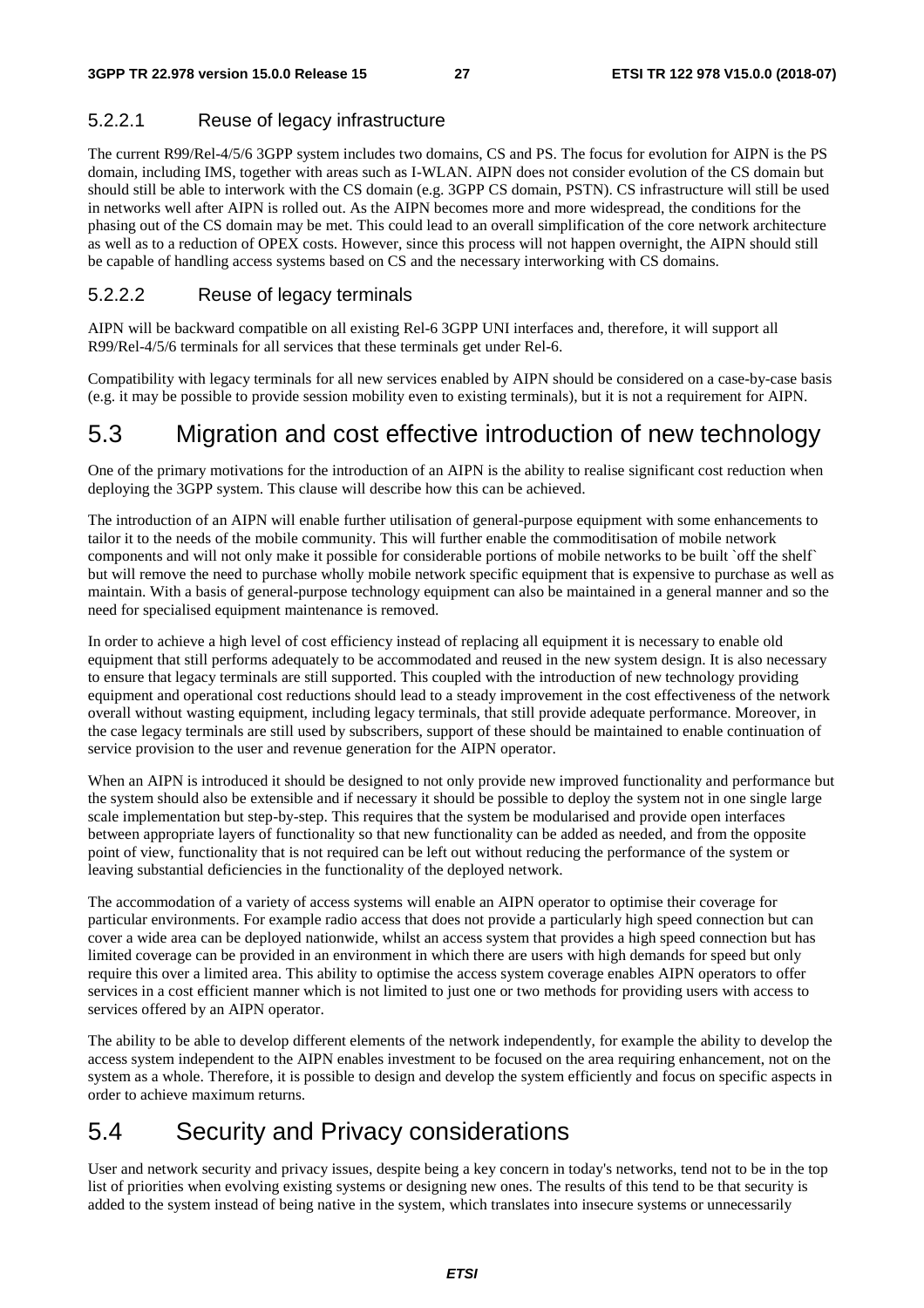complex security solutions which are often very user unfriendly. For this reason security and privacy considerations are considered within this Technical Report.

- Note 1: The feasibility of "user issues" should be considered within the regulation for lawful interception that exists in some countries i.e. it may be required that some of the features above are disabled in some networks in order to comply with local lawful interception regulations.
- Note 2: Further information regarding security issues is provided within Annex D.

## 5.4.1 Security Considerations

Transforming today's 3GPP system into an AIPN will introduce changes in the threat environment, introducing new threats but also changes in risk levels of already identified threats. Threats previously seen as having low risks may need to be reassessed leading to new security requirements and the need for new and/or improved security mechanisms. The changes in the threat environment will mainly be due to qualitative and quantitative changes in e.g.

- Threat environment (more and more severe attacks) but also increased risks of particular threats (i.e., the impacts and probabilities that attacks occur may increase as a result of the changed threat environment).
- System heterogeneity and multi-access (GSM, UMTS, WLAN, new accesses, etc)
- Fragmentation of security solutions
- Usage patterns (many more users of existing services and many new services)
- Requirements on user convenience (e.g. SSO, etc)
- Use of trust establishment mechanisms (To counter threats and to enable trusted transactions)

The changes in these areas will certainly motivate a review and revision of currently employed security principles and solutions.

An important process will also be to collect the high-level principles and requirements. Examples of proposed highlevel requirements for an AIPN are:

Security shall be equivalent or better than with the current system i.e. 3GPP Rel-6.

This includes support of:

- easy portability of subscriber identities to different UEs
- cost effective protection against unauthorized duplication of security related information such as keys for authentication purposes, key derivation purposes and protection of a session
- the possibility for an AIPN operator to control security algorithms (and level of security) that apply for particular services e.g. for authentication purposes
- AIPN operator controlled distribution of security information to devices used for the purpose of giving cost effective protection of access to the AIPN.
- An AIPN shall be security-conscious from its early phase, not just have security added later on. The shift to AIPN provides an opportunity to introduce new security paradigms and enhancements/upgrades and optimizations of current security solutions.
- Usability: maximum transparency to the user i.e. high levels of security should be provided with minimum user involvement.
- Ensure authenticity so that the user can trust the information he is receiving. This should cover private user to private user communications as well as private user to service provider communications.
- Networks shall be protected against attacks such as Denial-of-Service attacks and unauthorised access.
- Networks shall be able to authenticate each other and authorize services that need signalling between servers.
- Fast re-authentication shall be possible.
- Hiding of internal network elements shall be provided by an AIPN.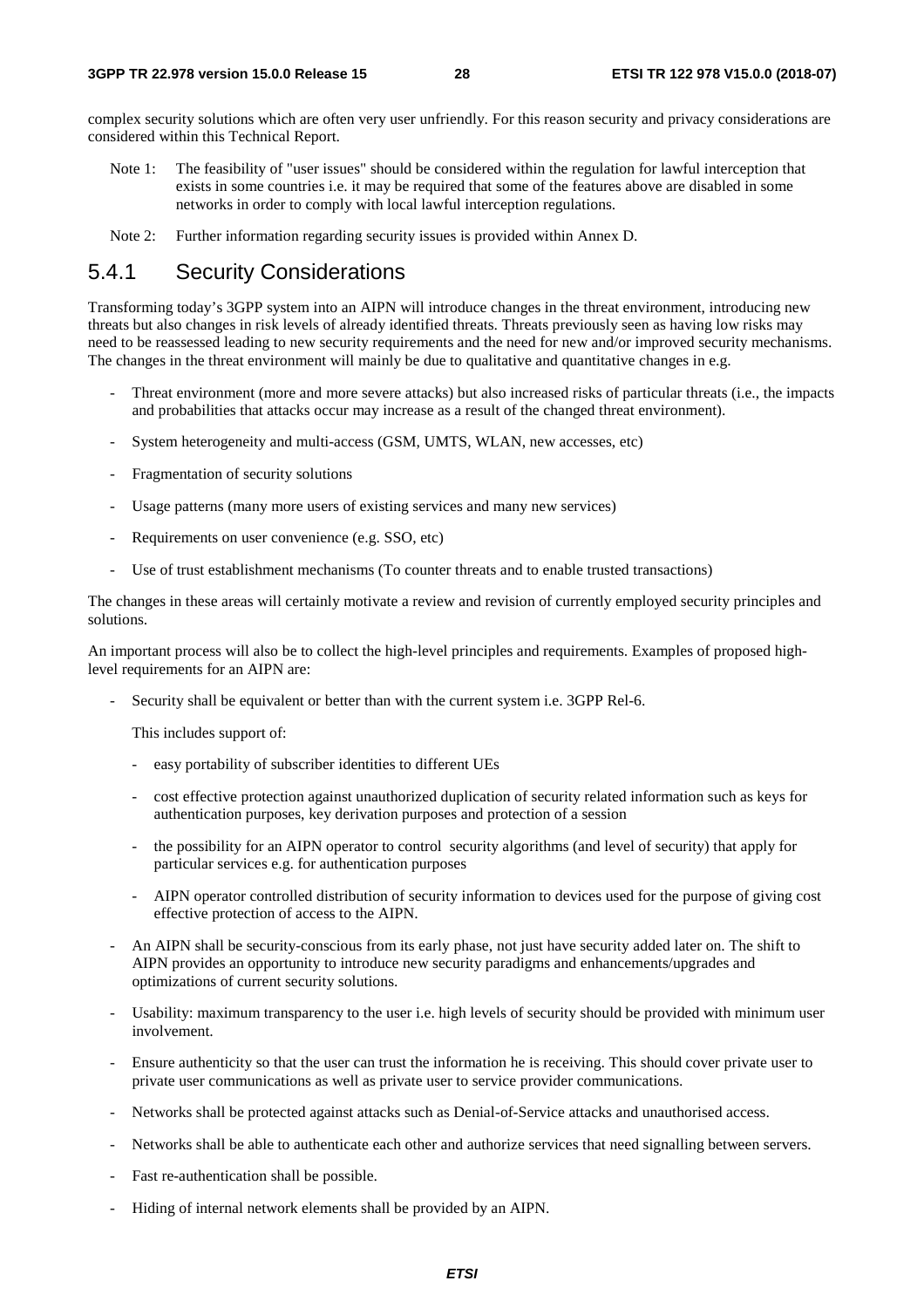#### **3GPP TR 22.978 version 15.0.0 Release 15 29 ETSI TR 122 978 V15.0.0 (2018-07)**

It should be possible for the AIPN operator to select among several levels of security (e.g. 3GPP Rel-6 equivalent security or better)

### 5.4.1.1 Threat environment

The Internet is rapidly becoming a very hostile environment. Unless proper countermeasures are installed, the threats found in the Internet will soon be prevalent in mobile networks.

With 3G and upcoming extensions of it, many new players will enter the scene. Small and very large AIPN operators and service providers will work together to offer the services the users expect in a competitive way. At the same time, the equipment of the end-users will become more complex and capable. Users will connect PANs over multi-access links to the AIPN and users will act as Ad-hoc Network extensions of the access system. In this environment, attacks may occur in many different places and in many different ways.

### 5.4.1.2 Network heterogeneity and traffic protection

AIPNs will become increasingly heterogeneous as more and more types of access systems are tied into the cellular environment. To be able to handle new and legacy systems in a uniform way some generic principles for traffic protection have to be established. It is assumed that the existing principle that the system should protect user traffic over the radio access and into the network still holds. It is also assumed that user payload traffic is forwarded in plaintext unless protection is provided as an application specific service.

## 5.4.2 Privacy considerations

- User issues:
	- Location privacy. User location privacy should be guaranteed.

 The location of a user has to be known by some instances in the AIPN to insure reachability and delivery of packets. But only these instances shall know the location to the necessary level of detail.

- Communication confidentiality. Privacy of content and origin/destination of information in all user communications should be guaranteed.

 The information sent and received by the user should be protected in a way that neither the content nor the origination or destination of this information is accessible to non-authorised parties.

- Non-disclosure of identity. Users should be allowed to hide their identities from non-authorised parties.

 Users should be able to have multiple identities from different providers with the relationship between the identities hidden from particular providers (thus supporting privacy).

Note: 2 use cases on this issue are described in Annex C.

# 6 Capability expansion required for the introduction of an AIPN

The AIPN vision provided in clause 5 of this Technical Report lists the desired capabilities of an AIPN. This clause provides a detailed gap-analysis between the existing capabilities of the 3GPP system and the capabilities of an AIPN. Based on this analysis it will be possible to obtain a clear picture of the work that needs to be undertaken within 3GPP to evolve to an AIPN.

# 6.1 Existing capabilities suitable for an AIPN

Note: The term "3GPP system" used within this clause refers to the 3GPP system as specified up to and including Rel-6.

It should be possible to evolve the 3GPP system to an AIPN without degradation in the capabilities [5] of the current 3GPP system whilst also maintaining the 3GPP system service principles [4]. More specifically, the following capabilities provided within the 3GPP specifications are felt to be suitable for an AIPN:

- Provision of IMS services [6]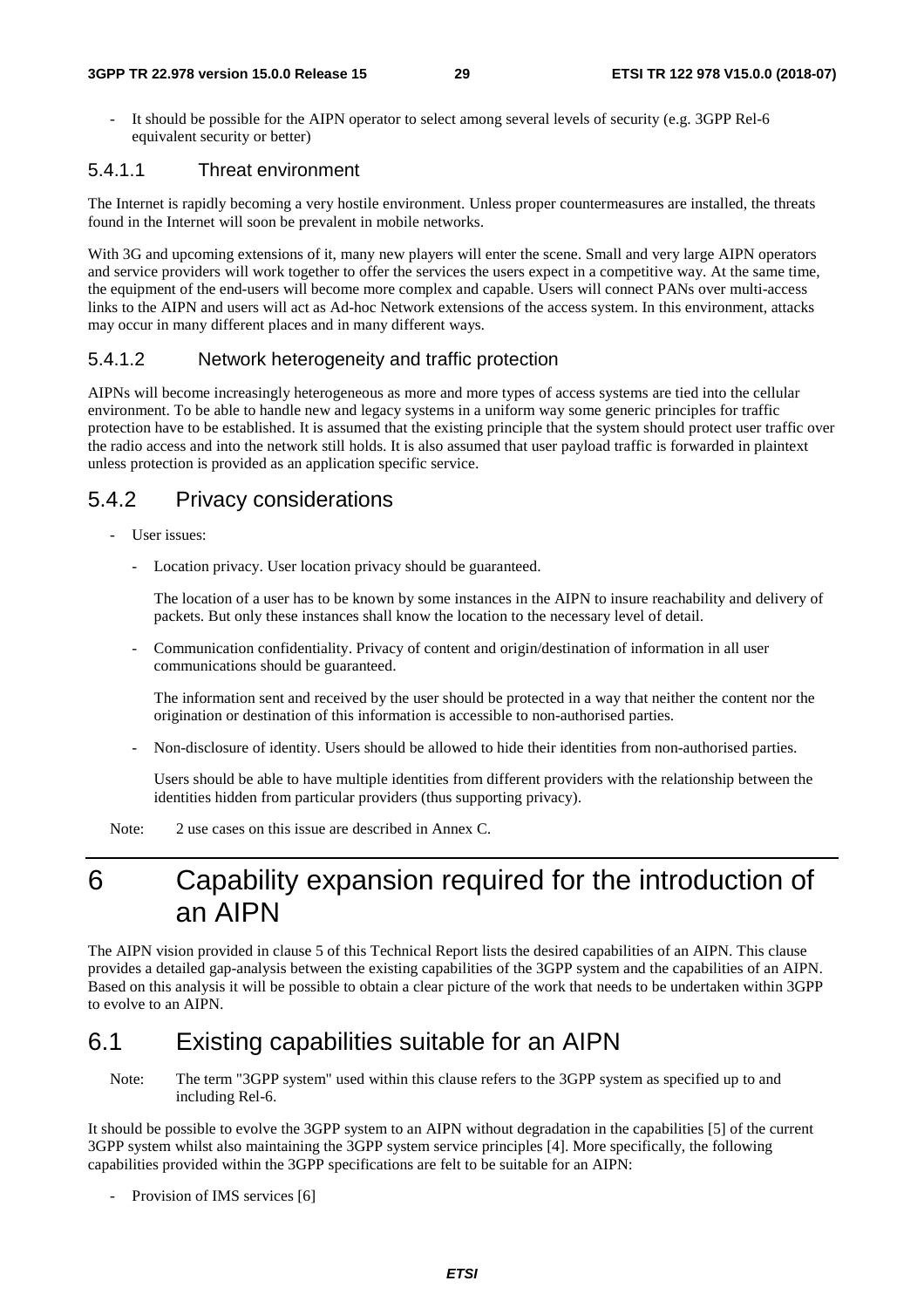- Support for IP multimedia sessions
	- IP Multimedia Session control [4]
- QoS for IP multimedia sessions
- Support of multiple UEs with a single IMS subscription.
- Cost effective Control and Charging of IP Flows through FBC [7]
	- Identify IP flows for charging and policy control in a generic manner
	- Perform Real Time Charging
	- Support differentiated charging including zero rating of the bearer and event charging
	- Authorization of IP Flows
	- Awareness of user identity, subscription class, time-of-day, roaming status, QoS, Service input etc

## 6.2 New capabilities required for an AIPN

An AIPN will enhance the 3GPP system from the perspectives of providing enhanced functionality as well as improvements in system performance (e.g. communication delay, communication quality, connection set-up time).

## 6.2.1 Enhanced network performance

Together with the diversification of the services, requirements for network resource utilization will become diversified. It is necessary that network resources, especially the wireless resource, be used effectively and efficiently, including selection of the access system used based on the provided service.

The main traffic use case when defining the connection and routing methods of the current PS domain has been user-toserver communication. However, user-to-user communication is expected to increase more and more as services and service usage diversifies. Therefore, it is necessary that an AIPN provides the ability to efficiently handle a variety of different types of IP traffic and has optimized routing mechanisms, in particular for user-to-user traffic.

Recommended requirements:

- An AIPN shall provide the following features:
	- Ability to efficiently handle a variety of different types of IP traffic including user-to-user and user-tomulticast traffic models
	- Optimized routing of IP traffic, in particular for user-to-user traffic.
	- Efficient usage of radio resources (e.g. signalling optimization, compression), including selection of access system, based on the provided service.

## 6.2.1.1 IP-based routing and addressing

Due to future increases in the number of users and terminals accommodated by mobile networks it is necessary to ensure that addressing and routing schemes can accommodate a number of users and terminals significantly greater than the present number of mobile subscribers. Due to the limited amount of available MSISDN numbering capacity it would be desirable to be able to accommodate new users and terminals without the need to associate an MSISDN with terminals for which there are no need to receive calls addressed to E.164 numbers.

Moreover, adoption of 3GPP specific technology in existing 3GPP system results in cost increases for network operators (which are subsequently passed on to users) due to the need to deploy specialised network equipment. The use of specialised equipment also makes flexible service expansion difficult.

The use of IP technology is widespread which results in low costs for equipment based on IP technology. Moreover, the use of IP technology is standard throughout both the telecommunications and IT industries and it is necessary to enable the 3GPP system to be realised based wholly upon IP technology in the future. In particular, the use of IP technology for addressing and the routing technology within an AIPN is applicable.

Recommended requirements: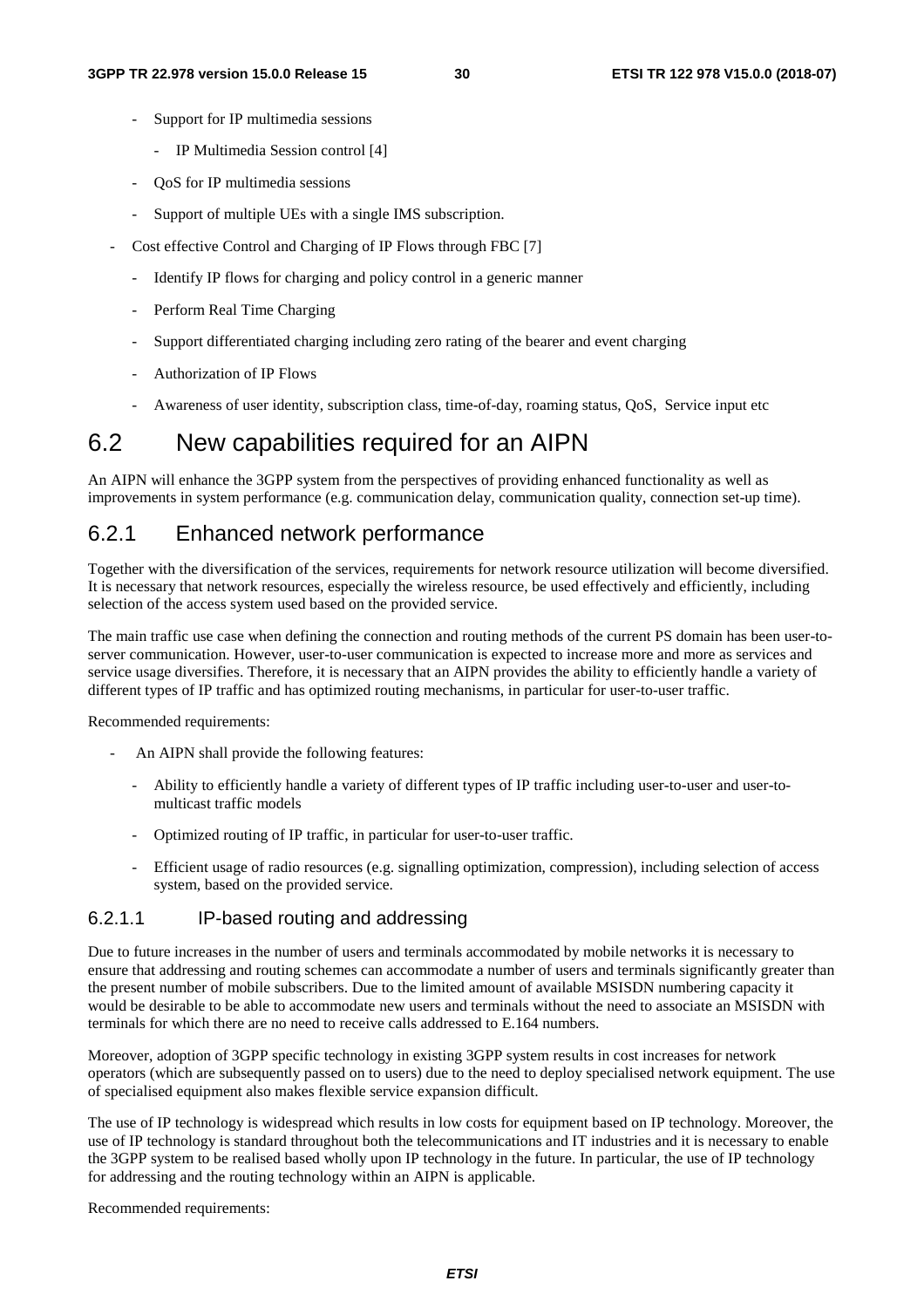- An AIPN shall enable the accommodation of a vast number of users and terminals.
- Based upon industry trends IP technology shall be applied to the addressing and routing technology within an AIPN to enable accommodation of a vast number of users and terminals.

## 6.2.2 Support of a variety of different access systems (existing and future)

Wireless coverage is different depending on the radio technology and the radio signals of each of the accesses used may not necessarily be available within a particular area. Also, in the future it may be possible for AIPN operators to realise cost reduction by efficiently introducing appropriate access systems within different geographical areas. Therefore, in order to facilitate efficient provision of services, an AIPN shall support accommodation of several access systems (existing and future). The 3GPP system currently provides access to the CS and PS domain via UTRAN and GERAN as well as access to PS services over I-WLAN. However, currently there is no detailed specification for accommodation of access systems other than those based on UTRAN, GERAN and WLAN. Therefore, it is necessary that the accommodation of access systems be expanded to include other different access systems within an AIPN.

Concerning the provision of IP based services an AIPN shall support provisioning of services over several access systems accommodated within an AIPN. However, there will be some differences for the provision of IP services over different access systems hence it shall be possible for an AIPN to coordinate service provision across a variety of different access systems.

Recommended requirements:

- An AIPN shall support accommodation of several access systems (existing and future).
	- An AIPN shall support service provision across different access systems.
	- An AIPN shall support adaptation of service provision across different access systems.

### 6.2.2.1 Access system selection

The introduction of multiple access systems within the same coverage area raises new AIPN operator and user requirements; the user may wish to influence the selection of the access system for use based on such aspects as supported QoS, mobility, pricing, coverage, etc. and the AIPN operator may wish to influence the access system selection by setting policies. Optionally, a user may even wish to use simultaneous multi-access as well.

Note that the selection of the access system needs to be easy for the end user, e.g., it could be based on some preferences and the actual process can be partly or completely hidden.

It is expected that users using multiple access systems will require an appropriate service continuity experience as they switch from one access system to another. This means that their sessions remain in operation, with minimal interruption. In addition, the services provided should be made access system aware (e.g., choose video quality based on the available bandwidth).

Recommended requirements:

- An AIPN shall enable use of multiple access systems
- It should be possible to reach a user over multiple access systems simultaneously.
- It should be possible to provide access system-aware services.
- An AIPN shall provide support for access system selection based on combinations of AIPN operator policies, user preferences, service requirements of applications, access system conditions, and/or other AIPN operatordefined criteria.
- Note: The user preferences shall be respected as long as they do not negatively effect the operation of the system.

## 6.2.3 Enhanced Mobility

### 6.2.3.1 Heterogeneous Access Systems Mobility

An AIPN shall allow connectivity via a wide variety of access systems (both fixed and wireless). Some of these systems are specified by 3GPP where others are developed and specified by other organisations.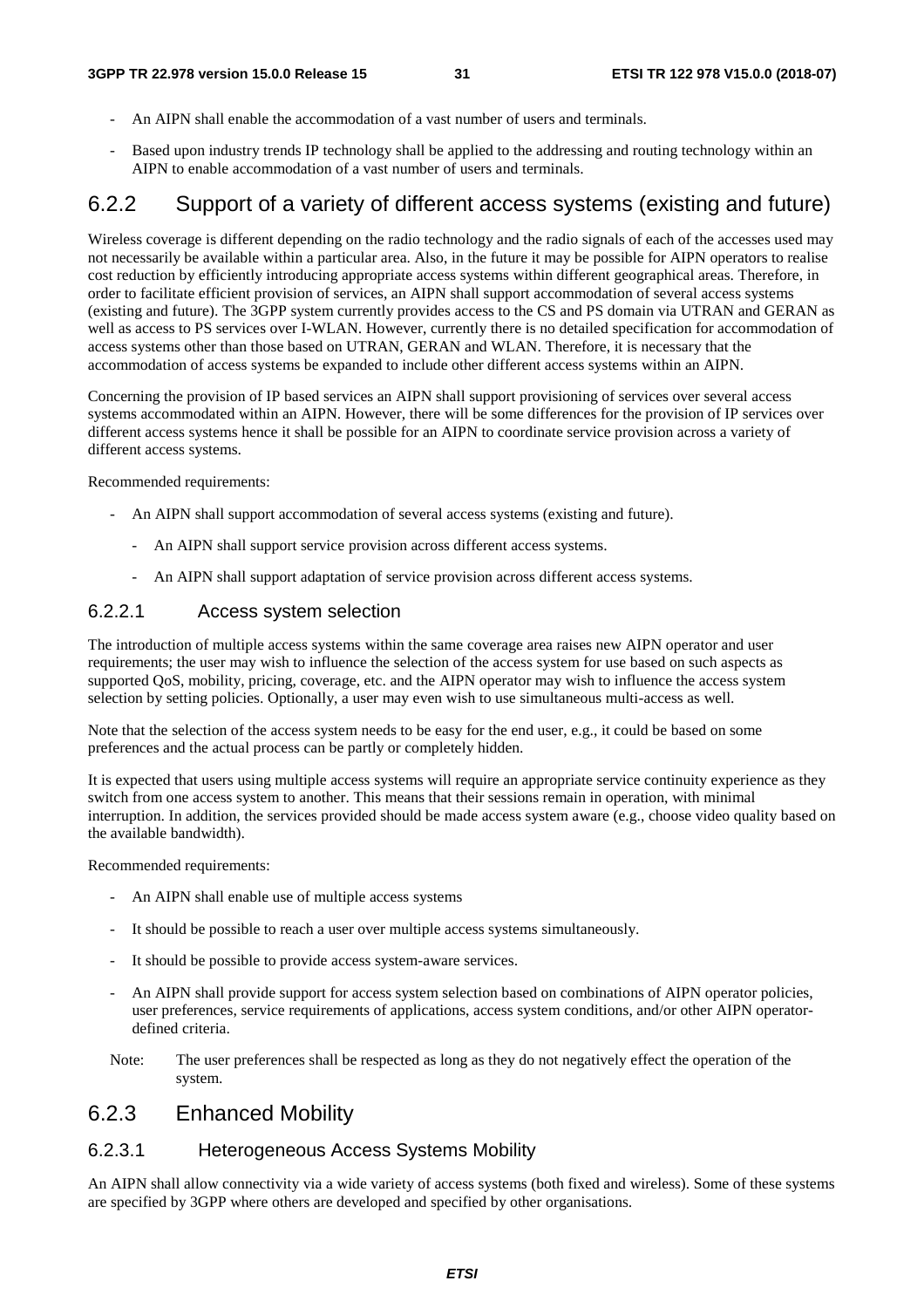

**Figure 4: AIPN and Heterogeneous Access Systems** 

For the purpose of optimising the mobility among diverse access systems, the AIPN shall provide open interfaces that allow the AIPN operator to direct the terminal towards the most suitable access system. The decision to move a terminal from one access system to another should be based on the information available in the AIPN e.g. load balancing, subscriber's profile as well as on the information provided by the terminal. Mobility within a given non-3GPP access system is not under the responsibility of the AIPN.

The AIPN should provide common open interfaces to allow the AIPN to exercise the control on the inter-access system mobility of the terminal. Furthermore, an AIPN should also provide other open interfaces that allow the terminal to access the other AIPN services needed for the management of the subscribers in the AIPN, i.e. session control, AAA, policy control (see figure 4 above).

Recommended requirements:

An AIPN should provide open interfaces to AIPN services such as mobility management in order to ease the terminal mobility across different access systems.

### 6.2.3.2 Heterogeneous mobility mechanisms

An AIPN shall support not only a heterogeneous set of access systems, but also the inter-working of heterogeneous mobility mechanisms in the AIPN as well. This is needed because the AIPN will have to provide an evolution from currently deployed core network technologies. As an example, both legacy 3GPP PS mobility and IP based mobility schemes may co-exist.

In principle, AIPN should aim to minimise the number of different mobility solutions. However, adoption of multiple mobility solutions may be necessary in the AIPN due to the following reasons:

The access system, terminal technology, the services or roaming agreements provided may put varying requirements on the AIPN mobility solution.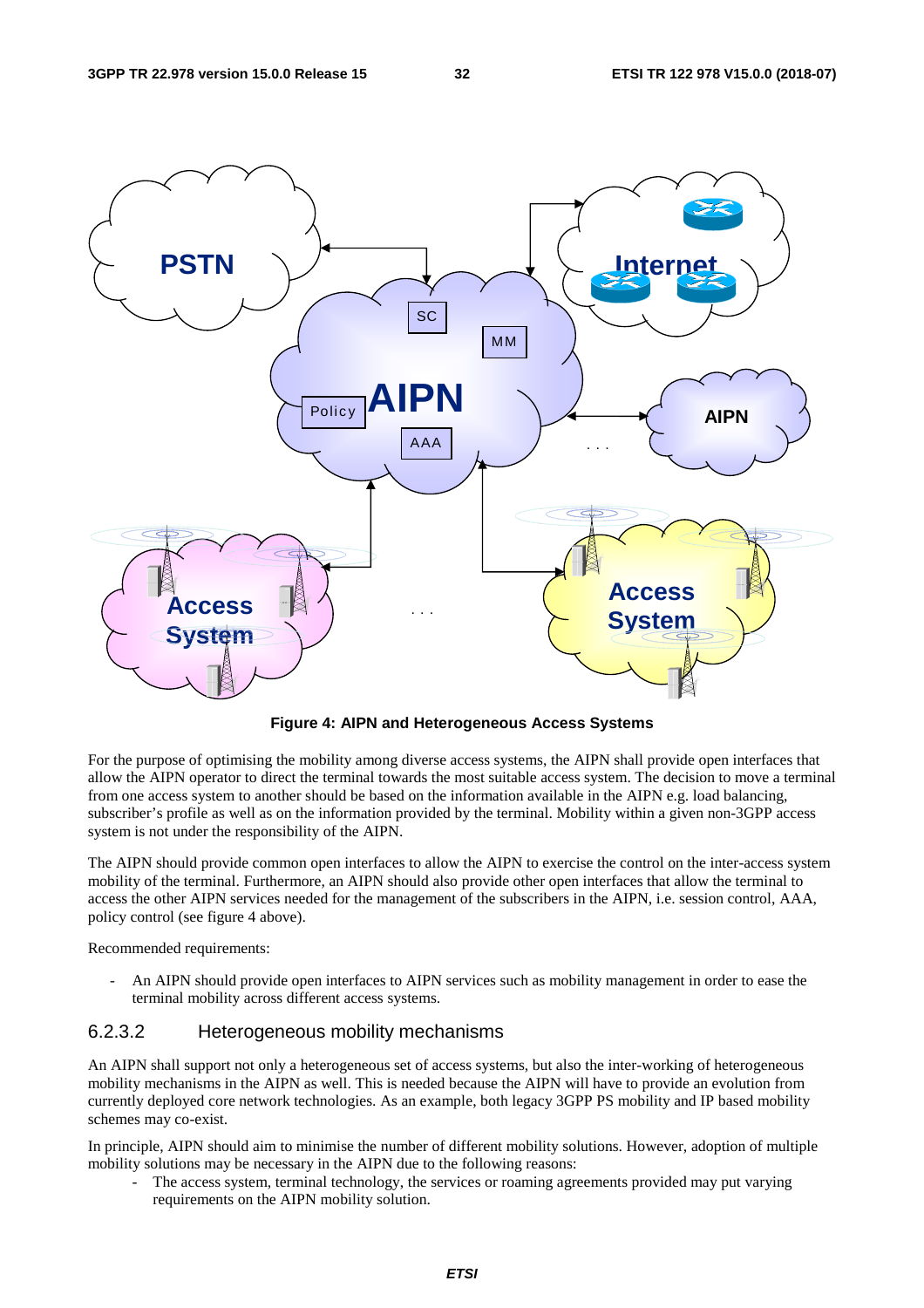- The mobility mechanisms must also satisfy security, QoS or other requirements, which may also vary.
- The AIPN may incorporate multiple administrative domains.

Heterogeneous mobility mechanisms allow local optimizations. For example, parts of the AIPN may provide improved mobility performance by a solution that is tailor-made for the particular network configuration.

Recommended requirements:

- An AIPN must work with mobility mechanisms used by the specific networks it connects, including legacy mobility mechanisms of the current 3GPP PS core network.

### 6.2.3.3 Frequent mobility

Since an AIPN shall allow for multiple access systems optimized to particular user requirements, it will need to support access systems with highly varying characteristics in terms of robustness, quality and throughput as well as complexity and geographical coverage.

While 2G and 3G access systems provided a RAN with mobility support that can cover a large geographical area, an AIPN may need to accommodate access systems with RANs that provide mobility support only in a very limited area. In the extreme case, the access system may consist of base stations that are directly connected to the AIPN, or even access systems without any mobility management procedures at all.

Consequently, while in 2G and 3G networks most of the terminal mobility was handled in the radio access network and the core network had to handle only infrequent mobility, an AIPN shall support new access systems where handovers between AIPN nodes are also very frequent.

As a result, handover support in the AIPN has to provide a seamless user experience. Note that the corresponding performance requirements for a seamless user experience will depend on the service provided. This seamless user experience must be maintained even with an increasing AIPN size and increasing number of terminals.

Recommended requirements:

- An AIPN must support procedures related to frequent terminal mobility between AIPN nodes.
- Whenever feasible, the AIPN mobility solution must support seamless user experience for all services provided by the AIPN.
- The mobility solution must scale with the number of terminals and size of the AIPN.
- An AIPN shall be able to support access systems with very limited or no mobility management procedures.

# 6.2.4 Optimised IP session control

In principle it is assumed that session control within AIPN shall be optimised for user-to-user communication, i.e. from one user's mobile terminal to another user's mobile terminal, and for other traffic models such as those of streaming services, and shall be extended beyond IMS functionalities that are already provided. Some new session control mechanisms are introduced within an AIPN e.g. session mobility, session adaptation to terminal capability, user preferences, subscriber priorities, network conditions or other operator-defined criteria. Session adaption shall be under the control of the operator. The AIPN shall support session control for multicast sessions (e.g. user-to-multicast) and the solution shall scale with the number of participants.

Additionally, it is necessary for an AIPN to ensure efficient use of wireless resources and effective usage of power resources within mobile terminals whilst maintaining the appropriate usability for a particular service.

Recommended requirements:

- The IP session control mechanisms of AIPN shall be enhanced from the functionalities of IMS to provide session mobility, session adaptation to terminal capability, user preferences, subscriber priorities, network conditions or other operator-defined criteria. Session adaption shall be under the control of the operator. The AIPN shall support session control for multicast sessions (e.g. user-to-multicast) and the solution shall scale with the number of participants.
- Users shall perceive continuous service whilst ensuring the efficient use of wireless resources and the effective usage of power resources within mobile terminals.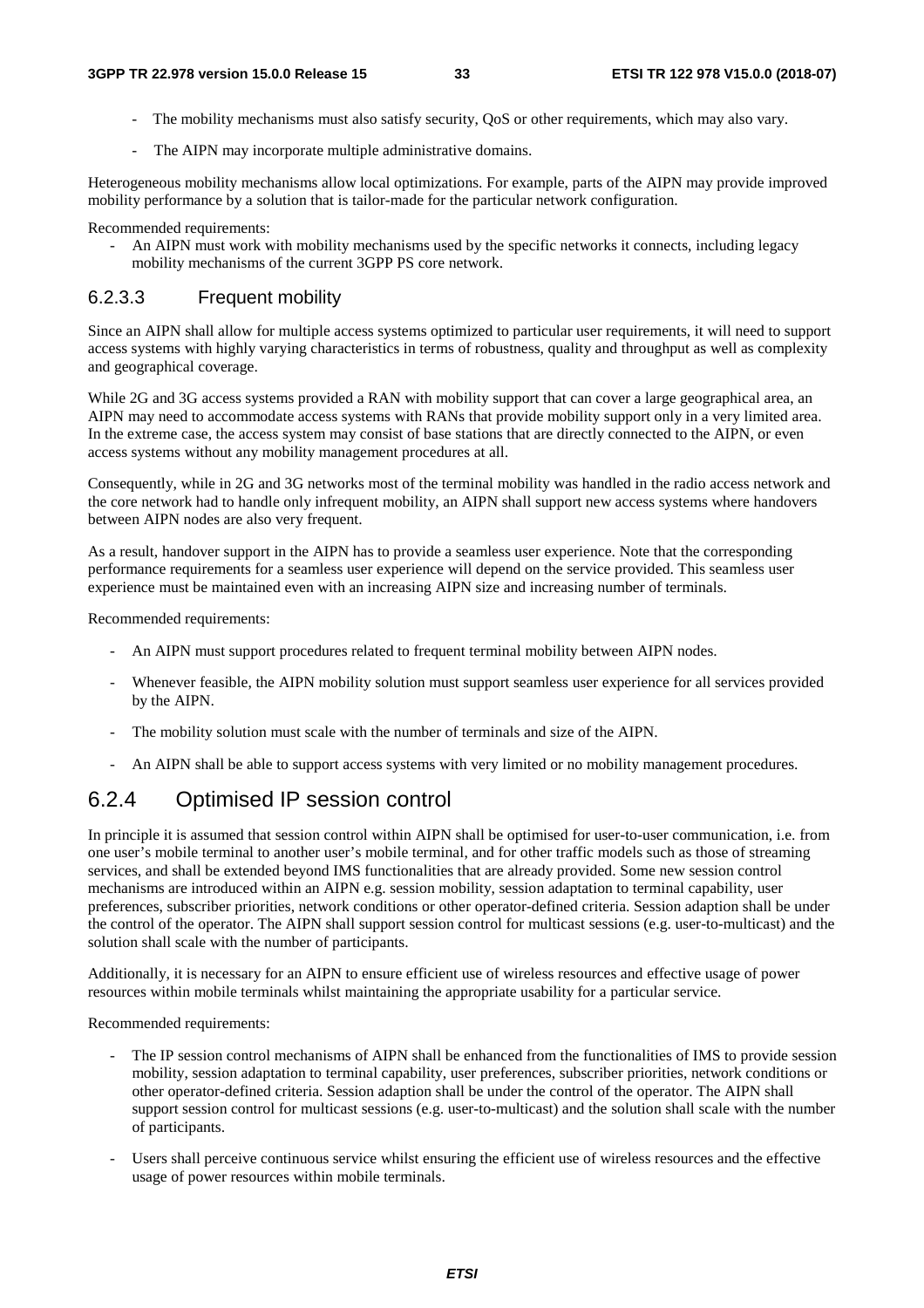# 6.2.5 Enhanced support of IP traffic

An AIPN will provide a variety of new mechanisms to support IP traffic.

## 6.2.5.1 Support of increased IP traffic demand

As the number of users accessing multimedia and data services from 3G networks will continue to accelerate, huge amounts of IP traffic are expected to be generated in the AIPN. Therefore, an AIPN must be able to accommodate a large increase of IP traffic whilst being able to guarantee QoS for different services, i.e. ensure that quality conditions for a particular communication are fulfilled without deterioration between the communication end-points, and ensure that network resources are used efficiently. This will enable the additional cost to AIPN operators to be minimised.

Advanced QoS control mechanism and traffic engineering techniques are possible methods to achieve better IP traffic performance and increase the efficiency of the AIPN resource usage.

Recommended requirements:

An AIPN shall be able to provide guaranteed OoS for services and use AIPN resources with high efficiency i.e. ensure that quality conditions for a particular communication are fulfilled without deterioration between the communication end-points.

Possible methods to achieve this within an AIPN include:

- a) The ability to control routing of IP traffic dynamically according to the actual resource usage condition from an end to end point of view which includes the end user devices, network entities and application servers. This could be achieved by using intelligent QoS routing algorithms taking into consideration of resource usage conditions.
- b) The ability to be able to monitor the AIPN entities statistics in real time, e.g. current reserved resources, unused resource in order to route IP traffic dynamically based on network conditions.

## 6.2.5.2 Ability to effectively handle a variety of different types of IP traffic

An AIPN is expected to handle different types of IP traffic: real-time (e.g. VoIP), non-real time (e.g. Web browsing) and mission critical (e.g. M-Commerce). However it is not easy to predict the traffic model in an AIPN. Sometimes it will need to handle a large amount of IP traffic which requires higher QoS class traffic and less traffic for lower QoS class traffic and vice versa. This may result in a worst case scenario in which most of the AIPN resources are used to handle higher QoS class IP traffic (e.g. guaranteed services) and so lower QoS class IP traffic (e.g. best effort traffic) suffers congestion and long delays.

It is believed that even under such situations, AIPN should still be able to provide satisfactory QoS to lower QoS class traffic e.g. best effort traffic. A possible method to achieve this could be to use dynamical load balancing mechanisms in the AIPN to control the load in the AIPN entities in terms of handling different type of traffic class according to the actual traffic model in real time.

Recommended requirements:

- AIPN shall be able to support different levels of QoS according the type of the IP traffic.
- Mechanisms should be available to the AIPN operator to enable AIPN congestion for the lower OoS class IP traffic to be avoided when a large amount of AIPN resource is used to handle higher QoS class traffic. A possible method to achieve this could be by using dynamic load balancing among the AIPN entities.

# 6.2.6 Enhanced Quality of Service

Though existing 3GPP systems guarantee end-to-end QoS for a session between 3GPP systems, a similar function is also needed for AIPNs. However, within an AIPN, this functionality shall be enhanced to enable guarantee of end-toend QoS across a variety of different access systems. Also, it is required that the continuation of QoS provision be possible whilst moving within an AIPN including when moving across access systems during handover. It is also required to provide QoS control for multicast (e.g. user-to-multicast) traffic.

The QoS ensuring methods have to consider cost aspects. Therefore, it is very important to support a variety of QoS ensuring methods, cost effective and adapted to the operator needs. Different operators have different cost structures,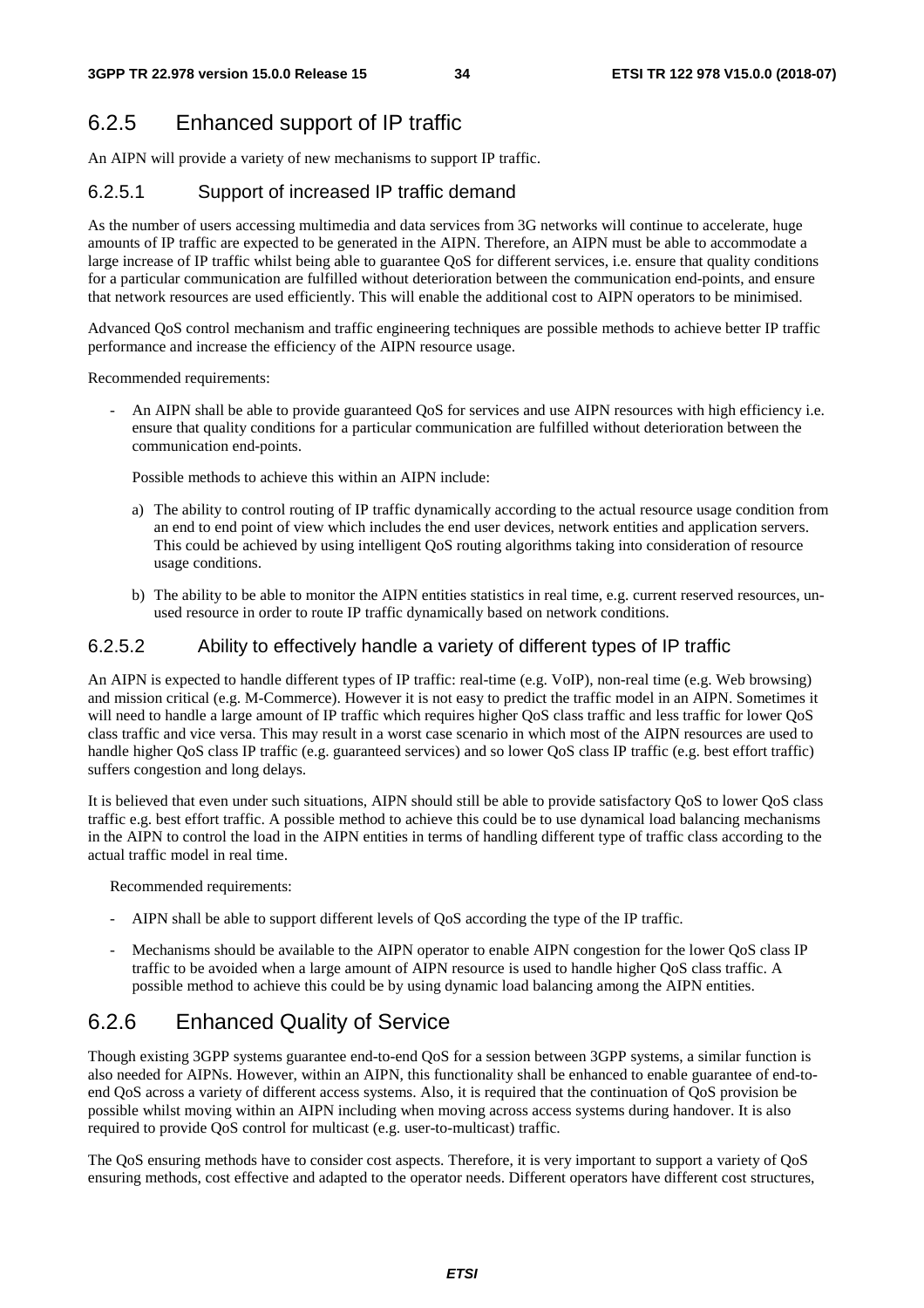i.e. multiple QoS ensuring methods may need to be supported in the end-to-end path. This may be also valid in a single operator case due to different cost structures of the different network parts.

Recommended requirements:

- It shall be possible to guarantee end-to-end QoS for a user-to-user or multicast (e.g. user-to-multicast) session between AIPNs. This includes the case where more than one network administration is involved in the provision of the end-to-end service.
- It shall be possible to support different QoS ensuring methods within the same AIPN and between different AIPNs.
- Interworking between different QoS ensuring methods in the end-to-end path has to be supported.
- QoS considerations need to be taken into account in handover decisions:
	- It shall be possible for AIPN to guarantee end-to-end QoS without modification when the terminal or session moves from one access system to another, if the target access system supports the required QoS.
	- It shall be possible for AIPN to guarantee end-to-end QoS, with QoS modification, when the terminal or session moves from one access system to another, if the target access system has a QoS mechanism but can not be guaranteed to support the required QoS.
	- It should be possible for AIPN to provide mobility for a terminal or session between an access system that provides QoS and one that does not. However, in this case, seamless experience is not guaranteed, the terminal/application/user may need to be notified via some means and the network may need to adjust service setting for the session(s) accordingly to the change (e.g. charging adjustments, etc).
- It shall be possible for an AIPN to guarantee QoS of a multicast session without modification to QoS of other terminals when one of the terminals moves from one access system to another (e.g. for multimedia streaming with adaptation to the conditions of each recipient).
	- It shall be possible for an AIPN to guarantee QoS of a multicast session without modification to QoS of other terminals when one of the terminals moves from one access system to another, when the target access system for this terminal does not support the required QoS.
	- It shall be possible for an AIPN to guarantee OoS of a multicast session with OoS modification to one of the terminals, when this terminal moves from one access system to another, if the target access system has a QoS mechanism but can not be guaranteed to support the required QoS. The QoS of the other terminals of the multicast session are unaffected by the modification of QoS of the terminal moving from one access system to another.
- It shall be possible for an AIPN to control guarantee of QoS of a multicast session with QoS modification to all of the terminals, when one of the terminals moves from one access system to another, if the target access system for this terminal has a QoS mechanism but can not be guaranteed to support the required QoS (e.g. for a gaming application where the conditions are to be equal for each of the players).

## 6.2.7 Personal Network, Personal Area Network (PAN), Ad-hoc Network and Moving Network Support

An AIPN will offer users the services through Personal Networks, PANs, Ad-hoc Networks and Moving Networks (see Annex E), which will encourage users to utilize the 3GPP services. Therefore, it is required that AIPN shall support Personal Networks, Personal Area Networks (PAN), Ad-hoc Networks and Moving Networks.

Recommended requirements:

#### **Personal Networks:**

- AIPN shall support a wide variety of service capabilities with the different (U)SIMs from the same AIPN operator (e.g. twin (U)SIMs) associated with a single user.
- AIPN shall provide a connection between the terminal devices of a Personal Network that is reliable and provides adequate protection to the user's data to give confidence that his data is adequately protected.

#### **Personal Area Networks:**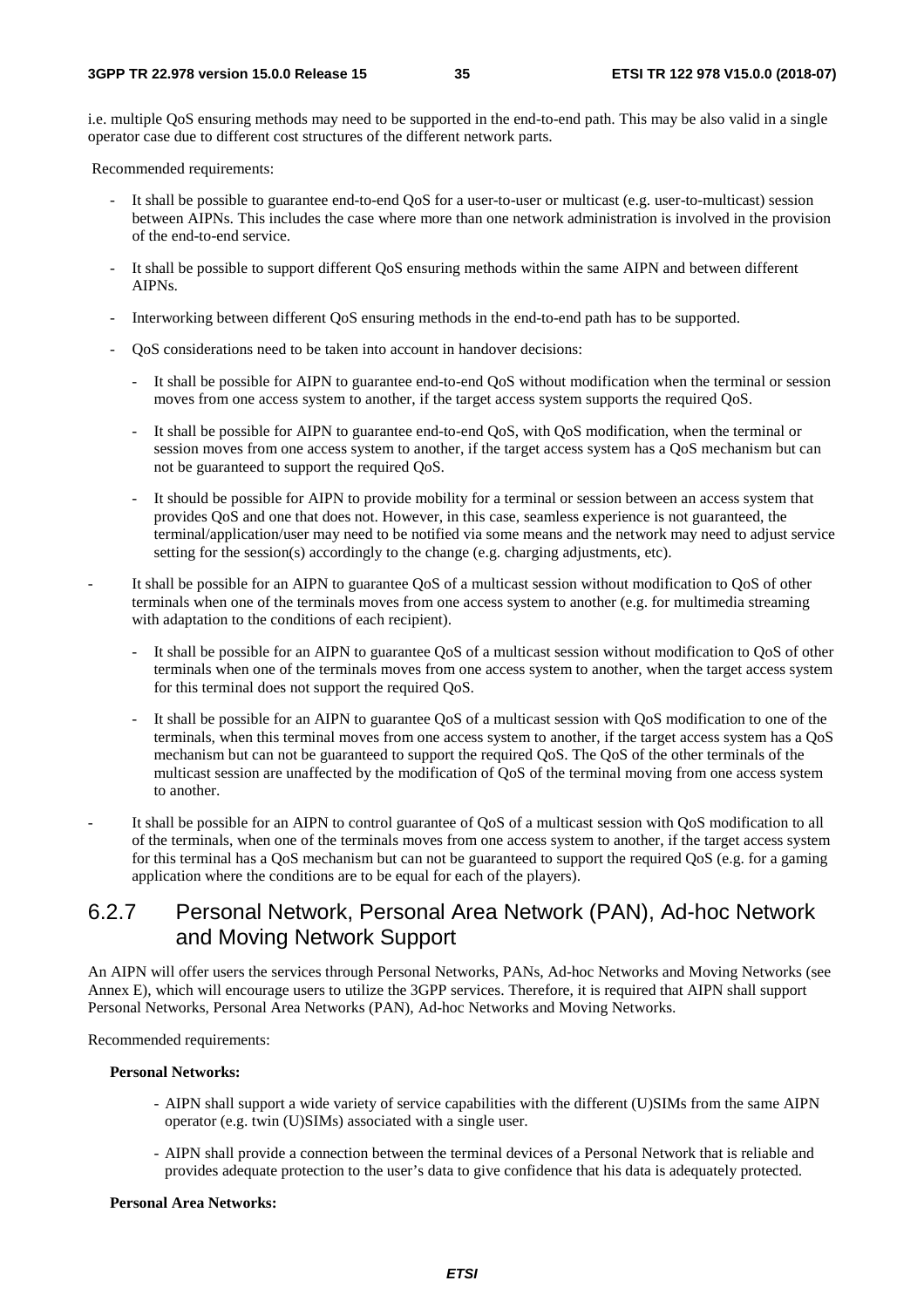- The AIPN shall support multiple simultaneous sessions originated from one or several devices using the same (U)SIM authority.

#### **Ad-hoc Networks:**

- The AIPN shall accept consolidated and distributed traffic from a group of users arriving through various access routes.
- The AIPN shall be able to re-route traffic to Ad-hoc Network devices via another gateway.
- The AIPN shall support changes in the access route for the consolidated traffic from an Ad-hoc Network. These changes may take place with no warning to the AIPN.
- Elements of the consolidated traffic from an Ad-hoc Network may originate from a PAN.
- Accurate charging records shall be created and maintained for the originating terminal when the traffic is routed through a terminal belonging to another subscriber.

Requirements for devices (terminals):

- A gateway device (terminal) must be able to route and forward packets to other devices in the Ad-hoc Network
- Ad-hoc Network UEs must be able to discover 'near by' gateway devices
- Note: Some type of incentives will need to be created for devices to act as gateways (e.g. a reward scheme whereby a gateway can "earn" something)

#### **Moving Networks:**

Use Case 1:

The AIPN shall support a point of access to the access system that has full mobility throughout the geographic region that uses the 3GPP access system for backhaul.

Use Case 2

- The AIPN shall accept consolidated traffic from a 3GPP terminal mounted in a vehicle with a router.
- The AIPN shall support changes in the alternate access route as the wireless access router moves throughout the service region.
- Accurate charging records shall be created and maintained for the originating terminal when the traffic created is routed through a Wireless Access Router.

Use Case 3:

- The AIPN shall support a mobile router connected directly to the AIPN using an alternate access route, e.g. via satellite.
- The AIPN shall support handovers of whole Moving Networks; i.e. it must be able to continuously route traffic for AIPN nodes of a Moving Network to a mobile router travelling as part of the Moving Network
- Accurate charging records shall be created and maintained for the originating terminal when the traffic routed through a Mobile Router.

# 7 Conclusions

This clause describes the conclusions of this Technical Report.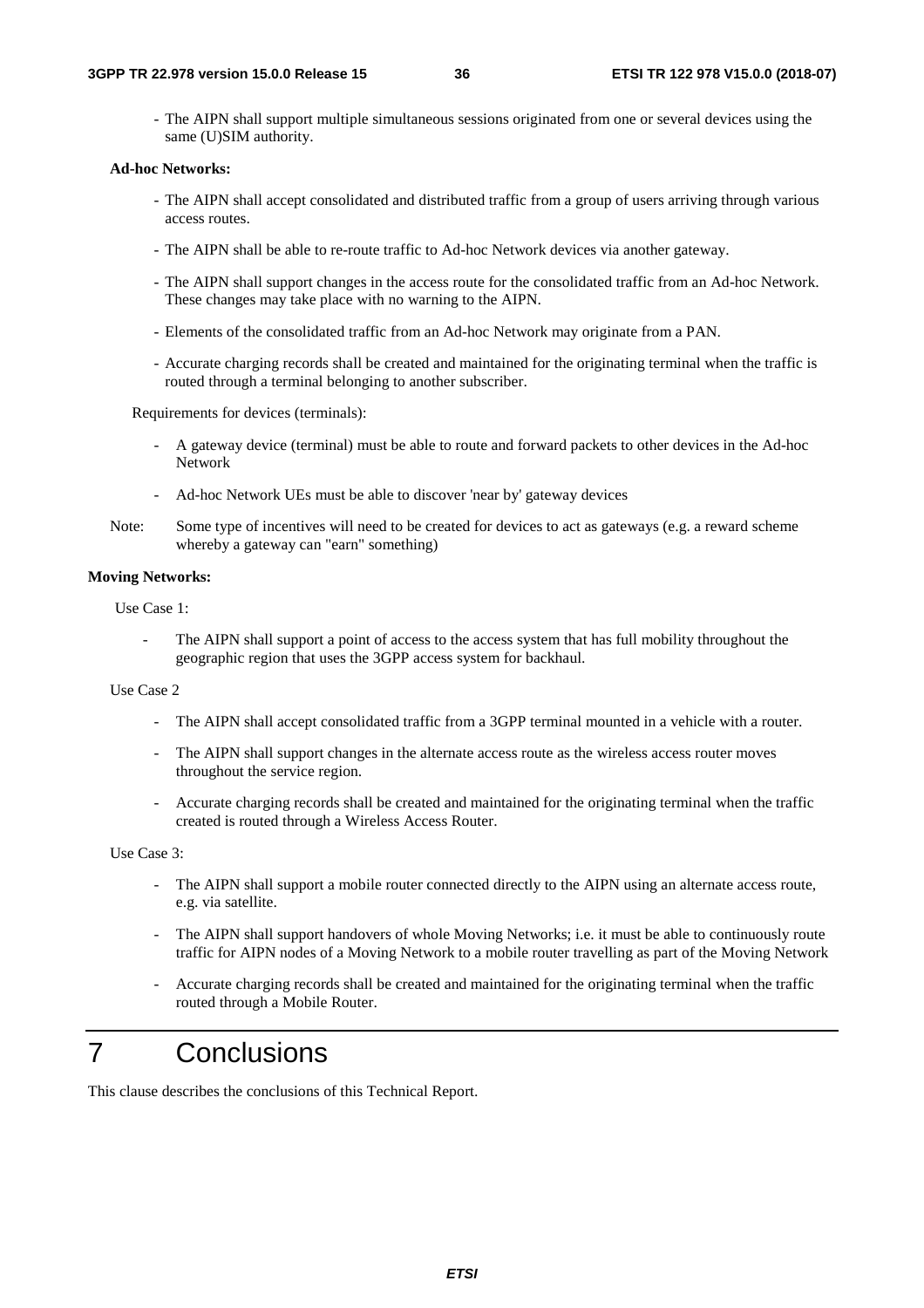# 7.1 Roadmap for work within Rel-7

## 7.1.1 New requirements for introduction to the 3GPP specifications in Rel-7

New requirements for the 3GPP system that should be specified to enable introduction of an AIPN have been identified in Clause 6.2 of this Technical Report. It is therefore recommended that the content of this clause be used as a basis for introducing AIPN service requirements in to the 3GPP Technical Specifications in Rel-7. Additionally, the content of other clauses may be considered within specification work for an AIPN as appropriate.

The introduction of new functionalities and the enhancement of existing functionalities are necessary to achieve multiple access system accommodation and the mobility across multiple different access systems which are the fundamental key aspects of an AIPN. For this reason it is recommended that these functionalities are captured by new service requirements for the 3GPP system with the highest priority.

## 7.1.2 Impact on specifications in Rel-7

The following table lists the recommended requirements described within this Technical Report and indicates the relevant existing SA1 Technical Specifications. These requirements should be analysed and captured within SA1 Technical Specifications as appropriate.

| <b>Clause</b> | <b>Recommended requirement</b>                                                                                                                                                                                                                                                                                                                                                                                                                                                                                                                                                                | <b>Relevant</b><br><b>Existing SA1</b><br><b>Technical</b><br><b>Specification</b> |
|---------------|-----------------------------------------------------------------------------------------------------------------------------------------------------------------------------------------------------------------------------------------------------------------------------------------------------------------------------------------------------------------------------------------------------------------------------------------------------------------------------------------------------------------------------------------------------------------------------------------------|------------------------------------------------------------------------------------|
| 5.1.1.4       | - An AIPN shall incorporate naming and addressing schemes that address a given<br>user or session.<br>- The AIPN shall support end-user mobility.<br>- The AIPN shall support terminal mobility.<br>- The AIPN shall support session mobility.                                                                                                                                                                                                                                                                                                                                                | TS 22.101<br>TS 22.129<br>TS 22.228                                                |
| 5.1.1.15      | - An AIPN should support Identity Federation and Single Sign On for the end user.<br>This would allow automatic authentication of the user to a multitude of service<br>providers once the user has been authenticated by the AIPN.                                                                                                                                                                                                                                                                                                                                                           | TS 22.101<br>(possibly)<br>Note 4                                                  |
| 5.2.1.4       | - An AIPN mobility solution must support UTRAN and GERAN based systems as<br>possible access systems besides supporting alternative existing accesses such as<br>WLAN and other emerging new technologies.<br>- An AIPN mobility solution must be able to co-exist with the current 3GPP PS core<br>network in a cost-efficient way.<br>- An AIPN mobility solution should support seamless terminal mobility across<br>various access systems.<br>- AIPN should support services handover between 3GPP CS services (e.g. CS<br>telephony) and AIPN equivalent services (e.g. Voice over IP). | TS 22.101<br>TS 22.129                                                             |
| 6.2.1         | - An AIPN shall provide the following features:<br>- Ability to efficiently handle a variety of different types of IP traffic including user-<br>to-user and user-to-multicast traffic models<br>- Optimized routing of IP traffic, in particular for user-to-user traffic.                                                                                                                                                                                                                                                                                                                   | TS 22.101<br>TS 22.105                                                             |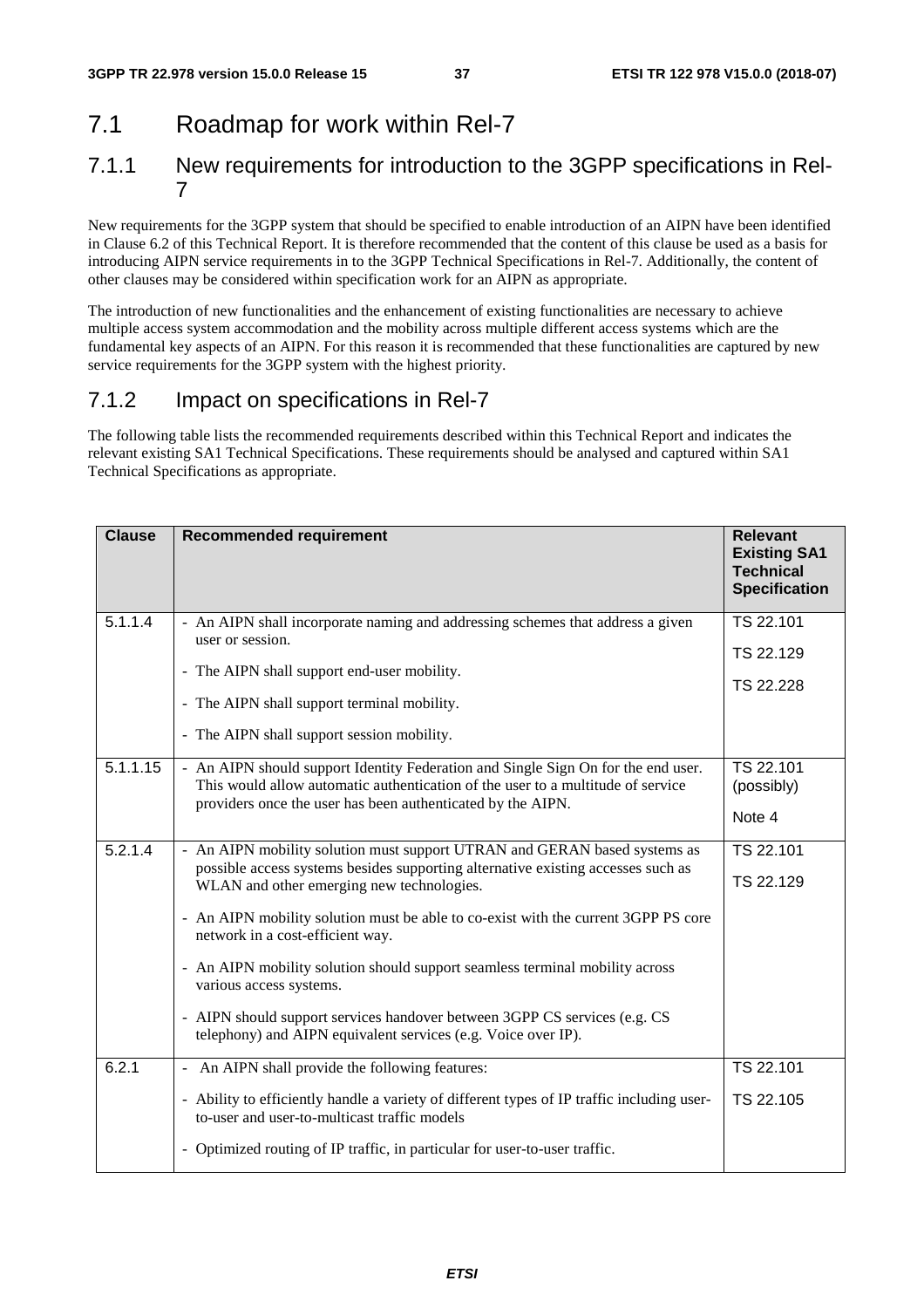| <b>Clause</b> | <b>Recommended requirement</b>                                                                                                                                                                                                                                                                                                                                                                                                                                                                                                                                                                                                                                                                      | <b>Relevant</b><br><b>Existing SA1</b><br><b>Technical</b><br><b>Specification</b> |
|---------------|-----------------------------------------------------------------------------------------------------------------------------------------------------------------------------------------------------------------------------------------------------------------------------------------------------------------------------------------------------------------------------------------------------------------------------------------------------------------------------------------------------------------------------------------------------------------------------------------------------------------------------------------------------------------------------------------------------|------------------------------------------------------------------------------------|
|               | - Efficient usage of radio resources (e.g. signalling optimization, compression),<br>including selection of access system, based on the provided service.                                                                                                                                                                                                                                                                                                                                                                                                                                                                                                                                           |                                                                                    |
| 6.2.1.1       | - An AIPN shall enable the accommodation of a vast number of users and terminals.<br>- Based upon industry trends IP technology shall be applied to the addressing                                                                                                                                                                                                                                                                                                                                                                                                                                                                                                                                  | TS 22.101<br>TS 22.105                                                             |
|               | and routing technology within an AIPN to enable accommodation of a vast<br>number of users and terminals.                                                                                                                                                                                                                                                                                                                                                                                                                                                                                                                                                                                           |                                                                                    |
| 6.2.2         | - An AIPN shall support accommodation of several access systems (existing and<br>future).                                                                                                                                                                                                                                                                                                                                                                                                                                                                                                                                                                                                           | TS 22.101<br>TS 22.105                                                             |
|               | - An AIPN shall support service provision across different access systems.                                                                                                                                                                                                                                                                                                                                                                                                                                                                                                                                                                                                                          | TS 22.011                                                                          |
|               | - An AIPN shall support adaptation of service provision across different access<br>systems.                                                                                                                                                                                                                                                                                                                                                                                                                                                                                                                                                                                                         |                                                                                    |
| 6.2.2.1       | - An AIPN shall enable use of the multiple access systems                                                                                                                                                                                                                                                                                                                                                                                                                                                                                                                                                                                                                                           | TS 22.101                                                                          |
|               | - It should be possible to reach a user over multiple access systems simultaneously.                                                                                                                                                                                                                                                                                                                                                                                                                                                                                                                                                                                                                | TS 22.105                                                                          |
|               | - It should be possible to provide access system-aware services.                                                                                                                                                                                                                                                                                                                                                                                                                                                                                                                                                                                                                                    | TS 22.011                                                                          |
|               | - An AIPN shall provide support for access system selection based on<br>combinations of AIPN operator policies, user preferences, service<br>requirements of applications access system conditions, and/or other AIPN<br>operator-defined criteria.                                                                                                                                                                                                                                                                                                                                                                                                                                                 |                                                                                    |
| 6.2.3.1       | - An AIPN should provide open interfaces to AIPN services such as mobility<br>management in order to ease the terminal mobility across different access                                                                                                                                                                                                                                                                                                                                                                                                                                                                                                                                             | TS 22.101                                                                          |
|               | systems.                                                                                                                                                                                                                                                                                                                                                                                                                                                                                                                                                                                                                                                                                            | TS 22.129                                                                          |
|               |                                                                                                                                                                                                                                                                                                                                                                                                                                                                                                                                                                                                                                                                                                     | TS 22.234                                                                          |
| 6.2.3.2       | - An AIPN must work with mobility mechanisms used by the specific networks it<br>connects, including legacy mobility mechanisms of the current 3GPP PS core                                                                                                                                                                                                                                                                                                                                                                                                                                                                                                                                         | TS 22.101                                                                          |
|               | network.                                                                                                                                                                                                                                                                                                                                                                                                                                                                                                                                                                                                                                                                                            | TS 22.129                                                                          |
|               |                                                                                                                                                                                                                                                                                                                                                                                                                                                                                                                                                                                                                                                                                                     | TS 22.234                                                                          |
| 6.2.3.3       | - An AIPN must support procedures related to frequent terminal mobility between<br>AIPN nodes.                                                                                                                                                                                                                                                                                                                                                                                                                                                                                                                                                                                                      | TS 22.101                                                                          |
|               | - Whenever feasible, the AIPN mobility solution must support seamless user                                                                                                                                                                                                                                                                                                                                                                                                                                                                                                                                                                                                                          | TS 22.129                                                                          |
|               | experience for all services provided by the AIPN.                                                                                                                                                                                                                                                                                                                                                                                                                                                                                                                                                                                                                                                   | TS 22.234                                                                          |
|               | - The mobility solution must scale with the number of terminals and size of the<br>AIPN.                                                                                                                                                                                                                                                                                                                                                                                                                                                                                                                                                                                                            |                                                                                    |
|               | - An AIPN shall be able to support access systems with very limited or no mobility<br>management procedures.                                                                                                                                                                                                                                                                                                                                                                                                                                                                                                                                                                                        |                                                                                    |
| 6.2.4         | The IP session control mechanisms of AIPN shall be enhanced from the<br>$\blacksquare$<br>functionalities of IMS to provide session mobility, session adaptation to terminal<br>capability, user preferences, subscriber priorities, network conditions or other<br>operator-defined criteria. Session adaption shall be under the control of the<br>operator. The AIPN shall support session control for multicast sessions (e.g. user-<br>to-multicast) and the solution shall scale with the number of participants.<br>- Users shall perceive continuous service whilst ensuring the efficient use of wireless<br>resources and the effective usage of power resources within mobile terminals. | TS 22.101<br>TS 22.228                                                             |
|               |                                                                                                                                                                                                                                                                                                                                                                                                                                                                                                                                                                                                                                                                                                     |                                                                                    |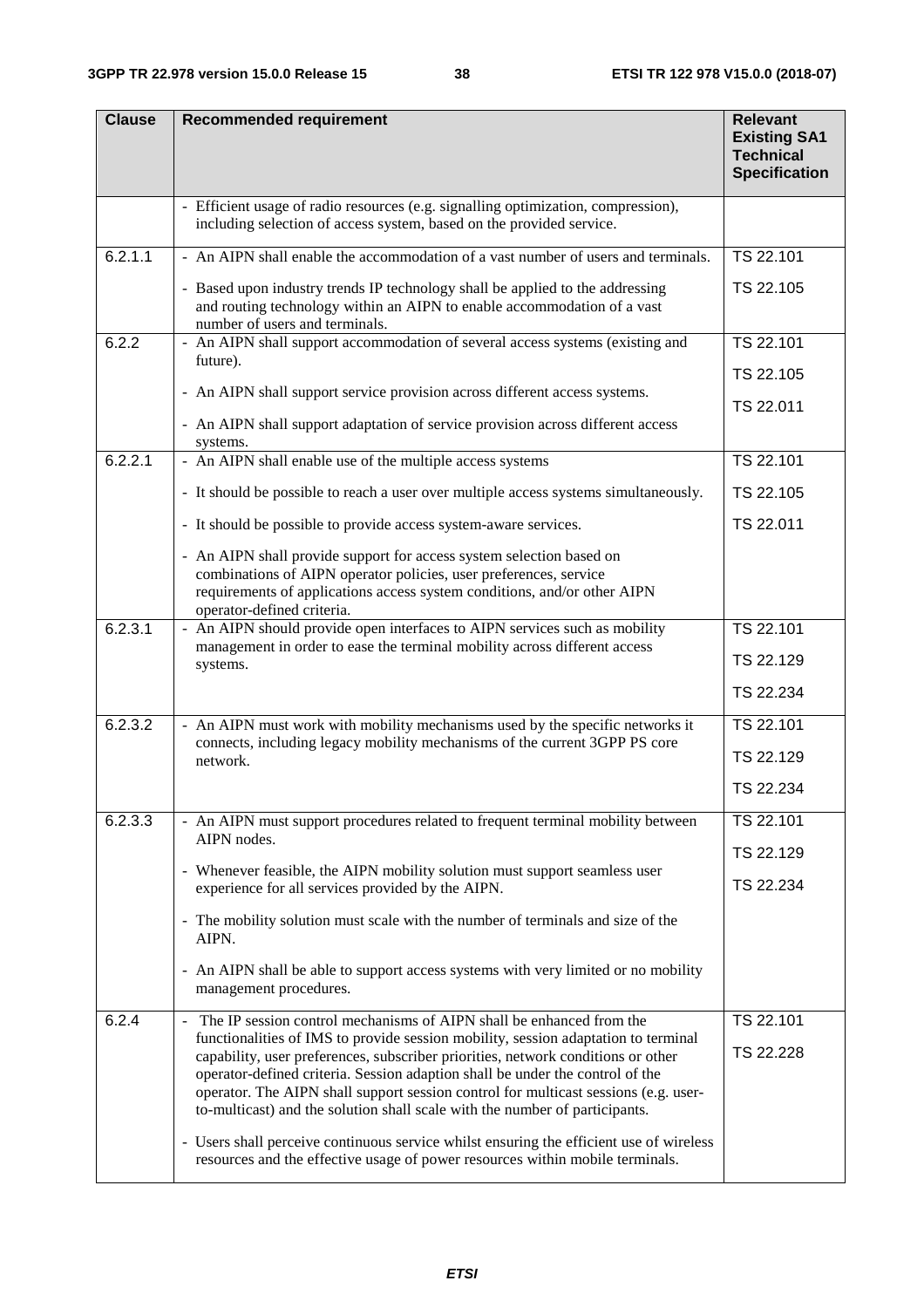| <b>Clause</b> | <b>Recommended requirement</b>                                                                                                                                                                                                                                                                                                                                                                                                     | <b>Relevant</b><br><b>Existing SA1</b>   |
|---------------|------------------------------------------------------------------------------------------------------------------------------------------------------------------------------------------------------------------------------------------------------------------------------------------------------------------------------------------------------------------------------------------------------------------------------------|------------------------------------------|
|               |                                                                                                                                                                                                                                                                                                                                                                                                                                    | <b>Technical</b><br><b>Specification</b> |
| 6.2.5.1       | - An AIPN shall be able to provide guaranteed QoS for services and use AIPN<br>resources with high efficiency i.e. ensure that quality conditions for a particular<br>communication are fulfilled without deterioration between the communication end-<br>points.                                                                                                                                                                  | TS 22.105                                |
| 6.2.5.2       | - AIPN shall be able to support different levels of QoS according the type of the IP<br>traffic.                                                                                                                                                                                                                                                                                                                                   | TS 22.105                                |
|               | - Mechanisms should be available to the AIPN operator to enable AIPN congestion<br>for the lower QoS class IP traffic to be avoided when a large amount of AIPN<br>resource is used to handle higher QoS class traffic. A possible method to achieve<br>this could be by using dynamic load balancing among the AIPN entities.                                                                                                     |                                          |
| 6.2.6         | It shall be possible to guarantee end-to-end QoS for a user-to-user or multicast (e.g.<br>user-to-multicast) session between AIPNs. This includes the case where more than<br>one network administration is involved in the provision of the end-to-end service.                                                                                                                                                                   | TS 22.105                                |
|               | - It shall be possible to support different QoS ensuring methods within the same<br>AIPN and between different AIPNs.                                                                                                                                                                                                                                                                                                              |                                          |
|               | - Interworking between different QoS ensuring methods in the end-to-end path has<br>to be supported.                                                                                                                                                                                                                                                                                                                               |                                          |
|               | QoS considerations need to be taken into account in handover decisions:                                                                                                                                                                                                                                                                                                                                                            |                                          |
|               | It shall be possible for AIPN to guarantee end-to-end QoS without<br>$\blacksquare$<br>modification when the terminal or session moves from one access system<br>to another, if the target access system supports the required QoS.                                                                                                                                                                                                |                                          |
|               | It shall be possible for AIPN to guarantee end-to-end QoS, with QoS<br>modification, when the terminal or session moves from one access system<br>to another, if the target access system has a QoS mechanism but can not be<br>guaranteed to support the required QoS.                                                                                                                                                            |                                          |
|               | It should be possible for AIPN to provide mobility for a terminal or<br>session between an access system that provides QoS and one that does not.<br>However, in this case, seamless experience is not guaranteed, the<br>terminal/application/user may need to be notified via some means and the<br>network may need to adjust service setting for the session(s) accordingly<br>to the change (e.g. charging adjustments, etc). |                                          |
|               | It shall be possible for an AIPN to guarantee QoS of a multicast session<br>without modification to QoS of other terminals when one of the terminals<br>moves from one access system to another (e.g. for multimedia streaming with<br>adaptation to the conditions of each recipient).                                                                                                                                            |                                          |
|               | It shall be possible for an AIPN to guarantee QoS of a multicast session<br>without modification to QoS of other terminals when one of the terminals<br>moves from one access system to another, when the target access system<br>for this terminal does not support the required QoS.                                                                                                                                             |                                          |
|               | It shall be possible for an AIPN to guarantee QoS of a multicast session<br>with QoS modification to one of the terminals, when this terminal moves<br>from one access system to another, if the target access system has a QoS<br>mechanism but can not be guaranteed to support the required QoS. The<br>QoS of the other terminals of the multicast session are unaffected by the                                               |                                          |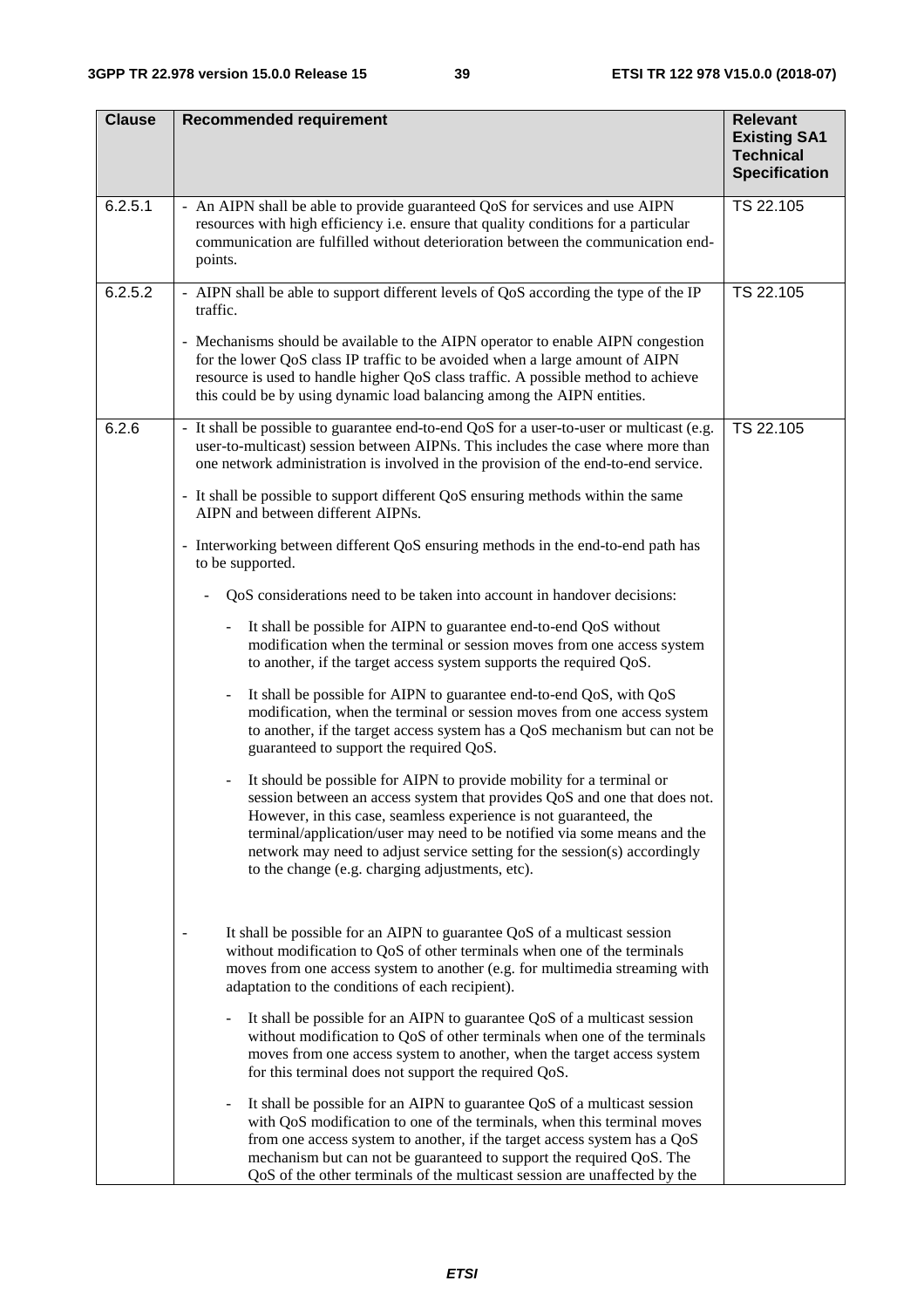| <b>Clause</b> | <b>Recommended requirement</b>                                                                                                                                                                                                                                                                                                                                                                                                            | <b>Relevant</b>                                                 |
|---------------|-------------------------------------------------------------------------------------------------------------------------------------------------------------------------------------------------------------------------------------------------------------------------------------------------------------------------------------------------------------------------------------------------------------------------------------------|-----------------------------------------------------------------|
|               |                                                                                                                                                                                                                                                                                                                                                                                                                                           | <b>Existing SA1</b><br><b>Technical</b><br><b>Specification</b> |
|               | modification of QoS of the terminal moving from one access system to<br>another.                                                                                                                                                                                                                                                                                                                                                          |                                                                 |
|               | - It shall be possible for an AIPN to control guarantee of QoS of a multicast session<br>with QoS modification to all of the terminals, when one of the terminals moves<br>from one access system to another, if the target access system for this terminal has<br>a QoS mechanism but can not be guaranteed to support the required QoS (e.g. for a<br>gaming application where the conditions are to be equal for each of the players). |                                                                 |
| 6.2.7         | <b>Personal Networks:</b><br>- AIPN shall support a wide variety of service capabilities with the different USIMs                                                                                                                                                                                                                                                                                                                         | TS 22.011                                                       |
|               | from the same AIPN operator (e.g. twin USIMs) associated with a single user.                                                                                                                                                                                                                                                                                                                                                              | Note <sub>3</sub>                                               |
|               | - AIPN shall provide a connection between the terminal devices of a Personal<br>Network that is reliable and provides adequate protection to the user's data to give<br>confidence that his data is adequately protected.                                                                                                                                                                                                                 |                                                                 |
|               | Personal Area Networks:<br>- The AIPN shall support multiple simultaneous sessions originated from one<br>or several devices using the same (U)SIM authority.                                                                                                                                                                                                                                                                             |                                                                 |
|               |                                                                                                                                                                                                                                                                                                                                                                                                                                           |                                                                 |
|               | <b>Ad-hoc Networks:</b><br>- The AIPN shall accept consolidated and distributed traffic from a group of                                                                                                                                                                                                                                                                                                                                   |                                                                 |
|               | users arriving through various access routes.                                                                                                                                                                                                                                                                                                                                                                                             |                                                                 |
|               | - The AIPN shall be able to re-route traffic to Ad-hoc Network devices via<br>another gateway.                                                                                                                                                                                                                                                                                                                                            |                                                                 |
|               | - The AIPN shall support changes in the access route for the consolidated<br>traffic from an Ad-hoc Network. These changes may take place with no<br>warning to the AIPN.                                                                                                                                                                                                                                                                 |                                                                 |
|               | - Elements of the consolidated traffic from an Ad-hoc Network may originate<br>from a PAN.                                                                                                                                                                                                                                                                                                                                                |                                                                 |
|               | - Accurate charging records shall be created and maintained for the originating<br>terminal when the traffic is routed through a terminal belonging to another<br>subscriber.                                                                                                                                                                                                                                                             |                                                                 |
|               | Requirements for devices (terminals):                                                                                                                                                                                                                                                                                                                                                                                                     |                                                                 |
|               | A gateway device (terminal) must be able to route and forward packets to<br>other devices in the Ad-hoc Network                                                                                                                                                                                                                                                                                                                           |                                                                 |
|               | Ad-hoc Network UEs must be able to discover 'near by' gateway devices                                                                                                                                                                                                                                                                                                                                                                     |                                                                 |
|               | Moving Networks:                                                                                                                                                                                                                                                                                                                                                                                                                          |                                                                 |
|               | Use Case 1:<br>- The AIPN shall support a point of access to the access system that has full                                                                                                                                                                                                                                                                                                                                              |                                                                 |
|               | mobility throughout the geographic region that uses the 3GPP access system<br>for backhaul.                                                                                                                                                                                                                                                                                                                                               |                                                                 |
|               | Use Case 2<br>- The AIPN shall accept consolidated traffic from a 3GPP terminal mounted in                                                                                                                                                                                                                                                                                                                                                |                                                                 |
|               | a vehicle with a router.                                                                                                                                                                                                                                                                                                                                                                                                                  |                                                                 |
|               | - The AIPN shall support changes in the alternate access route as the wireless<br>access router moves throughout the service region.                                                                                                                                                                                                                                                                                                      |                                                                 |
|               | - Accurate charging records shall be created and maintained for the originating                                                                                                                                                                                                                                                                                                                                                           |                                                                 |
|               | terminal when the traffic created is routed through a Wireless Access Router.<br>Use Case 3:                                                                                                                                                                                                                                                                                                                                              |                                                                 |
|               | - The AIPN shall support a mobile router connected directly to the AIPN using                                                                                                                                                                                                                                                                                                                                                             |                                                                 |
|               | an alternate access route, e.g. via satellite.                                                                                                                                                                                                                                                                                                                                                                                            |                                                                 |
|               | - The AIPN shall support handovers of whole Moving Networks; i.e. it must be<br>able to continuously route traffic for AIPN nodes of a Moving Network to a                                                                                                                                                                                                                                                                                |                                                                 |
|               | mobile router travelling as part of the Moving Network                                                                                                                                                                                                                                                                                                                                                                                    |                                                                 |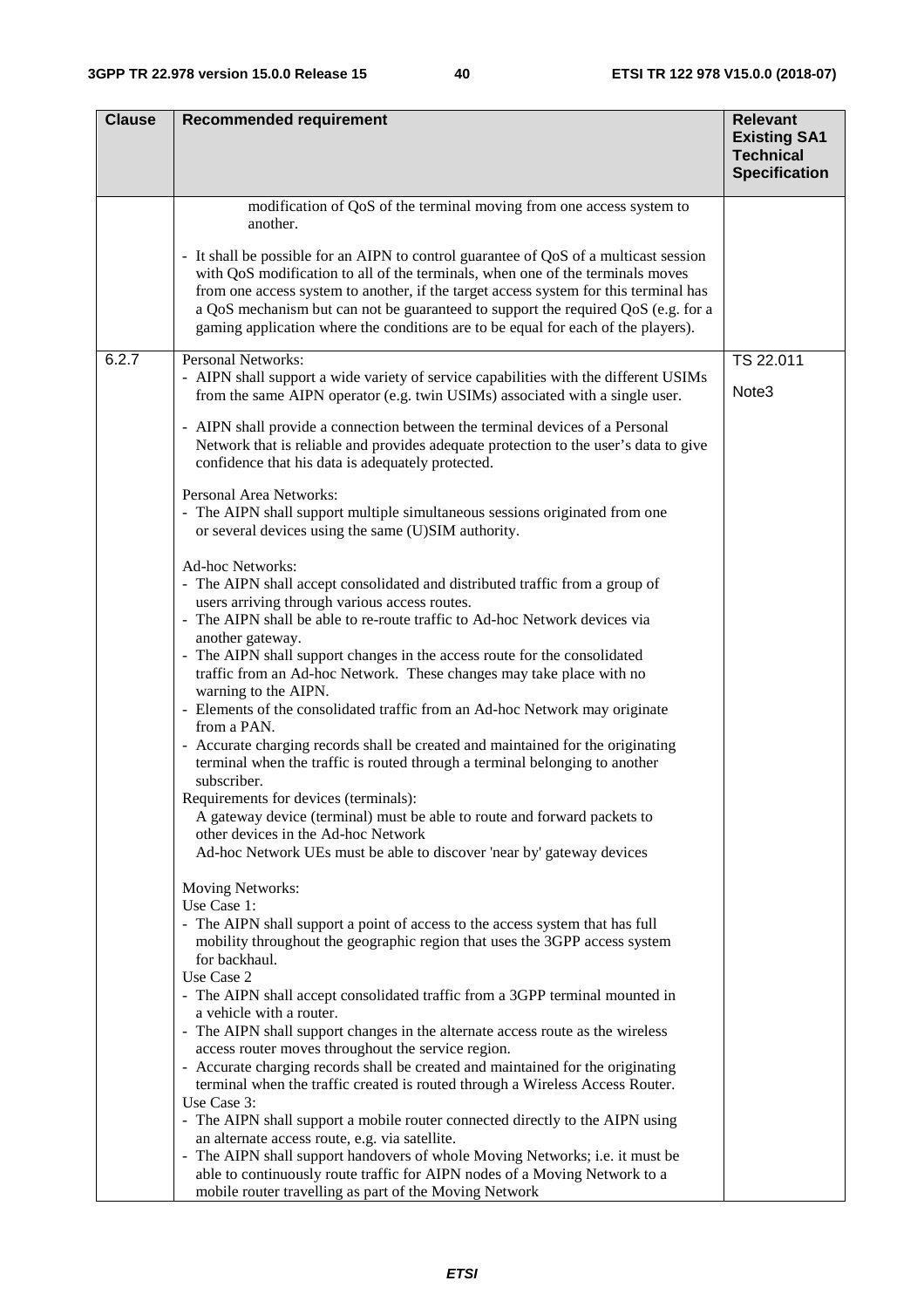| <b>Clause</b> | <b>Recommended requirement</b>                                                                                                                                                                                           | <b>Relevant</b><br><b>Existing SA1</b><br><b>Technical</b><br><b>Specification</b> |
|---------------|--------------------------------------------------------------------------------------------------------------------------------------------------------------------------------------------------------------------------|------------------------------------------------------------------------------------|
|               | - Accurate charging records shall be created and maintained for the originating                                                                                                                                          |                                                                                    |
|               | terminal when the traffic is routed through a Mobile Router.                                                                                                                                                             |                                                                                    |
| Note 1:       | The introduction of aspects relevant to Technical Specifications not under SA1 responsibility is to be<br>determined by the appropriate 3GPP TSG WG.                                                                     |                                                                                    |
| Note 2:       | The content of the column entitled 'Relevant Technical Specification' is non-exhaustive, i.e. the introduction<br>of requirements for an AIPN into Technical Specifications other than those stated may be considered if |                                                                                    |
|               | appropriate.                                                                                                                                                                                                             |                                                                                    |
| Note 3:       | No SA1 Technical Specification appropriate to fully capture these requirements.                                                                                                                                          |                                                                                    |
| Note 4:       | The relevant existing SA1 Technical Specification for this functionality is for further study.                                                                                                                           |                                                                                    |

# 7.2 Overall conclusion

This Technical Report has analysed the vision and the key aspects of AIPN and identified new capabilities to be specified for the 3GPP system to enable evolution to an AIPN. It is concluded that the capabilities required for introduction of an AIPN into the 3GPP system require new specification work within 3GPP. The recommendation of this Technical Report is that the work be undertaken as a single Feature. A new Technical Specification may be produced to capture the service requirements for an AIPN. It is also recommended that new requirements identified within this Technical Report relevant to existing features of the 3GPP system, i.e. indicating that expansion of an existing capability (e.g. IMS), be added to existing specifications where appropriate.

Note 1: When undertaking specification work for an AIPN care should be taken to ensure that service requirements are not duplicated across multiple Technical Specifications. This could be achieved by e.g. adding the text for a new requirement to a single Technical Specification and referencing this requirement within other Technical Specifications as appropriate.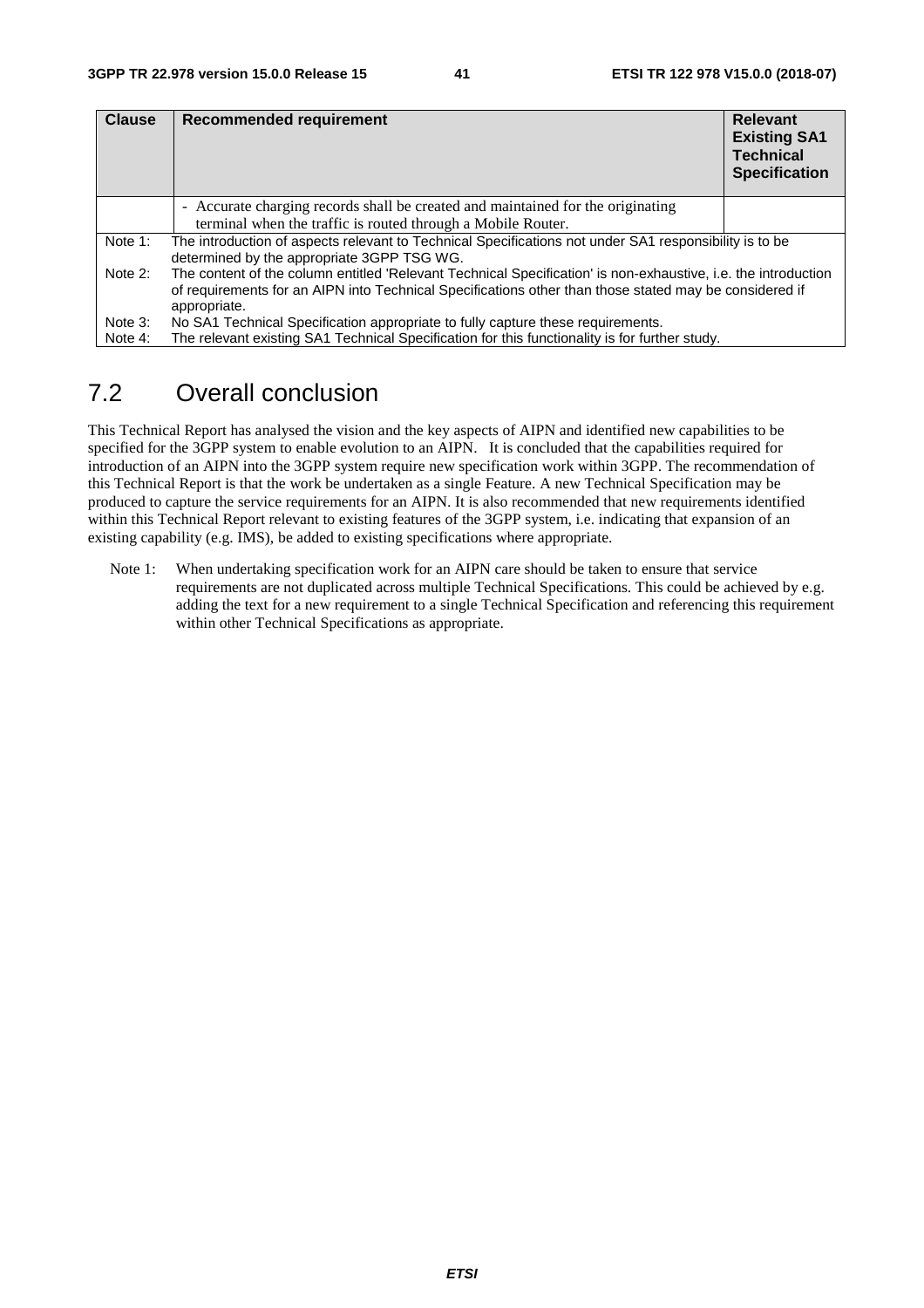# Annex A: Mapping of AIPN Motivations to Key Aspects of an AIPN

This annex contains a matrix mapping the AIPN Motivations and Drivers (Clause 4) to the Key Aspects of an AIPN (Clause 5).

|                         |                                     |                                                                                                   | Key Aspects of an AIPN     |                                                             |                                           |                                 |                       |                               |                         |                                 |                                          |                       |                                             |                    |                                     |                                   |                         |
|-------------------------|-------------------------------------|---------------------------------------------------------------------------------------------------|----------------------------|-------------------------------------------------------------|-------------------------------------------|---------------------------------|-----------------------|-------------------------------|-------------------------|---------------------------------|------------------------------------------|-----------------------|---------------------------------------------|--------------------|-------------------------------------|-----------------------------------|-------------------------|
|                         |                                     |                                                                                                   | Common IP-based<br>network | $\mathfrak{b}$<br>access<br>Support<br>different<br>systems | 凸<br>Convergence<br>towards<br>technology | Advanced mobility<br>management | management<br>Session | system<br>selection<br>Access | Enhanced services       | Enhanced network<br>performance | Network<br>extensibility/comp<br>osition | management<br>Network | and<br>functionality<br>Security<br>privacy | Quality of Service | Terminal and User<br>identification | future<br>development<br>Flexible | Identity federation     |
|                         |                                     | Consumer<br>demanding<br>trend<br>diversification of mobile services                              | X                          | X                                                           | $\overline{\mathsf{x}}$                   | $\overline{\mathsf{x}}$         | X                     | $\overline{\mathsf{x}}$       | $\overline{\mathsf{x}}$ | $\overline{\mathsf{x}}$         |                                          |                       |                                             | X                  | X                                   |                                   | $\overline{\mathsf{x}}$ |
|                         | <b>Social Drivers</b>               | Human need to be able to interact with his<br>personal environment                                |                            |                                                             |                                           |                                 |                       |                               | $\mathsf{X}$            |                                 |                                          |                       |                                             |                    | X                                   | $\overline{\mathsf{x}}$           |                         |
|                         | and                                 | Social behaviour and the<br>need to<br>understand one's environment                               |                            |                                                             |                                           | X                               | X                     | X                             | X                       | Χ                               |                                          |                       | X                                           | X                  |                                     |                                   |                         |
|                         | related                             | The social trend of increasing differences<br>in income within societies                          |                            |                                                             |                                           |                                 |                       |                               | X                       |                                 |                                          |                       |                                             | X                  |                                     |                                   |                         |
|                         | User                                | The need to satisfy user experience of<br>'early-adopters'                                        |                            |                                                             |                                           | $\overline{\mathsf{x}}$         |                       |                               | $\overline{\mathsf{x}}$ | $\overline{\mathsf{x}}$         |                                          |                       |                                             |                    |                                     |                                   |                         |
|                         |                                     | Mobile industry anticipating PS traffic to<br>surpass CS                                          | X                          |                                                             | X                                         |                                 |                       |                               |                         | X                               |                                          |                       |                                             |                    |                                     |                                   |                         |
|                         | Drivers from a Business Perspective | Desire of AIPN operators to encompass<br>various access systems that are not<br>specified by 3GPP | X                          | X                                                           | X                                         | X                               |                       | X                             | X                       |                                 |                                          |                       |                                             |                    |                                     | X                                 | X                       |
|                         |                                     | Marriage of IT- and telecom world                                                                 | $\mathsf{X}$               |                                                             | $\overline{\mathsf{x}}$                   |                                 |                       |                               |                         |                                 | X                                        |                       |                                             |                    |                                     |                                   | $\mathsf{X}$            |
|                         |                                     | Need for increased system efficiency<br>leading to substantial cost reduction                     | X                          | $\pmb{\times}$                                              | X                                         |                                 |                       |                               |                         | X                               |                                          | X                     |                                             |                    |                                     | X                                 |                         |
| Motivations and Drivers |                                     | Trend of the industry to align along the<br>structure: access / transport / control /<br>services |                            |                                                             |                                           |                                 |                       |                               |                         |                                 | $\overline{\mathsf{x}}$                  |                       |                                             |                    |                                     | X                                 |                         |
|                         |                                     | Fixed/Mobile network convergence                                                                  |                            | $\overline{\mathsf{x}}$                                     |                                           |                                 |                       |                               |                         |                                 | X                                        |                       |                                             |                    |                                     |                                   |                         |
|                         |                                     | Evolution of next generation radio access<br>systems (3GPP specified)                             | X                          | $\pmb{\times}$                                              |                                           | X                               |                       | X                             | X                       | X                               |                                          |                       |                                             |                    |                                     |                                   |                         |
|                         |                                     | Progress of broadband wireless IP-based<br>networks (non-3GPP specified)                          | X                          | $\overline{\mathsf{x}}$                                     |                                           | X                               |                       | X                             | X                       | X                               |                                          |                       |                                             |                    |                                     |                                   |                         |
|                         | zy Perspective                      | Progress in ad-hoc networking for user<br>defined services.                                       |                            |                                                             |                                           |                                 |                       |                               |                         | X                               | $\pmb{\mathsf{X}}$                       |                       | $\pmb{\times}$                              |                    |                                     |                                   |                         |
|                         | Technolo                            | Dawning of new, radio based services                                                              |                            |                                                             |                                           |                                 |                       |                               | X                       | Х                               | X                                        |                       |                                             |                    | Х                                   |                                   |                         |
|                         | ß                                   | Reconfigurable Radio                                                                              |                            | $\mathsf X$                                                 |                                           | $\mathsf{X}$                    |                       | $\mathsf{X}$                  |                         | $\mathsf{X}$                    |                                          |                       |                                             |                    |                                     |                                   |                         |
|                         | Drivers from                        | Web services                                                                                      |                            |                                                             |                                           |                                 |                       |                               | $\overline{X}$          |                                 |                                          |                       |                                             |                    |                                     |                                   | X                       |
|                         |                                     | Multi-access                                                                                      |                            | $\overline{X}$                                              |                                           | $\overline{\mathsf{x}}$         |                       | $\mathsf{X}$                  | $\mathsf{X}$            |                                 |                                          |                       |                                             |                    |                                     |                                   |                         |
|                         |                                     | Progress of advanced Traffic Engineering<br>Technologies                                          |                            |                                                             |                                           |                                 |                       |                               |                         | $\pmb{\times}$                  |                                          |                       |                                             | $\mathsf{X}$       |                                     |                                   |                         |

**Note1:** This matrix maps the sub-clauses of clauses 4.2 and 5.1.1 of this Technical Report. In some cases the subclause headings have been abbreviated to improve readability.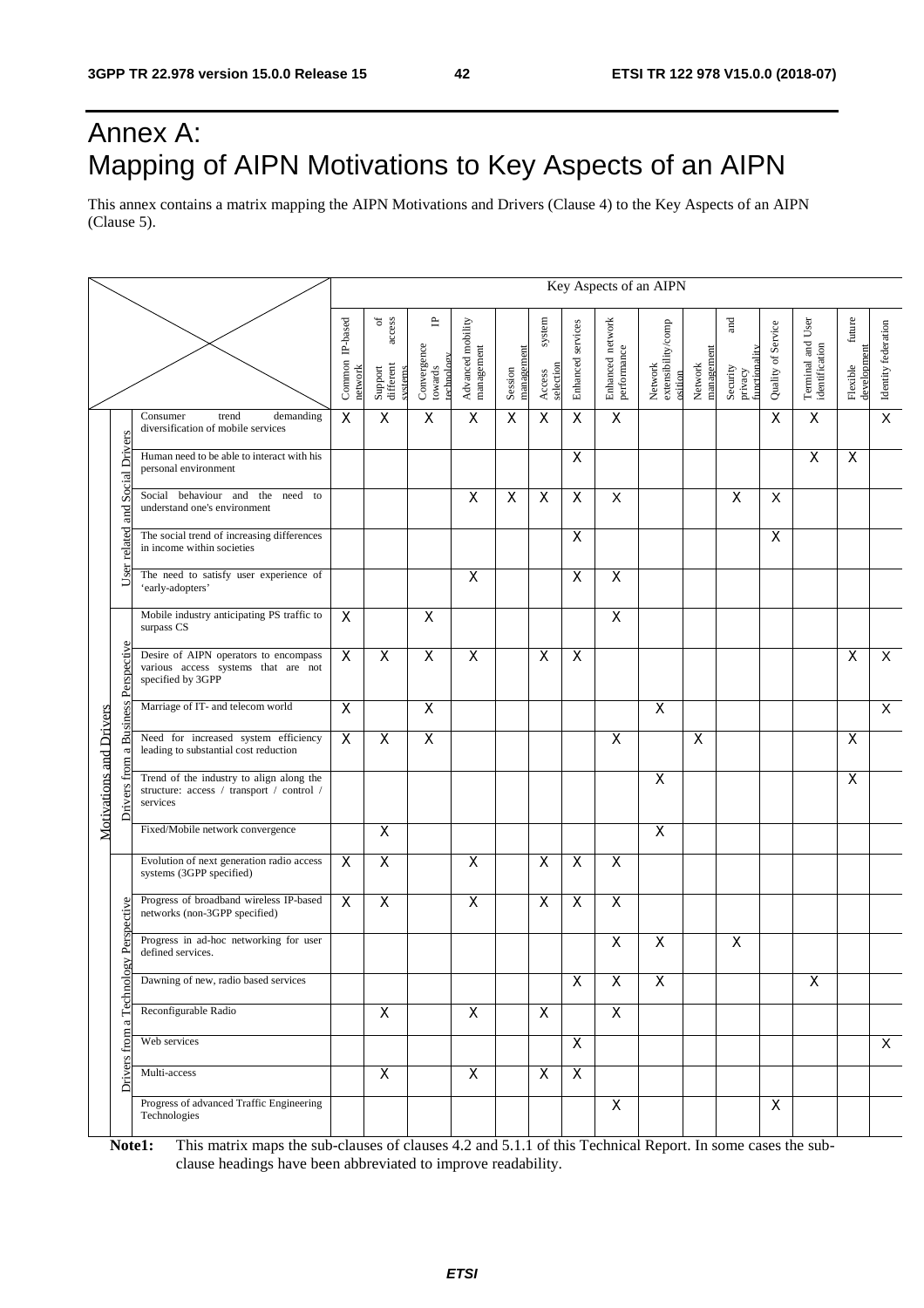# Annex B: Use cases for AIPN key aspects

# B.1 Resilience in the presence of network disruptions and intermittent connectivity

#### **Use case:**

This use case is illustrated in the figure below.



The user is driving a car. While being under good radio coverage, he starts an IMS session with several media. The car goes through a tunnel where there is no radio coverage, and comes out of the tunnel into good radio coverage a minute later. Connections using disruption resilient transport protocols are automatically re-established and these protocols restore the communication to the point they were before the interruption.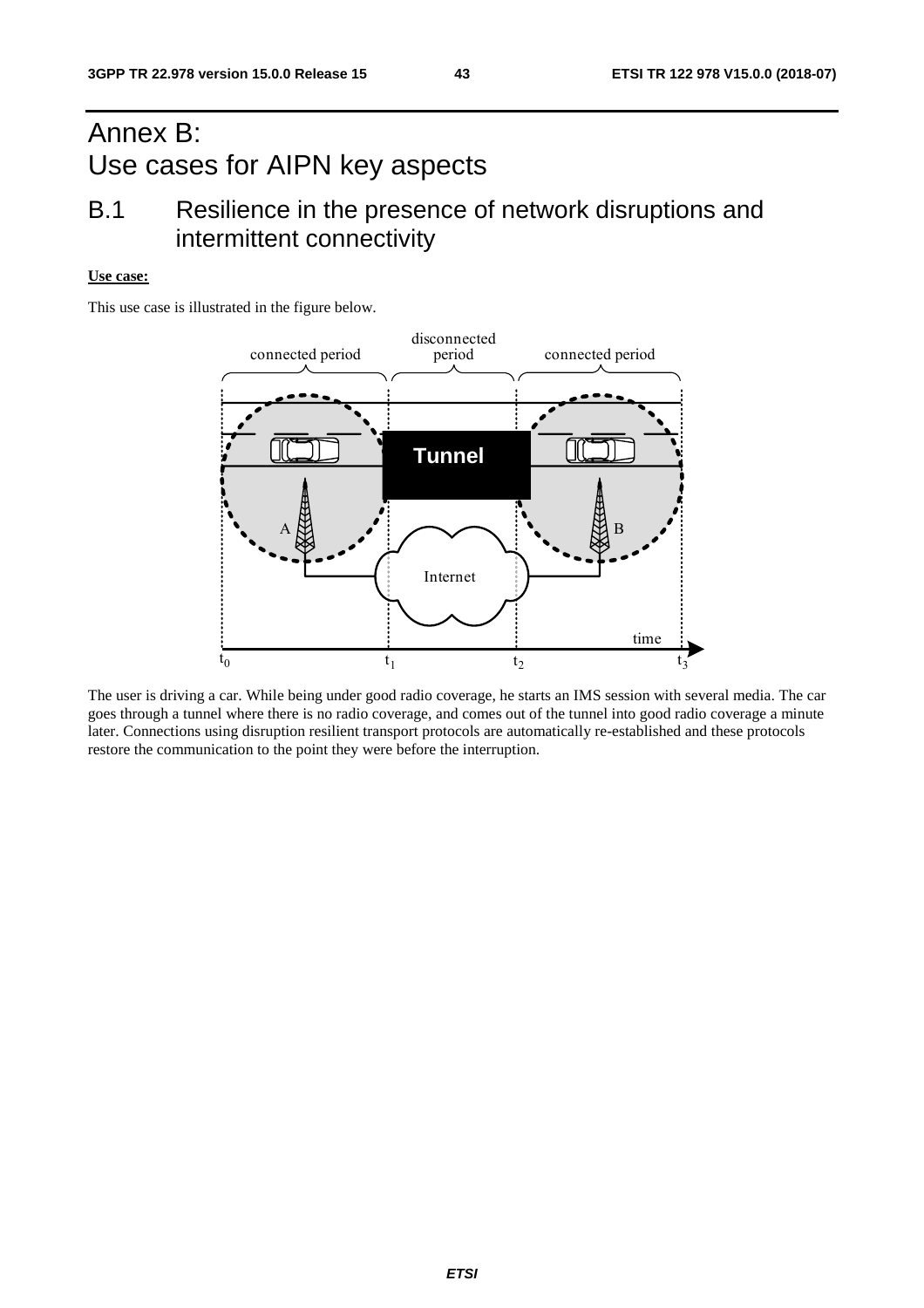# B.2 Service adaptation to terminal capabilities

#### **Use case:**

This use case is illustrated in the figure below.



Alice has a mobile device and Bob has a fixed one. Both devices have equal audio but different video capabilities in terms of screen size, number of colors and video codecs supported. Alice establishes a multimedia connection with audio and video components to Bob. The terminal capabilities are discovered and it is realized that Bob's terminal has better video capabilities than Alice. The terminal informs the network that it is unable to support new the new video codec and the AIPN then introduces a video transcoder in the path of the video media to adapt the video signal (stream, codec, format, etc) to the video capabilities and bit rates available on each side of the transcoder.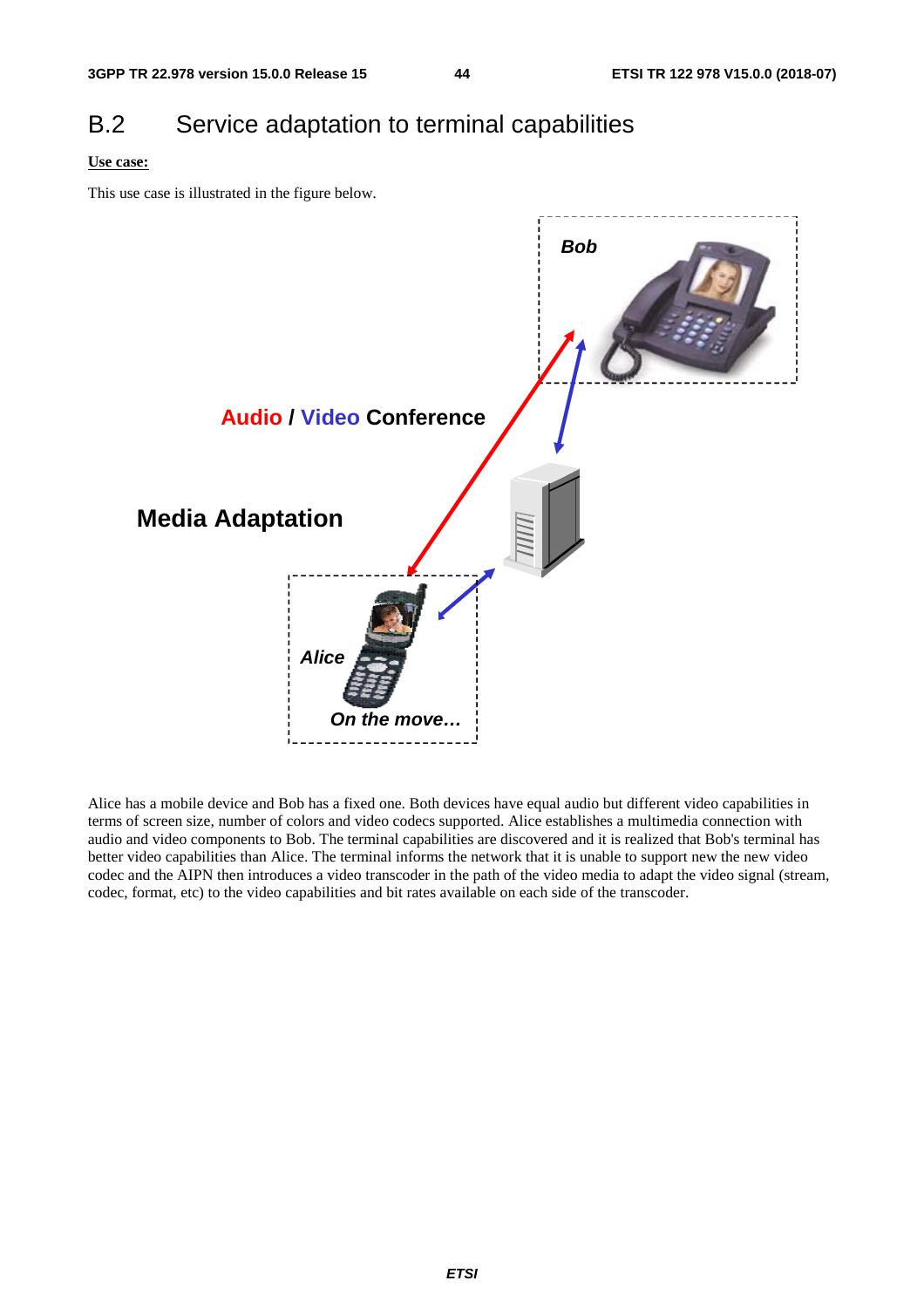# B.3 Facilitate integration of networks with different administrative domains (e.g. handle negotiation of administrative issues, security, trust, etc)

#### **Use case:**

The following picture illustrates this use case.



Bob has his own Personal Area Network (PAN). While at home, this network is composed with the Home Area Network using WLAN, which in turn connects externally with a local hotspot service, which in turn connects to a cellular network. Bob's PAN, Bob's Home-WLAN, the local hotspot service and the AIPN cellular access system are under different administrative domains. Still, if Bob moves outside coverage of his Home-WLAN, his PAN will communicate with the outside world via the local hotspot service. If he moves outside coverage from the hotspot service, his PAN will communicate with the outside world via the AIPN cellular access system.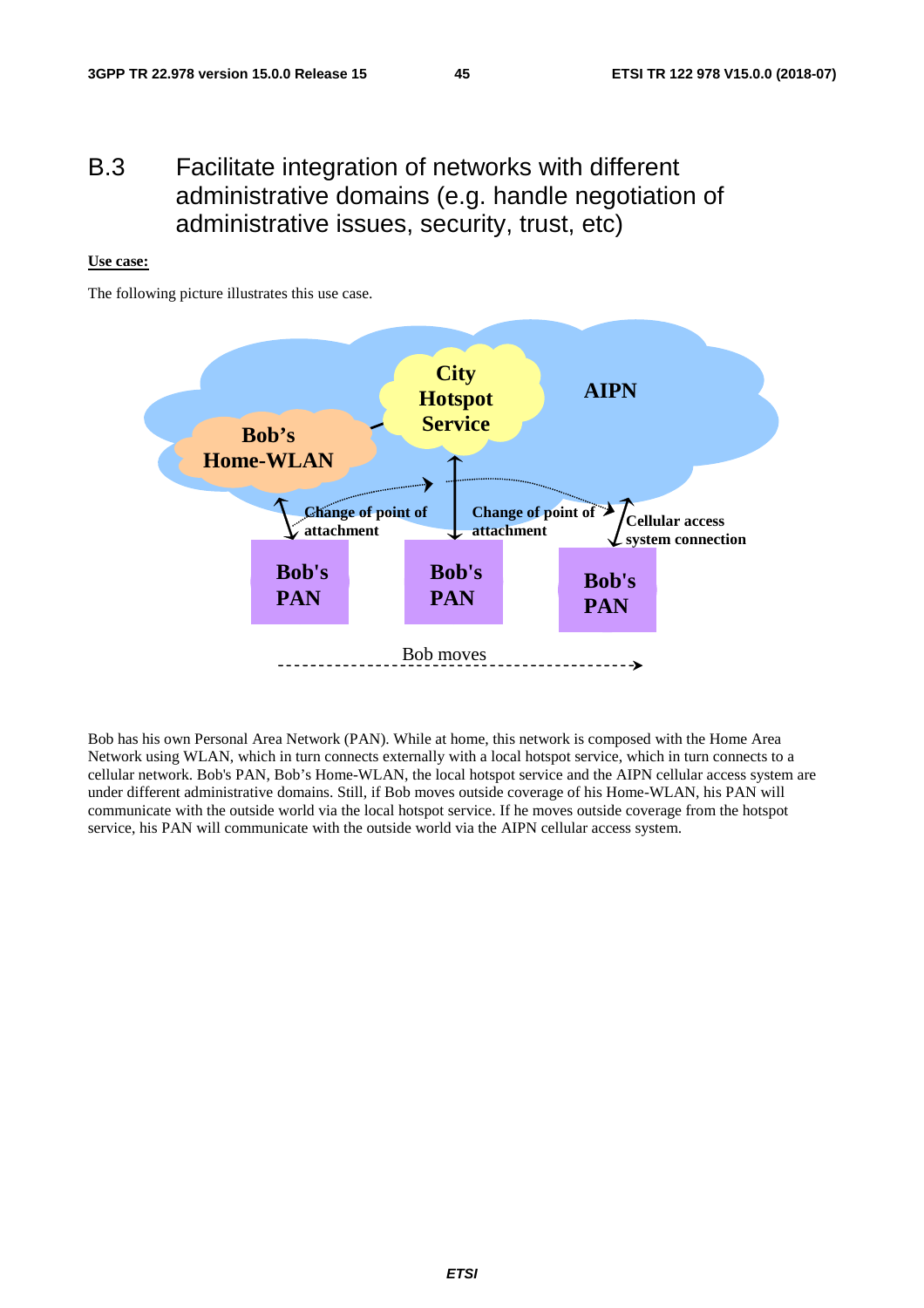# Annex C: Use cases for Security

- C.1 User issues
- C.1.1 Ensure privacy and authenticity so that the user can trust the information he is receiving. This should cover private user to private user communications as well as private user to service provider communications

**Use case:** 

Using the AIPN operator as a certificate checking authority.

The figure below illustrates this case:



A user wants to access his medical records, stored in the hospital server, with his mobile terminal. The user connects with the hospital and authenticates itself. The hospital authenticates to the user by sending a certificate CH signed by certification authority CA. The user, however, does not recognize CA and asks the AIPN operator to check the validity of CH. The AIPN operator checks the validity of CH and informs the user about the positive result. At that point the user is sure that the information is really coming from the hospital.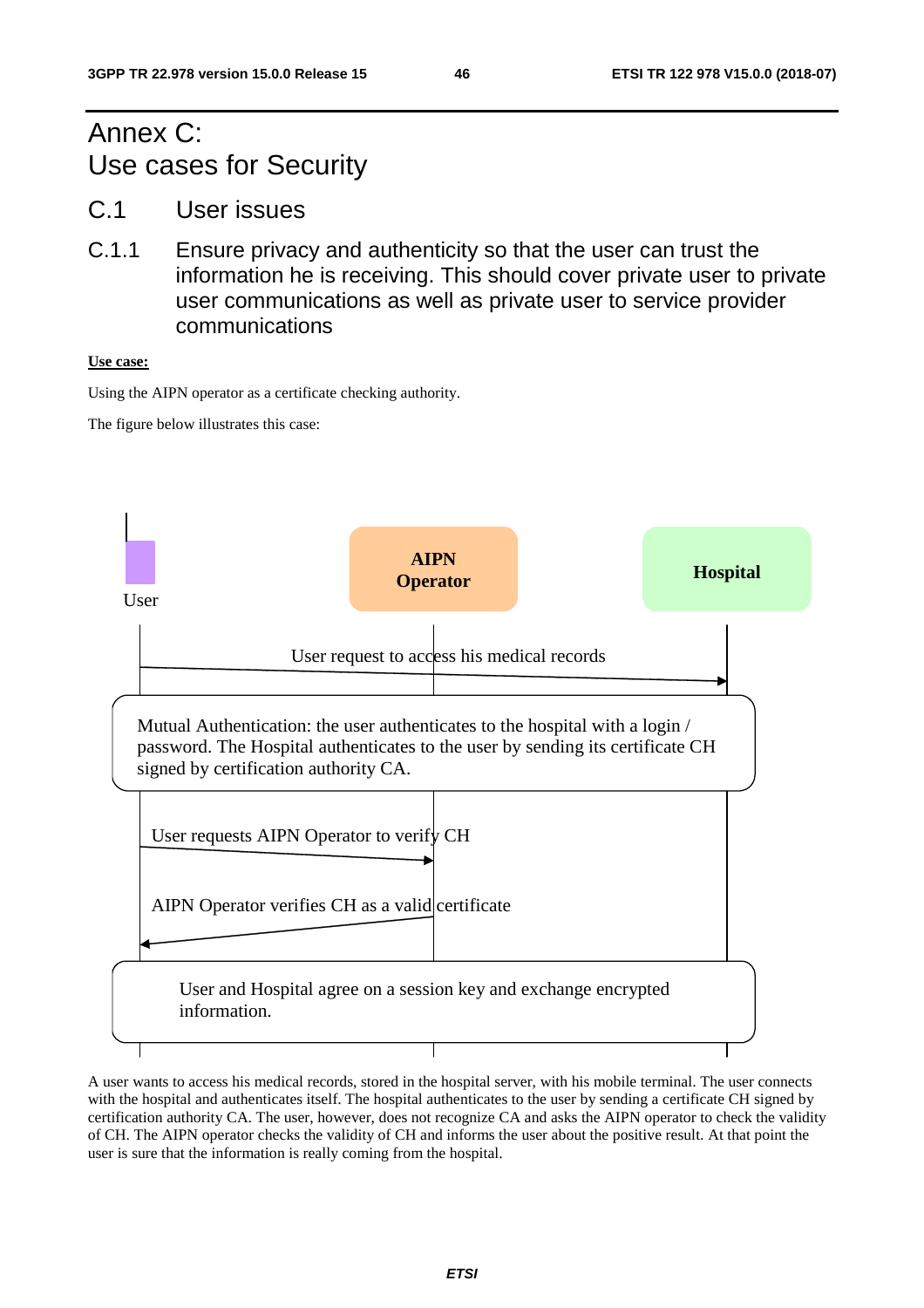C.1.2 Multiple user identities: Users should be able to have multiple identities from different providers, with the relationship between identities hidden to particular providers (thus supporting privacy)

#### **Use case:**

The AIPN operator generates temporary identities for the user to be used towards different providers.

The figure below illustrates this case:



The user wants to connect to two providers but keeping full privacy. The AIPN operator enables this possibility by acting as a mediator. The AIPN operator allows the user to gain access to the two providers with completely different identities. Both identities are temporary ones and can not be correlated in any sense by just looking at log records in Provider A and Provider B.

In order to enable this type of service, the providers have to establish a "trust relationship" with the AIPN operator, so that he can perform accounting towards that AIPN operator for the services provided to the AIPN operator's subscribers.

The user already has a long term relationship with the AIPN operator, and will be billed by the AIPN operator for services he accesses via external providers.

The AIPN operator does know the user's real identity and the temporary pseudonyms that he has given to the user to access services from external providers. The AIPN operator can then correlate the real and temporary identities for billing purposes.

#### **Use case:**

The AIPN operator generates temporary identities for the user to be used towards different providers. An identity broker, e.g. Liberty Alliance, acts as the long term trust relation centre.

This use case is similar to the previous one, but in this case the AIPN operator does not have a long term trust relationship with the providers, instead the AIPN operator has a long term relationship with an identity broker, e.g.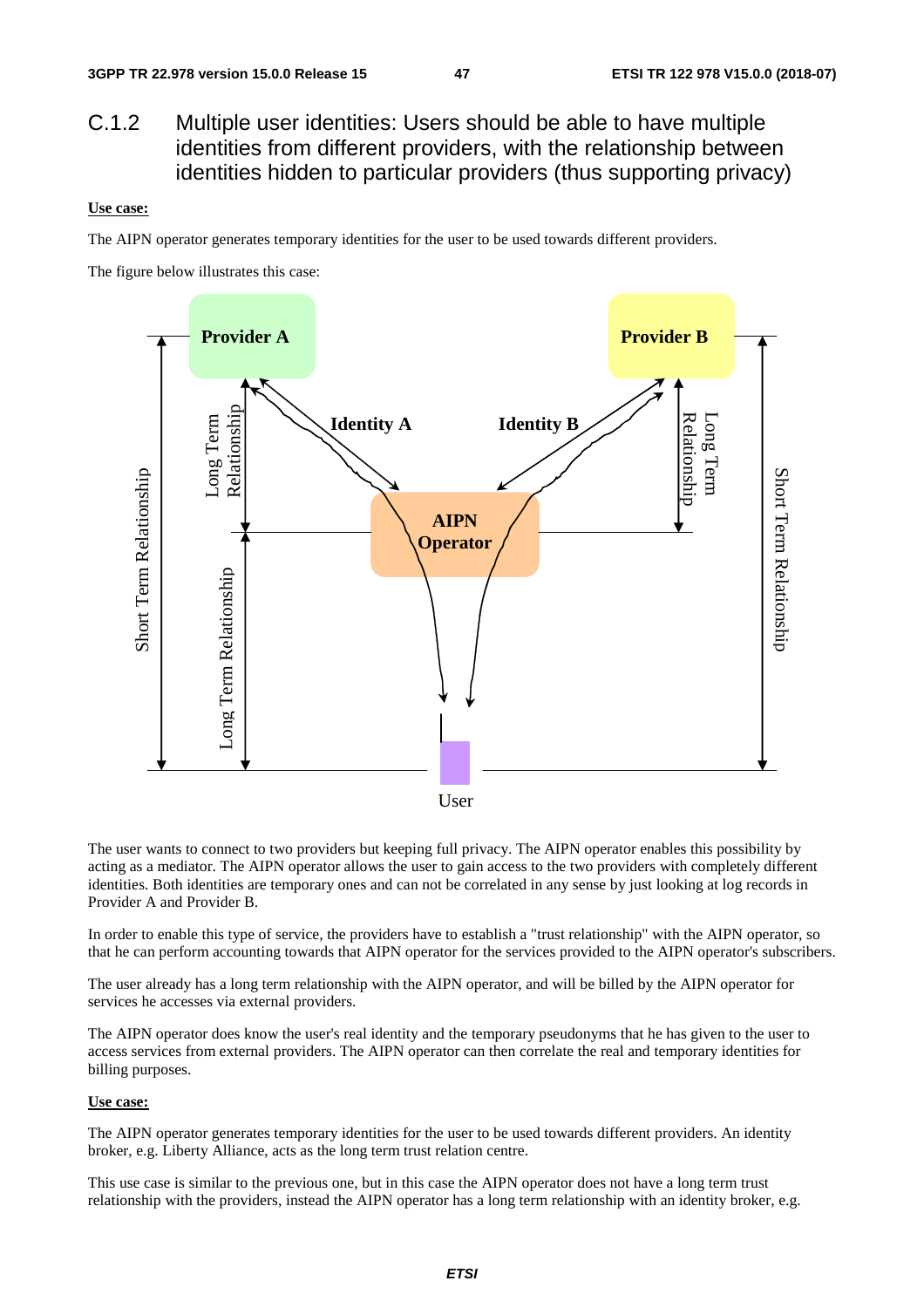Liberty Alliance, and the identity broker has a long term trust relationship with the external providers. This case is illustrated in the figure below:



The user wants to connect to two providers but keep full privacy. The AIPN operator enables this possibility by acting as a mediator. The AIPN operator allows the user to gain access to the two providers with completely different identities. Both identities are temporary ones and can not be correlated in any sense by just looking at log records in Provider A and Provider B.

The AIPN operator however, does not have a trust relationship with the providers but has one with an identity broker e.g. Liberty Alliance. The providers also have a trust relationship with the identity broker. So the identity broker is used as the common trust point to for the providers to offer services to the AIPN operator's subscribers. The AIPN operator can offer these services fully protecting the privacy of its subscribers.

# C.2 Network issues

## C.2.1 Fast re-authentication shall be possible

#### **Use case:**

Fast re-authentication in handovers between access systems.

The figure below illustrates this case: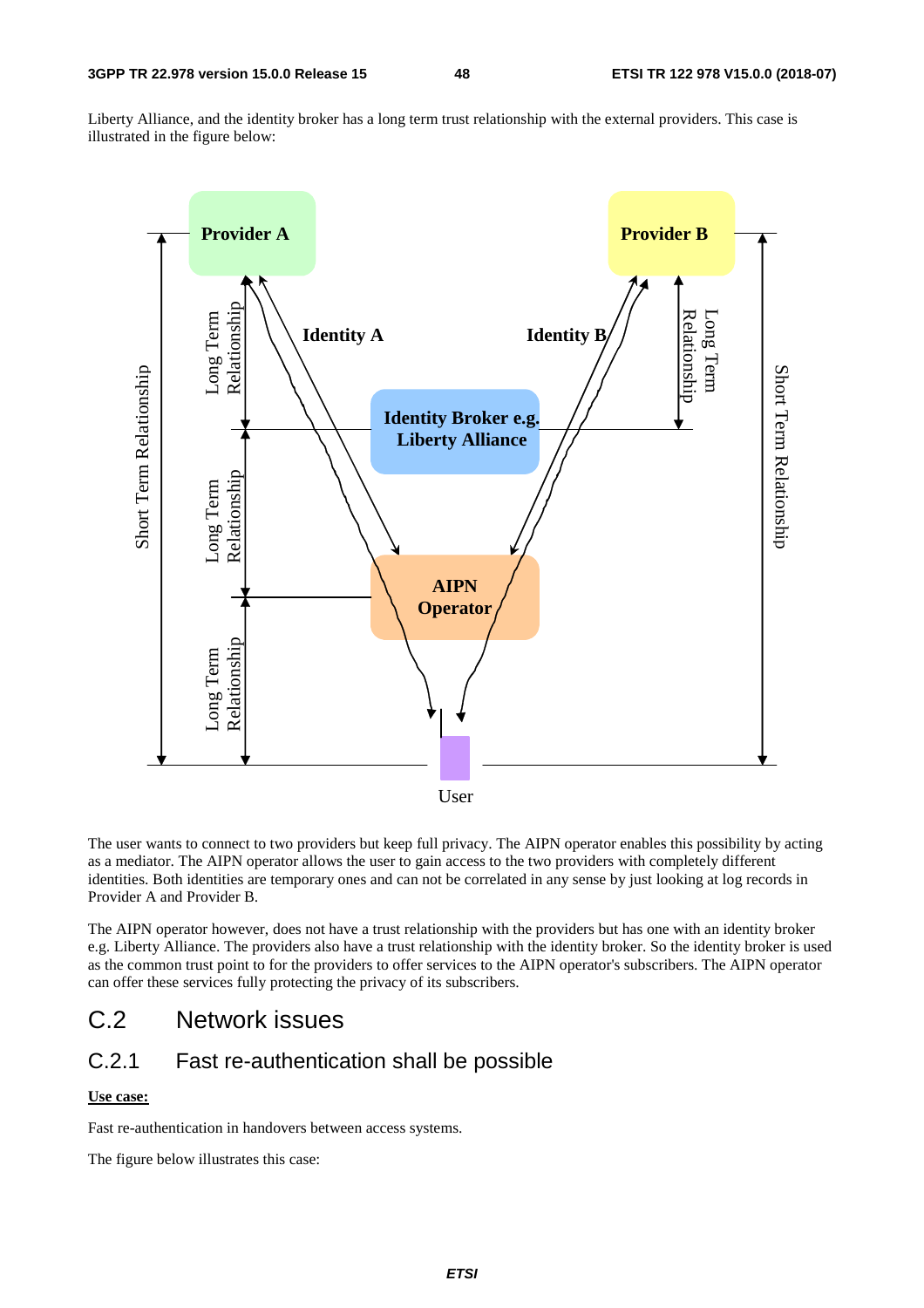

The user is initially connected to Access System-A and has a session with several media established. He moves towards Access System-B, which may be under a different administrative domain than Access System-A. In this case there are mechanisms for fast authentication to continue communication across Access System-A and Access System-B.

Note: In this case the user's terminal needs to support each of the access systems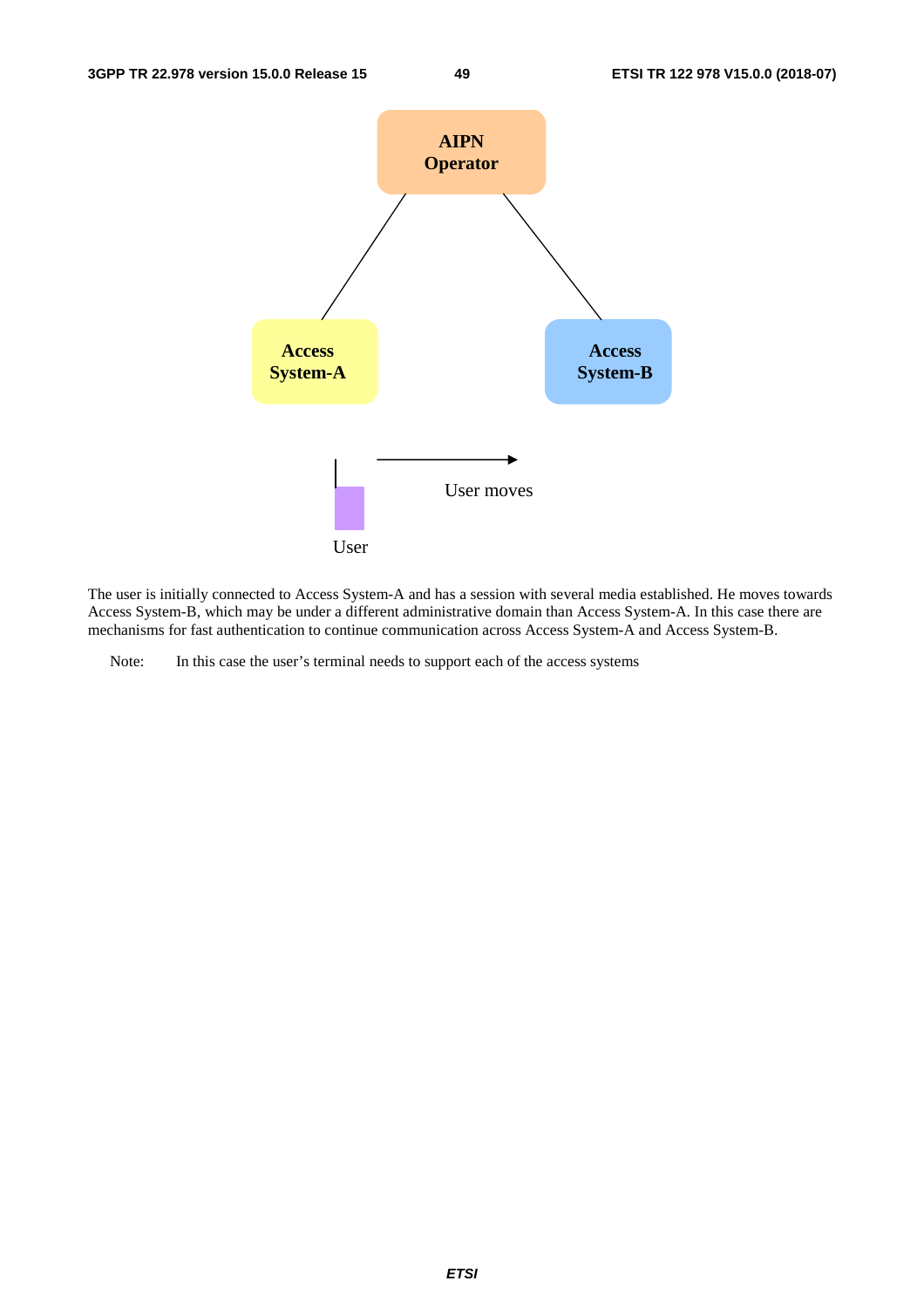# Annex D: Security Issues

These issues are very high level and many aspects need to be investigated further to be able to specify them more clearly. This could e.g., include:

- Investigating how and where to realize policy enforcement functionality to get the most general, efficient and secure solution to protect the end-users and the AIPN operators' networks.
- Reviewing architectural and protocol features to get a better understanding of how to protect the network against attacks such as denial-of-service.
- Investigate how to develop a homogenous SSO concept taking privacy and anonymity requirements into account.
- Investigating the need for end-to-end security solutions.

In summary, the challenges will be in understanding the new risks to identify any new or lacking security requirements, and of course finally ensuring that the right mechanisms are in place.

To mitigate the problems and protect users and systems and to deter from attacks different types of policy enforcement functions are needed to build trusted domains. Policy enforcement should cover

- Available network services. General purpose IP access may be restricted or tunneled securely through the network.
- Traffic/content inspection in the AIPN to stop download of malware and intrusive content.
- Spam control
- Blocking of non-trusted services and service providers
- Traffic separation
- Traffic origin (e.g. prohibit source IP address spoofing).

There will be a need for policy enforcement controlled by end-users and by AIPN operators and a need to investigate how and where to realize policy enforcement functionality to get the most general, efficient and secure solution.

End-user policy enforcement will become a very important function, which AIPNs will have to provide. One particularly important area is to control distribution of location information. However, presence information in general could be just as sensitive.

For protection against denial-of-service attacks, architectural and protocol features have to be reviewed**.** 

# D.1 Trust domains

Often, the only means to deter attackers and mitigate threats are to build logging and detection systems to make the risk of getting caught sufficiently high. Thus, it will be critical to define trust domains, means to establish trust, authenticate and authorize users and systems, and put requirements on trusted hardware (especially end-user equipment). A key issue is if monolithic mobile phones can become the trusted devices in which AIPN operators can enforce different policies.

A specific issue is how to design the trust model when ad-hoc extensions of access systems are offered by ordinary enduser equipment. Should all such traffic just be tunneled through the ad-hoc extension or should there be some policy enforcement performed. There is also the question of who is responsible for the traffic from the Ad-hoc Network. Either the originating device of the traffic or the relaying device (or both) has to be responsible. Since they belong to different end-users, maybe having different AIPN operators, this may pose a problem.

Another issue is how to enforce policies in multi-access system environments. One threat scenario is that a user connects his device to two different domains with different "trust levels".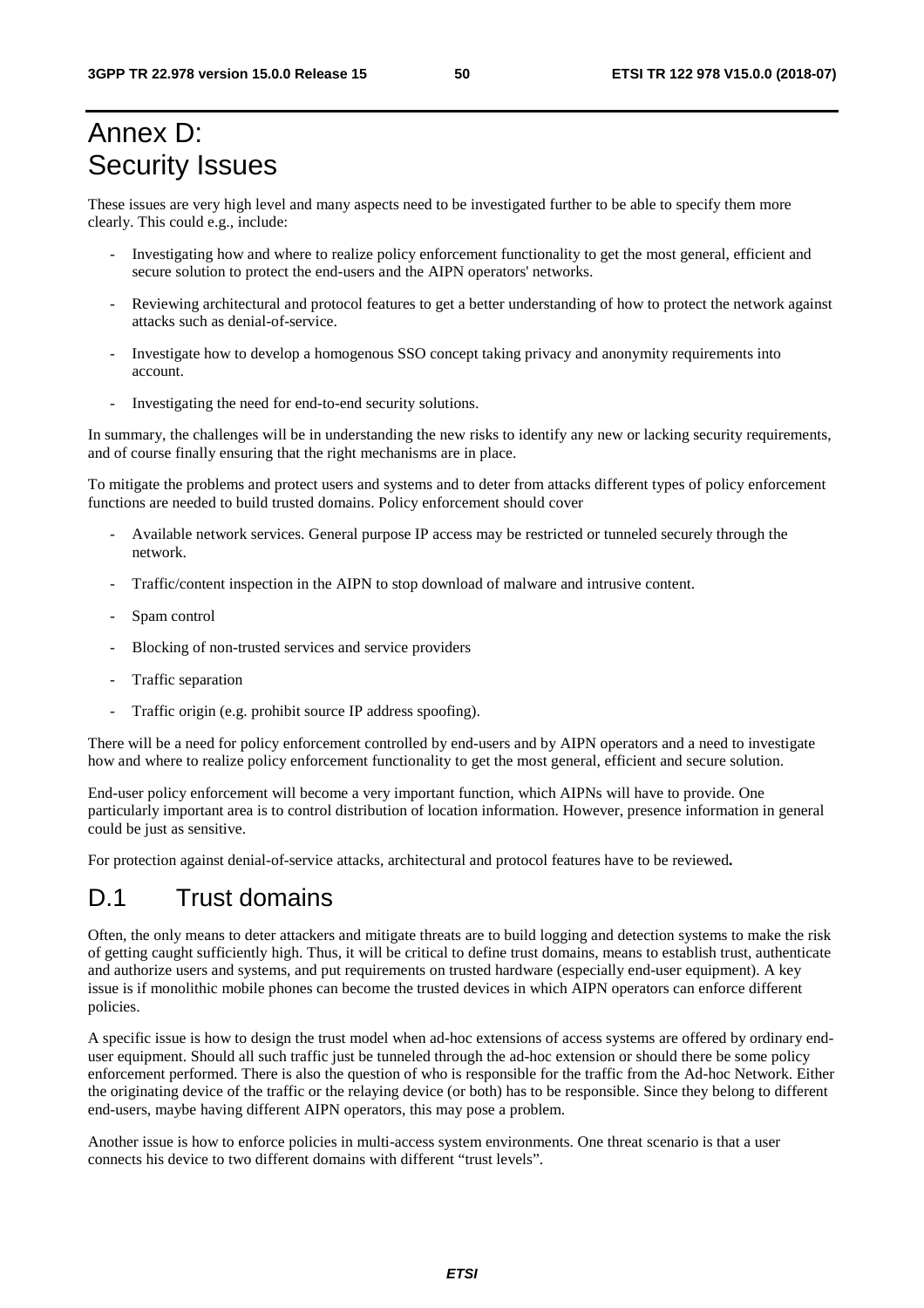# D.2 Trust establishment

There is a need for different trust establishment mechanisms e.g. for end-users towards AIPN operators, end-users towards service providers, between end-user and between service providers. These mechanisms may be identical but could also be based on different principles if that would make them more efficient.

The natural choice for authentication of end-users towards AIPN operators is of course (X)SIM based. However, public key based systems may have advantages for other situations. The DRM solutions also show the need for secure authentication of trusted hardware.

A basic end-user requirement is that security mechanisms should be automatic and invisible to the end-user. User authentication and authorization should be able to be performed with a minimum of user interaction. At the same time, legitimate requirements on user privacy and even anonymity should be able to be catered for. Current work in SA3 (GAA/GBA) and Liberty show that there is a need for simple and uniform trust establishment mechanisms for service provisioning at different levels.

To increase user convenience, make systems less complex, simplify application development a common, standardized, homogenous SSO system taking privacy and anonymity requirements into account is needed. Today, we are moving towards a situation in which we have a set of diverse user authentication and authorization mechanisms tailored for different services.

# D.3 Network heterogeneity and traffic protection

Specific issues that need to be reviewed are

- Location of the network point of trust. Network point of trust means the first network point at which user payload traffic is available in plaintext format. Simultaneous multi-access should be taken into account.
- Should user authentication and key agreement be performed on layer 3 (IP-layer) to enhance "portability".
- Layer 2 protection is needed to protect system signaling and protect against Denial of service attacks. How to establish keys?
- How to handle the situation that in the future user payload traffic and end-user equipment control signaling traffic may have different endpoints in the AIPN
- New means to derive and distribute keys based on an initial user authentication.

# D.4 End-to-end protection

With the introduction of IP based conversational multi-media over an AIPN, many users could feel a need for better end-to-end protection of their communication. A natural first step would be to introduce end-to-end integrity protection to guarantee the authenticity of data. Confidentiality of data may also be required (e.g. government agencies). Thus, the AIPN should be designed to allow efficient end-to-end protection of multimedia sessions. Here it might be beneficial to deploy (new) generic protocols for key management and data protection to limit signaling and computational load in the terminals. Lawful intercept requirements have also to be considered.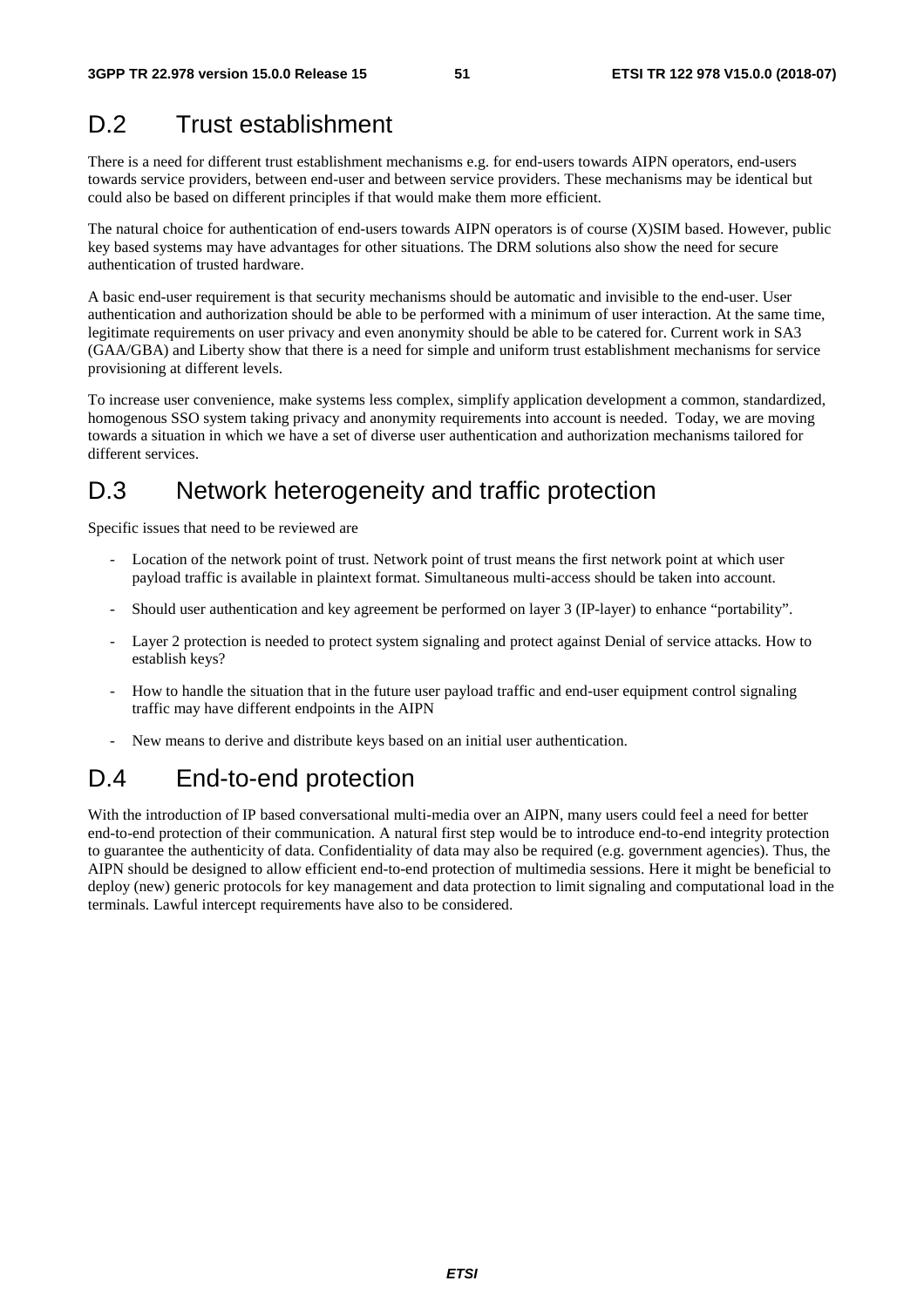# Annex E: Use cases for Personal Network (PN), Personal Area Network (PAN), Ad-hoc Network and Moving Network Support

The following use cases are intended to provide some examples of how the AIPN is impacted by major categories of user networks. This should not be considered an exhaustive list of possible use cases. Detailed consideration of the networking of user terminals is for further study.

# E.1 Personal Network (PN)

## E.1.1 Use case 1: PN with the terminal away from the user

The AIPN provides a connection between the user's personal terminal and a terminal connected to the PC in his home such that the user is provided with a virtual secure Personal Network. Through this secure link, a user is able to synchronise his 3GPP terminal with data contained on his PC at home or monitor his heating or burgular alarm system while away from his home. Additional devices would enable connection to the user's car or holiday home.



Use case 1: PN with the terminal away from the user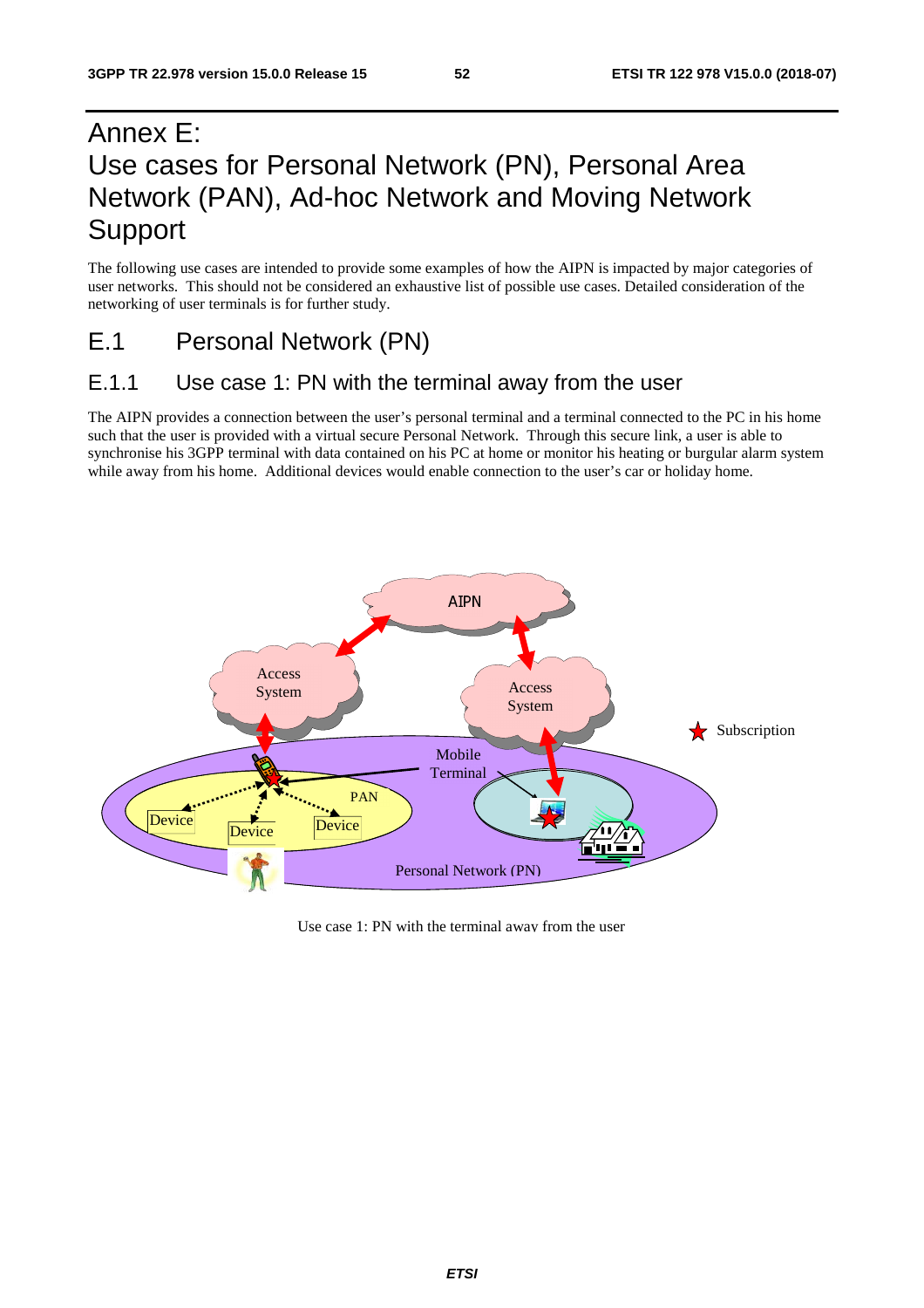# E.2 Personal Area Network (PAN)



## E.2.1 Use case 2: Multiple devices held by the same user

A user will carry a plurality of devices (PDA, music player, laptop, camera, headset, etc.) as well as mobile terminals with him/her. Each of them has a demand to access services provided by the AIPN or to communicate with another entity through the AIPN, but they might lack a USIM and/or a means to directly access to the AIPN.

A mobile terminal, containing a USIM, with short-range wireless connectivity (e.g. IEEE 802.15) can connect to other devices with wireless access when they are close to each other to form a small network called a *Personal Area Network (PAN),* which is controlled by the user of the mobile terminal.

A calling party may request a call indicating the particular terminal/device within the PAN subject to service attributes and terminal/device capability.

### E.2.1.1 Use case 2a: Subscription data within one device only

When only one device (mobile terminal 1) holds a USIM and another device (mobile terminal 2) does not hold a USIM but has a means to access the AIPN, mobile terminal 2 will be authorized to access the AIPN using the USIM in mobile terminal 1. The data transfer channel (i.e. transport and session) can be established and maintained through the access means of mobile terminal 2 as long as mobile terminal 2 can access the USIM through the PAN. If the mobile containing the USIM is removed from the PAN all service sessions, other than those on the mobile containing the USIM, will be terminated immediately.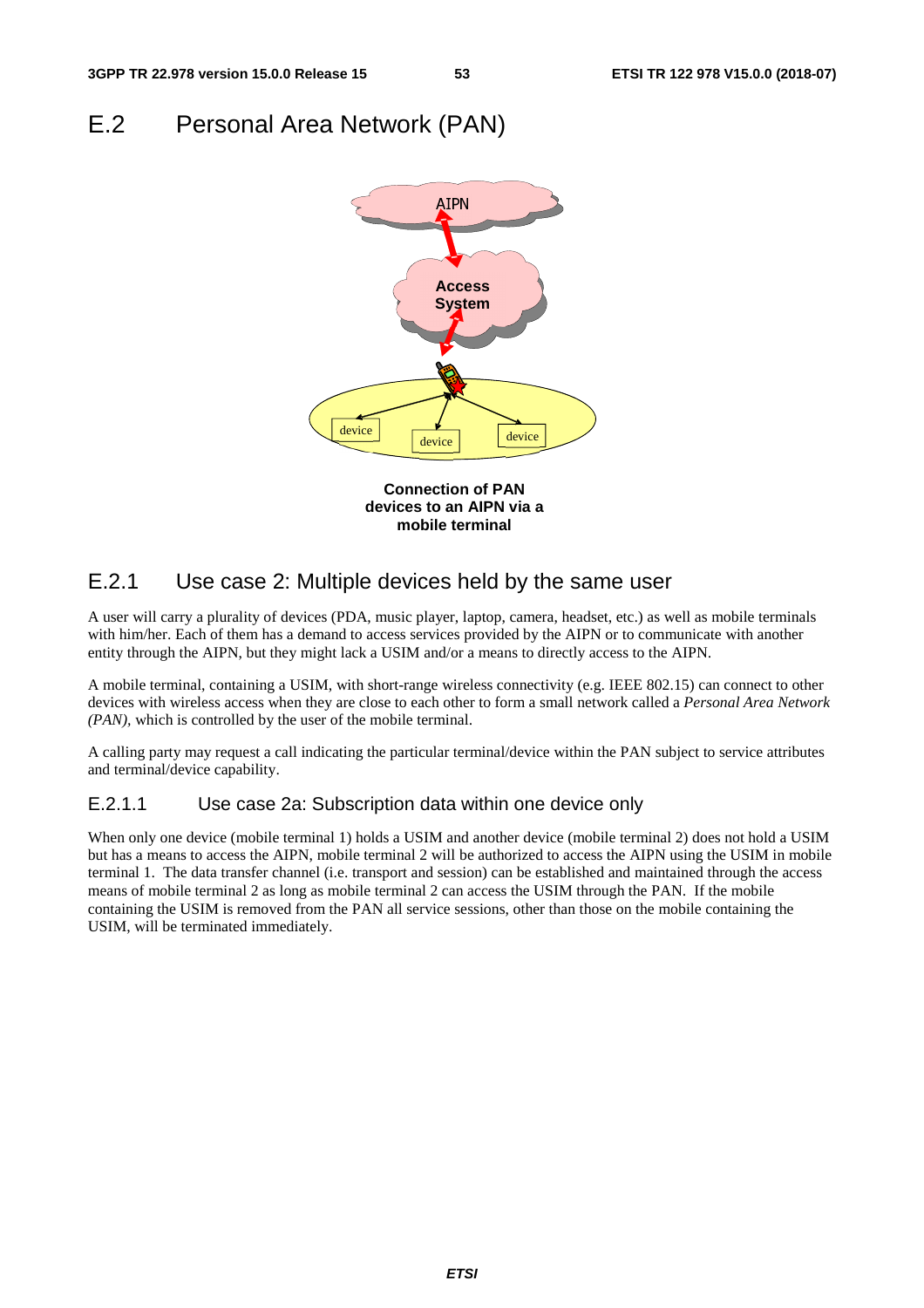

Use Case 2a: Subscription data within one device only

### E.2.1.2 Use case 2b: Relationship between Personal Network and Personal Area Network

Devices close to the user are connected using internal PAN means and share a USIM authority for the devices so connected. A device containing an independent USIM may be removed from the PAN yet still remains connected to the user's Personal Network through the AIPN.



Use case 2: Relationship between PAN and PN

A user has a PAN consisting of a number of devices, including a personal device, mobile terminal A, and a device that remains in the user's vehicle, mobile terminal B. Mobile terminal A and mobile terminal B each contain a USIM. While close to the user, and connected using the internal PAN means, communication between mobile terminal A and B (e.g. synchronisation of a database) is achieved directly via the PAN. When the user leaves his vehicle, the PAN connection is lost and mobile terminal B continues to connect to the Personal Area Network (e.g. to continue the synchronisation process) through the users Personal Network by connecting through the AIPN using the USIM contained in Terminal B.

## E.2.3 Impact on an AIPN:

For reliable billing information in all the PAN use cases it is essential that the appropriate USIM is correctly associated with every request for services from the AIPN. Possible causes of double counting, attributing a service request to the wrong user, or other causes of incorrect billing, must be eliminated.

# E.3 Ad-hoc Network

## E.3.1 Use Case 1: Formation of an Ad-hoc Network

In this use case, a number of users interconnect their terminal devices to form an Ad-hoc Network. These terminal devices may be capable of connecting to different access systems. The Ad-hoc Network enables its members to access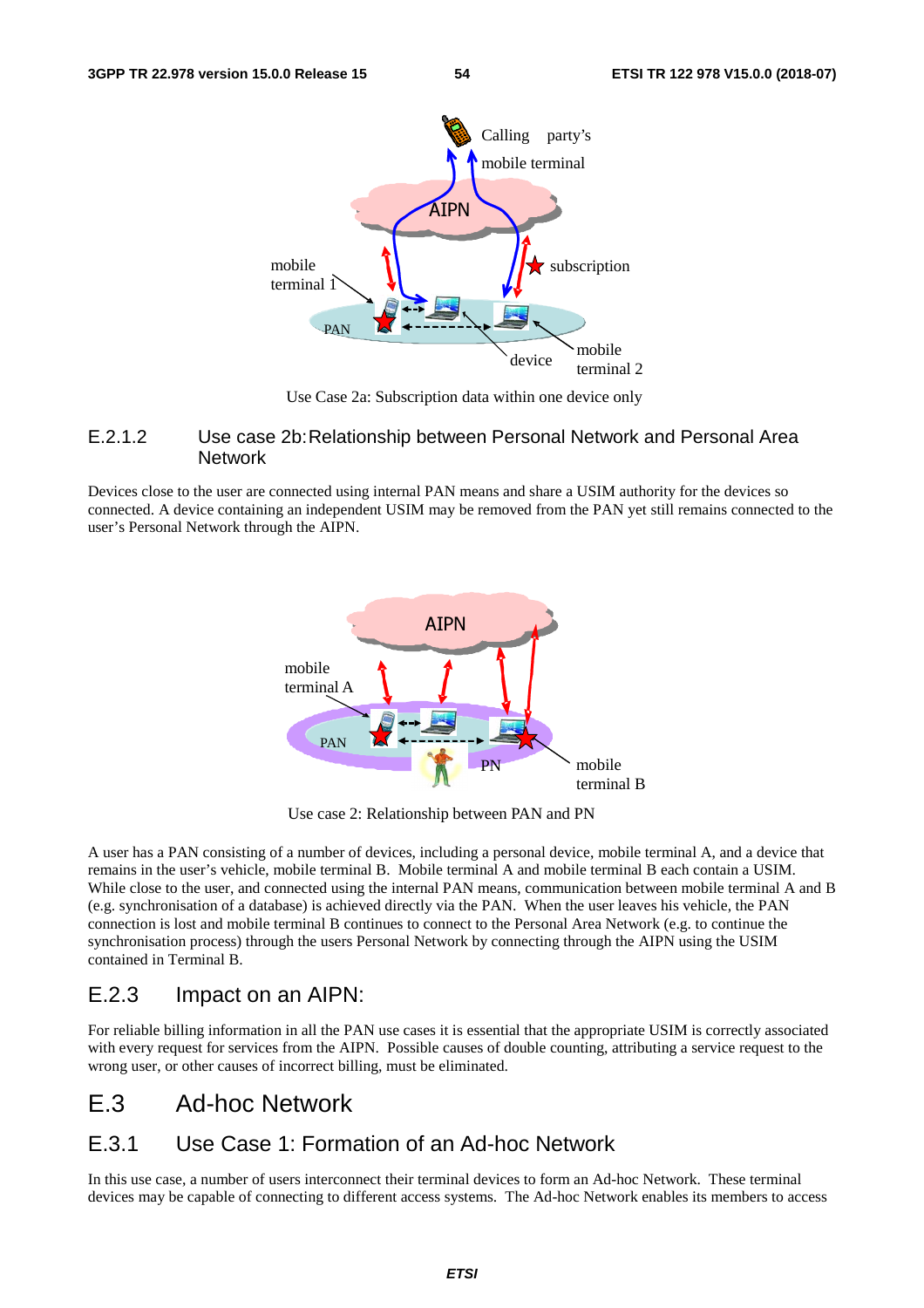the AIPN through any of the terminal devices that are able to connect to a suitable access system. Each member of the Ad-hoc Network uses their own USIM to obtain whatever services they are individually entitled to use.

## E.3.2 Use Case 2: Movement of an Ad-hoc Network

The Ad-hoc Network may change the terminal device used to forward the consolidated traffic to the AIPN as required. Reasons for change could be;

- 1) Movement of the connected terminal device within the Ad-hoc Network causing it to loose service while another terminal device gains service (not necessarily using the same access system).
- 2) It may be financially advantageous to the group of users for their consolidated traffic to be routed through one particular access system depending on their location or time of day. The users of the Ad-hoc Network may cause their Ad-hoc Network to change access system simply to maintain their fiscal advantage rather than for reasons of access system coverage etc…

## E.3.3 Use case 3: Multiple users within the home



It is possible for a home network to have multiple users. For example, a family may consist of a group of users who share the various devices on a home network through the mechanisms described in Use Case 1 & 2. From an AIPN perspective they should be seen as independent users, each with capabilities as defined in the use cases above. The AIPN need not be aware that they share the same home network.

Note: The demands of this use case on the individual terminal devices is considered beyond the scope of this document.

## E.3..4 Impact to an AIPN

The AIPN will see consolidated traffic from a group of separate users arriving through an access system. The access system bearing the consolidated traffic may change at any time with no warning to the AIPN. Elements of the consolidated traffic could originate from a PAN.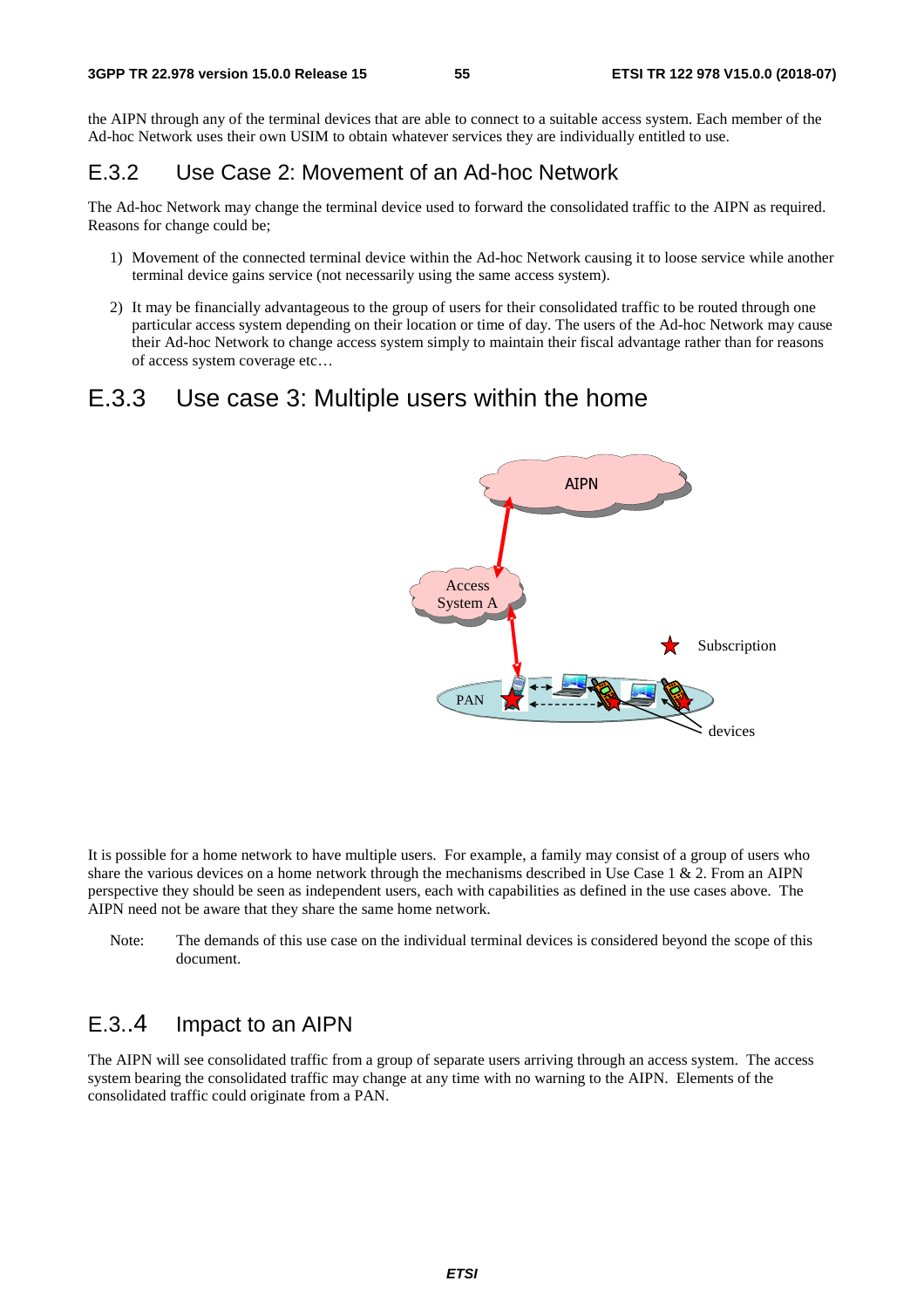

# E.4 Moving Network

A Moving Network provides access to AIPN for a group of users that move together (e.g. as part of a vehicular network). The devices (terminals) of a Moving Network are connected to a well-defined system (gateway) through which the user devices (terminals) in the Moving Network gain access to the AIPN.

Note: This is a key difference to Ad-hoc Networks, where access to the AIPN can be gained through any device (terminal) that has access.

## E.4.1 Use case 1: Moving Base Station

A moving base station (e.g. a pico cell) is responsible to provide radio access to user terminals in a Moving Network. The moving base station is part of an access system and is owned by the AIPN operator providing the access network. As the access system fully accommodates the Moving Network, it dominates the wireless technology that can be used to connect the user terminal to the AIPN.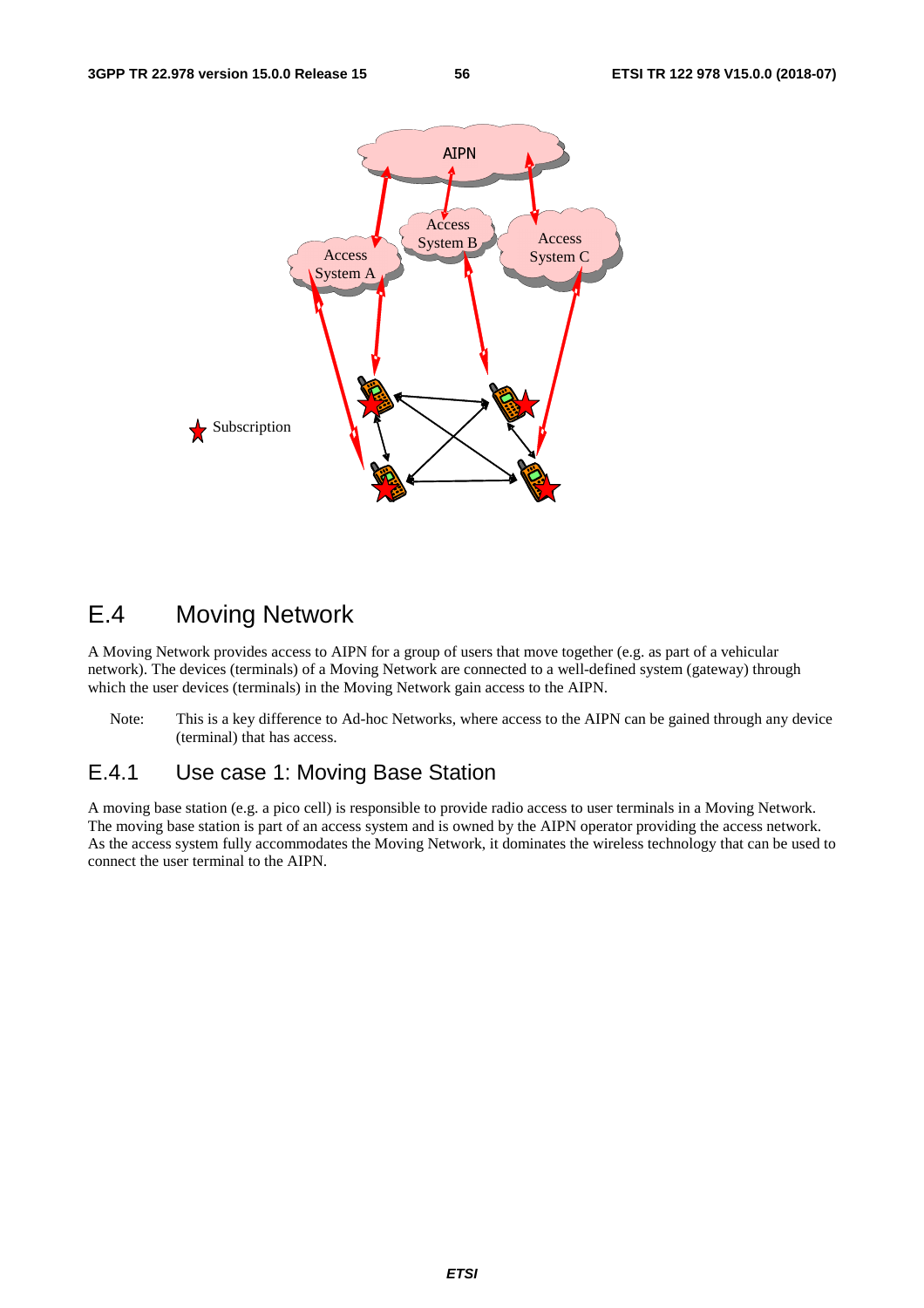

In this use case, mobility for the Moving Network is provided by the access system only.

Note: The AIPN may not see any impact resulting from a handoff of a Moving Network in this use case. The particular impacts of this use case upon the AIPN are for further study.

Advantages of this approach:

- Low or potentially zero impact on the AIPN as mobility is completely handled by the access system (which accommodates the Moving Network)

## E.4.2 Use case 2: Wireless Access Router

A wireless access router (e.g. a WLAN router), owned by a 3rd party network provider (e.g. the train company), is equipped with a means to connect to an AIPN. This connection can be established via any access system that is supported by the wireless access router and for which the wireless access router has a subscription. The wireless access router consolidates traffic from users of the Moving Network towards the AIPN. A variety of wireless or wired access technologies can be used to connect user terminals to the wireless access router.



In this use case, mobility management is split between the AIPN and the access systems. While the AIPN takes care of the handover when the Moving Network changes the access system, the access system provides mobility for handoffs between different cells of the access system.

Advantages of this approach: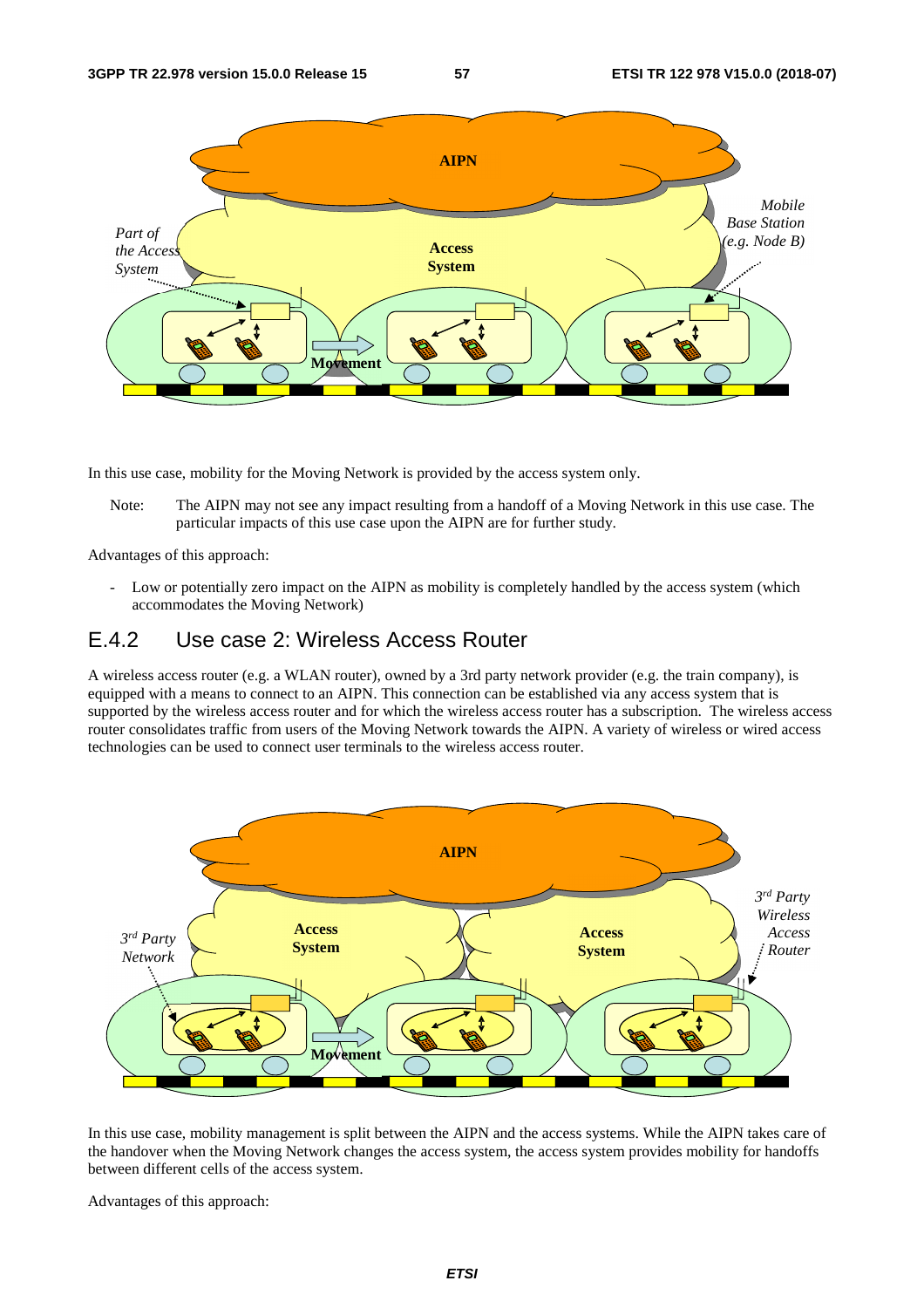- The Moving Network is not tied to a single access system; i.e. this approach provides more flexibilty, as it allows the Moving Network to choose the best (e.g. most reliable, fastest, cheapest) access system at any time.
- It enables 3<sup>rd</sup> parties to offer access to an AIPN.

## E.4.3 Use Case 3: Mobile Router

A mobile router, which travels together with a Moving Network, is equipped with some wireless technology that connects itself with the rest of the AIPN. In contrast to the above use cases, the mobile router is considered a component of the AIPN itself. The purpose of the mobile router is to provide the user terminals access to the AIPN. As such it serves as gateway between the Moving Network and the AIPN. A variety of wireless or wired access technologies can be used to connect the user terminals to the mobile router.



In contrast to the above use cases, here mobility of the mobile router is handled solely by the AIPN. The access system does not require any mobility functions.

Advantages of this approach:

- It allows simplification of the access system (i.e. single cell access network)
- Only a single mobility management component is required (i.e. mobility is only handled by the AIPN not the access system)
- The access system does not require support for Moving Networks

## E.4.4 Impact to an AIPN

The access system for the consolidated traffic may change with time (e.g. as the train moves) in a manner that can reasonably be anticipated by the AIPN. Elements of the consolidated traffic from a Moving Network may originate from PANs or Ad-hoc Networks covered by the Moving Network.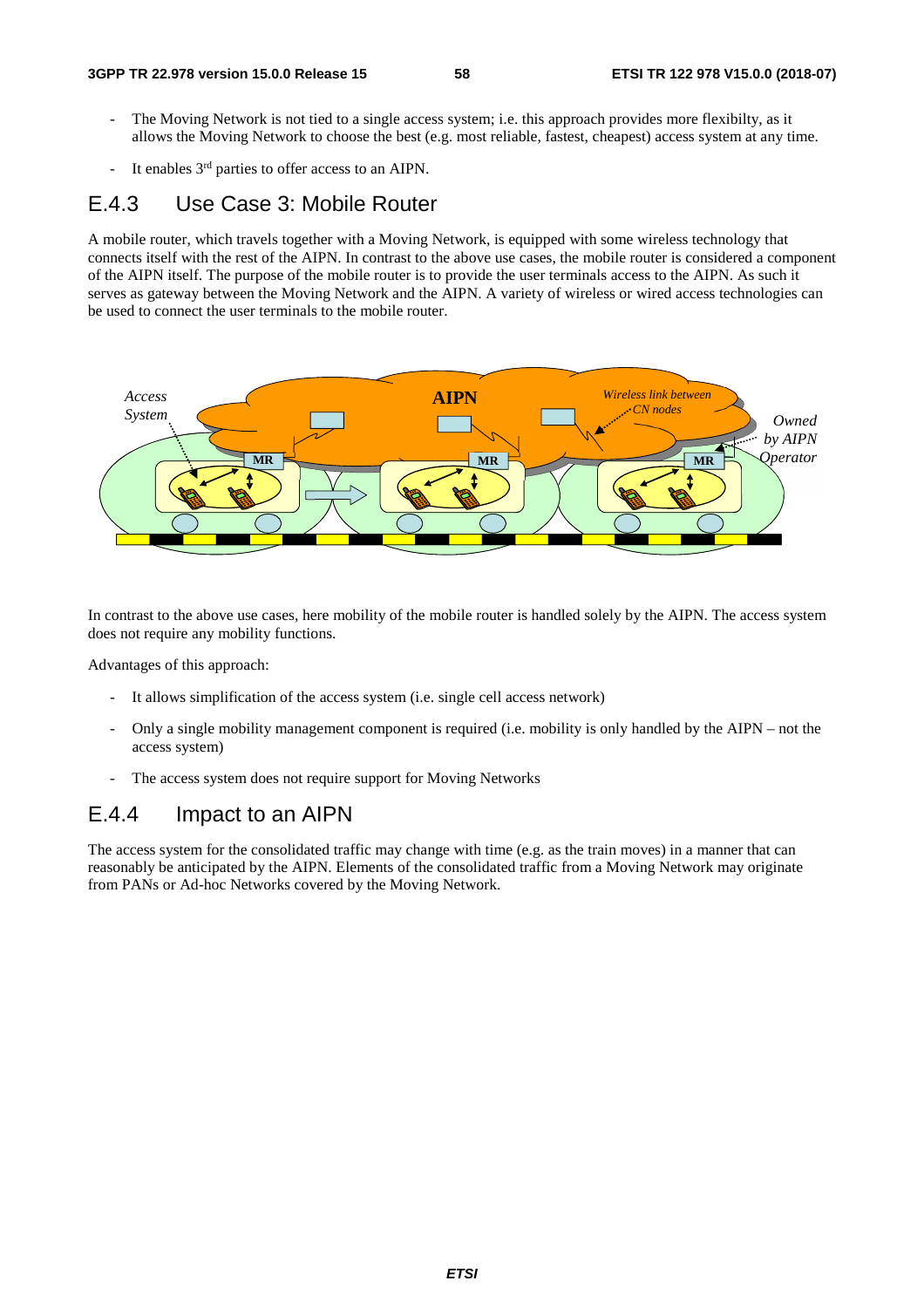# Annex F (Informative): Use Cases for Session Mobility

# F.1 Use Case 1: Redirection of a video stream to the terminal away from the user

A user has a PAN in close proximity and another terminal in his/her home some distance away. A user can use any of their devices (terminals). In this use case the AIPN manages multiple devices (terminals) in different locations as belonging to the same user, and can redirect a session to another terminal. Then, for example, when the user receives a video streaming session but does not have enough storage resource in her terminal, the user is able to redirect the session to the terminal in his/her home and store the video stream in her PC.



Use case: Redirection to a terminal some distance away from the user

# F.2 Use case 2: Seamless mobility of sessions between terminals

This use case is illustrated in the figure below.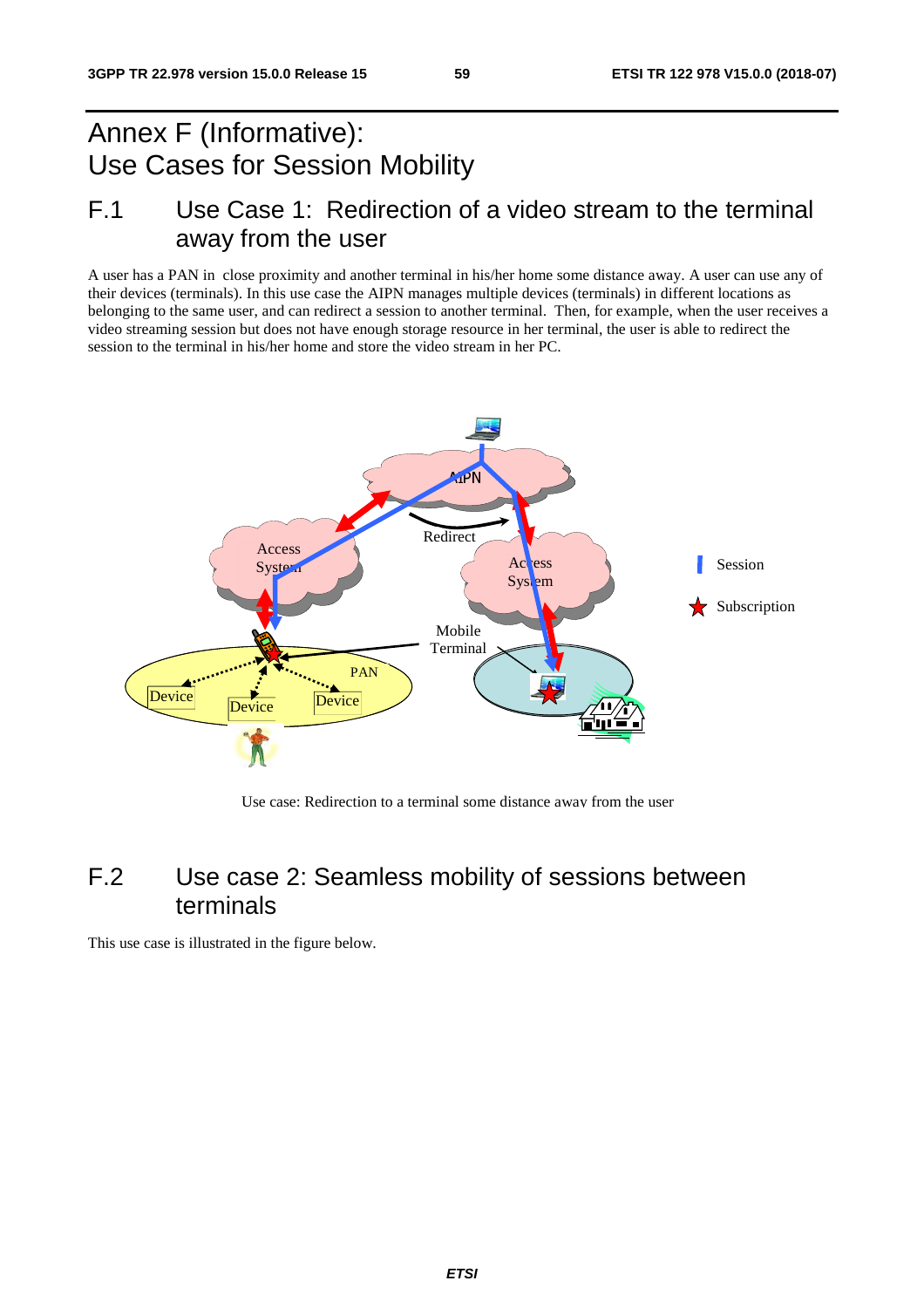

Alice and Bob are having a multimedia session with audio and video components using two high-end multimedia terminals in their offices. Alice needs to leave the office to take the car to visit a customer. She requests a session transfer. AIPN then transfers the session to her mobile phone.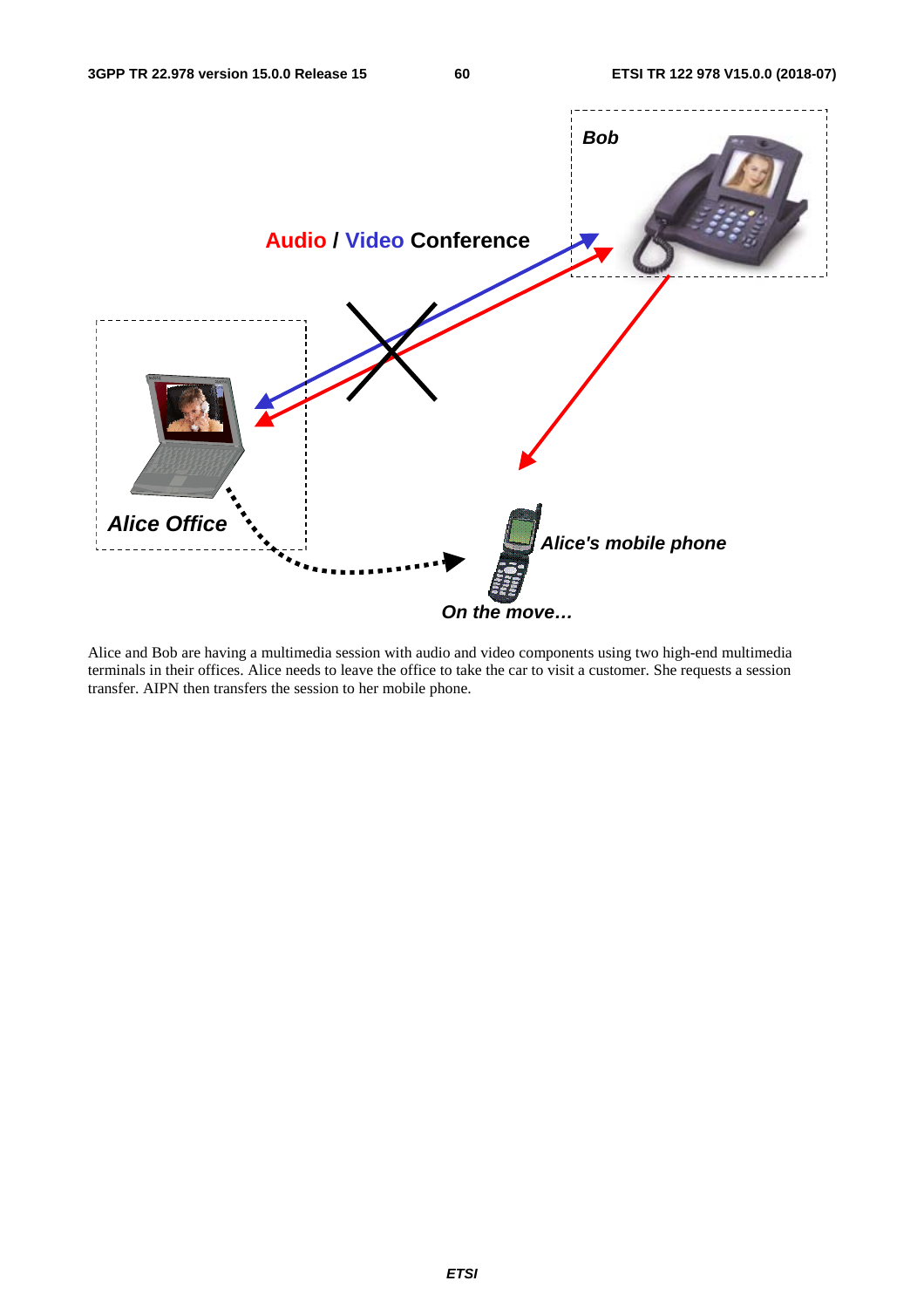$\overline{\phantom{0}}$ 

# Annex G: Change history

| <b>Change history</b> |           |                |                |           |                |       |                |                                                                                                                                             |       |                 |              |
|-----------------------|-----------|----------------|----------------|-----------|----------------|-------|----------------|---------------------------------------------------------------------------------------------------------------------------------------------|-------|-----------------|--------------|
| TSG SA# SA Doc.       |           | <b>SA1 Doc</b> | <b>Spec</b>    | <b>CR</b> | Rev Rel        |       |                | <b>Cat Subject/Comment</b>                                                                                                                  | Old   | <b>New</b>      | WI           |
| 10/6/04               |           |                | 22.978         |           |                |       |                | Initial TR skeleton provided to<br>SA1 mailing list by rapporteur for<br>comment.                                                           |       | 0.0.0           | <b>AIPFS</b> |
| 18/6/04               |           |                | 22.978         |           |                |       |                | Version updated based on<br>comments received on the SA1<br>mailing list.                                                                   | 0.0.0 | 0.1.0           | <b>AIPFS</b> |
| 30/6/04               |           |                | 22.978         |           |                |       |                | Version updated to include text<br>proposed within contributions to<br>AIPN SWG held during SA1#25.                                         | 0.1.0 | 0.2.0           | <b>AIPFS</b> |
| 1/7/04                |           |                | 22.978         |           |                |       |                | Version updated based on end-<br>to-end review of version 0.2.0<br>created in the AIPN SWG held<br>during SA1#25.                           | 0.2.0 | 0.3.0           | <b>AIPFS</b> |
| 2/8/04                |           |                | 22.978         |           |                |       |                | Editorial updates proposed by<br>the rapporteur and discussed on<br>the SA1 mailing list.                                                   | 0.3.0 | 0.4.0           | <b>AIPFS</b> |
| 28/8/04               |           |                | 22.978         |           |                |       |                | Output of AIPN SWG in Vienna<br>August 2004                                                                                                 | 0.4.0 | 0.5.0           | <b>AIPFS</b> |
| 14/10/04              |           |                | 22.978         |           |                |       |                | Output of AIPN SWG during<br>SA1#26, October 2004                                                                                           | 0.5.0 | 0.6.0           | <b>AIPFS</b> |
| 3/11/04               |           |                | 22.978         |           |                |       |                | Raised to version 1.0.0 for<br>presentation to SA #26                                                                                       | 0.6.0 | 1.0.0           | <b>AIPFS</b> |
| 13/1/05               |           |                | 22.978         |           |                |       |                | Updated based on the<br>discussion of the AIPN email<br>discussion (November 2004) at<br>the AIPN SWG, London, 13th -<br>14th January 2004. | 1.0.0 | 1.1.0           | <b>AIPFS</b> |
| 14/1/05               |           |                | 22.978         |           |                |       |                | Output of AIPN SWG, London,<br>13th -14th January 2004.                                                                                     | 1.1.0 | 1.2.0           | <b>AIPFS</b> |
| 19/1/05               |           |                | 22.978         |           |                |       |                | Output of AIPN SWG during<br>SA1#27, January 2005                                                                                           | 1.2.0 | 1.3.0           | <b>AIPFS</b> |
| 20/1/05               |           | S1-05213       | 22.978         |           |                |       |                | Upgraded to version 2.0.0 for<br>approval at SA #27                                                                                         | 1.3.0 | 2.0.0           | <b>AIPFS</b> |
| SP-27                 | SP-050069 | S1-05213       | 22.978         |           |                |       |                | Approved at SA #27                                                                                                                          | 2.0.0 | 7.0.0           | <b>AIPFS</b> |
| <b>SP-28</b>          | SP-050223 | S1-050496      | 22.978         | 001       |                | Rel-7 | F              | Corrections to TR 22.978                                                                                                                    | 7.0.0 | 7.1.0           | <b>AIPFS</b> |
| $SP-28$               | SP-050223 | S1-050497      | 22.978         | 002       |                | Rel-7 | $\overline{F}$ | Improvements to Key Aspects of<br>an AIPN                                                                                                   | 7.0.0 | 7.1.0           | <b>AIPFS</b> |
| $SP-28$               | SP-050223 | S1-050498      | 22.978         | 003       |                | Rel-7 | F              | Improvement of TR 22.978<br>Annexes                                                                                                         | 7.0.0 | 7.1.0           | <b>AIPFS</b> |
| <b>SP-28</b>          | SP-050223 | S1-050499      | 22.978         | 004       | ÷,             | Rel-7 | F              | Alignment and improvement of<br>recommended requirements and<br>conclusions of TR 22.978                                                    | 7.0.0 | 7.1.0           | <b>AIPFS</b> |
| <b>SP-28</b>          | SP-050223 | S1-050502      | 22.978         | 005       |                | Rel-7 | $\mathsf F$    | Content-based Charging<br>between Operators                                                                                                 | 7.0.0 | 7.1.0           | <b>AIPFS</b> |
| <b>SP-28</b>          | SP-050223 | S1-050503      | 22.978         | 006       |                | Rel-7 | С              | Modification of AIPN session<br>adaptation                                                                                                  | 7.0.0 | 7.1.0           | <b>AIPN</b>  |
| <b>SP-28</b>          | SP-050223 | S1-050529      | 22.978         | 007       |                | Rel-7 | C              | Multiple Public Addresses for<br>Single User                                                                                                | 7.0.0 | 7.1.0           | <b>AIPFS</b> |
| $SP-28$               | SP-050223 | S1-050538      | 22.978         | 008       |                | Rel-7 | F              | Enabling integrated services in<br><b>AIPN</b>                                                                                              | 7.0.0 | 7.1.0           | <b>AIPFS</b> |
| <b>SP-28</b>          | SP-050223 | S1-050539      | 22.978         | 009       | $\blacksquare$ | Rel-7 | B              | Introduce Group Communication<br>Services to AIPN                                                                                           | 7.0.0 | 7.1.0           | <b>AIPFS</b> |
| SP-42                 |           |                |                |           |                | Rel-8 |                | Updated from Rel-7 to Rel-8                                                                                                                 | 7.0.0 | 8.0.0           |              |
| SP-46                 |           |                |                |           |                |       |                | Updated to Rel-9 by MCC                                                                                                                     | 8.0.0 | 9.0.0           |              |
| 2011-03               |           |                |                |           |                |       |                | Update to Rel-10 version (MCC)                                                                                                              | 9.0.0 | 10.0.0          |              |
| 2012-09               |           |                |                |           |                |       |                | Updated to Rel-11 by MCC                                                                                                                    |       | 10.0.0 11.0.0   |              |
| 2014-10               |           |                |                |           |                |       |                | Updated to Rel-12 by MCC                                                                                                                    |       | 11.0.0 12.0.0   |              |
| 2015-12               |           |                | $\blacksquare$ |           |                |       |                | Updated to Rel-13 by MCC                                                                                                                    |       | $12.0.0$ 13.0.0 |              |
| 2017-03               |           |                |                |           |                |       |                | Updated to Rel-14 by MCC                                                                                                                    |       | 13.0.0 14.0.0   |              |
| 2018-06               |           |                |                |           |                |       |                | Updated to Rel-15 by MCC                                                                                                                    |       | 14.0.0 15.0.0   |              |